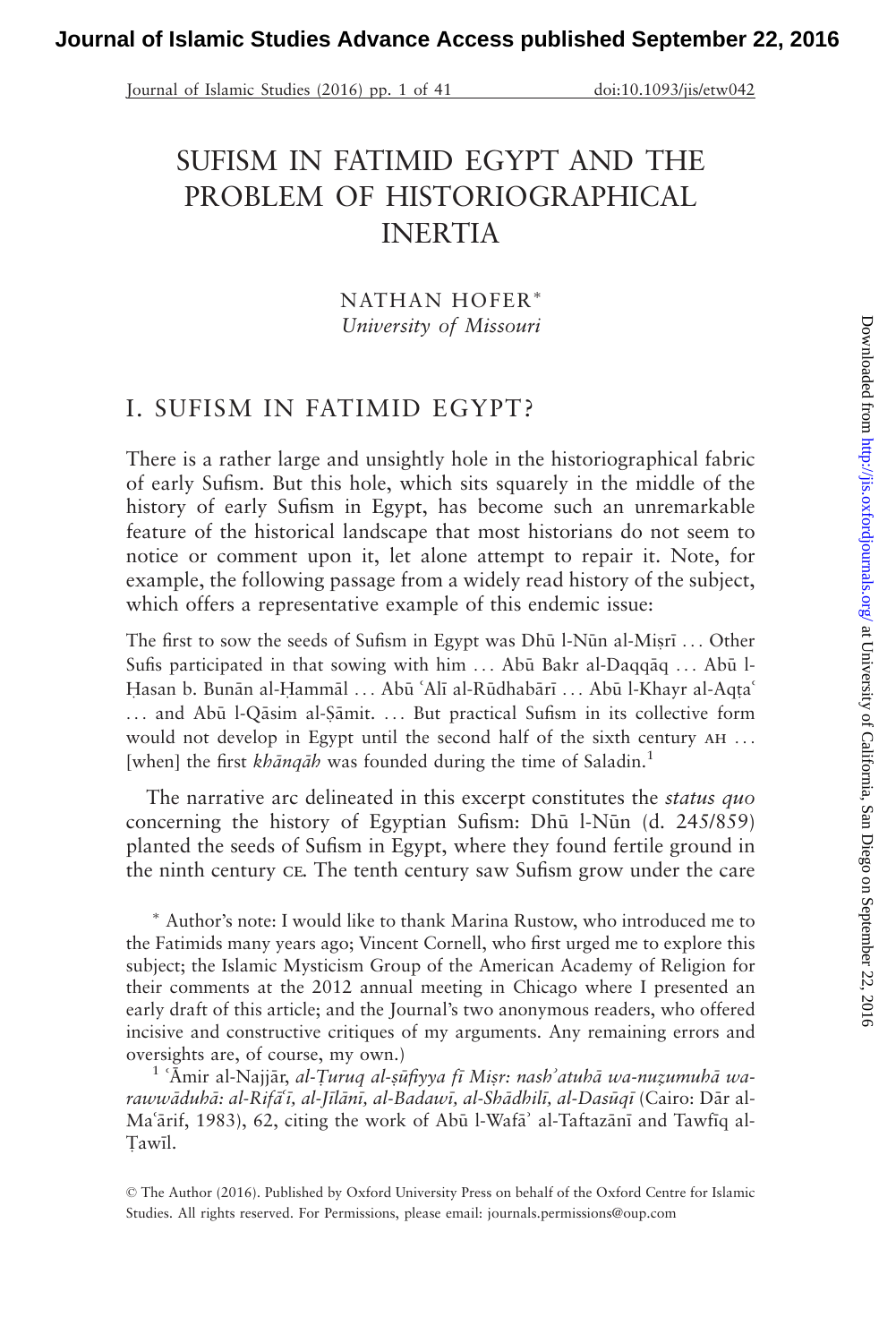of al-Hammāl, al-Rūdhabārī, and several others. Sufism then blossomed spectacularly under Saladin's careful tending at the end of the twelfth century, after which point it grew vigorously across Egypt. Note, however, that with the exception of Abū l-Qāsim al-Sāmit (who was probably not a Sufi) all the aforementioned figures died before the midtenth century.<sup>2</sup> So, if Sufism has deep historical roots in Egypt, what happened to those roots during the 200 years of Isma<sup>'</sup>ili Shi'i rule under the Fatimid Caliphs (358–567/969–1171)? A perusal of the relevant historiography suggests that with the Fatimid conquest of Egypt, local Sufis vanished from the historical record, not to reappear until Saladin's establishment of a Sunni polity in Egypt in the late twelfth century. The Sufi scene in Egypt apparently burned brightly but briefly and fizzled out abruptly, only to be rekindled 200 years later. But where did all those Sufis go? Did they die out? Did they leave for more hospitable political climes? Were they absorbed by the Isma<sup>'</sup>ili  $da'wa$ ? Unfortunately, the Sufi sources, both early and late, are virtually silent on this vexing question. Even more vexing is that present-day historians of Egyptian Sufism typically gloss over this problem without a word. They tend to emphasize post-Ayyubid developments and dispatch this murky early period in a few short sentences.

But the question of Sufism in Fatimid Egypt is not obscure historical trivia. How historians conceptualize and reconstruct this early period has serious implications for the way we understand the emergence, development, and popularization of Sufism more broadly. There were several anti-establishment groups across the Muslim world prior to the ninth century known as  $s\bar{u}f\bar{t}s$  because of their penchant for wearing wool  $(s\bar{u}f).$ <sup>3</sup> However, these early groups were not necessarily or directly

 $2$  I return to these individuals below. Abū l-Q $\bar{a}$ sim al-S $\bar{a}$ mit appears only in al-Suyūțī's history of Egypt, Husn al-muhādara fī ta'rīkh Misr wa-l-Qāhira (ed. Muhammad Abū l-Fadl Ibrāhīm; Cairo: Dār Ihyā' al-Kutub al-ʿArabiyya, 2 vols., 1967–68), i. 515. Al-Suyūțī (d. 911/1505), relying on the history of Ibn Muyassar  $(d. 677/1278)$ , records al- $\frac{5}{4}$  and  $\frac{1}{3}$  date of death as 437/1046, but that portion of Ibn Muyassar's chronicle is no longer extant and there is nothing in al-Suyūtī to indicate that al-Șāmit was a Sufi.<br><sup>3</sup> Christopher Melchert, 'Basran Origins of Classical Sufism', *Der Islam*, 82

(2005): 221–40, at 232–3, discusses a number of these early groups of woolwearing agitators. See also Sarah Sviri, 'The Early Mystical Schools of Baghdad and Nīshāpūr: In Search of Ibn Munāzil', Jerusalem Studies in Arabic and Islam, 30 (2005): 451–82; and id., 'Sufism: Reconsidering Terms, Definitions and Processes in the Formative Period of Islamic Mysticism' in Geneviève Gobillot and Jean-Jacques Thibon (eds.), Les maîtres soufis et leurs disciples, IIIe-Ve siècles de l'hégire (IXe–Xie S.): enseignement, formation et transmission (Beirut: Institut Français du Proche-Orient, 2012): 17-34.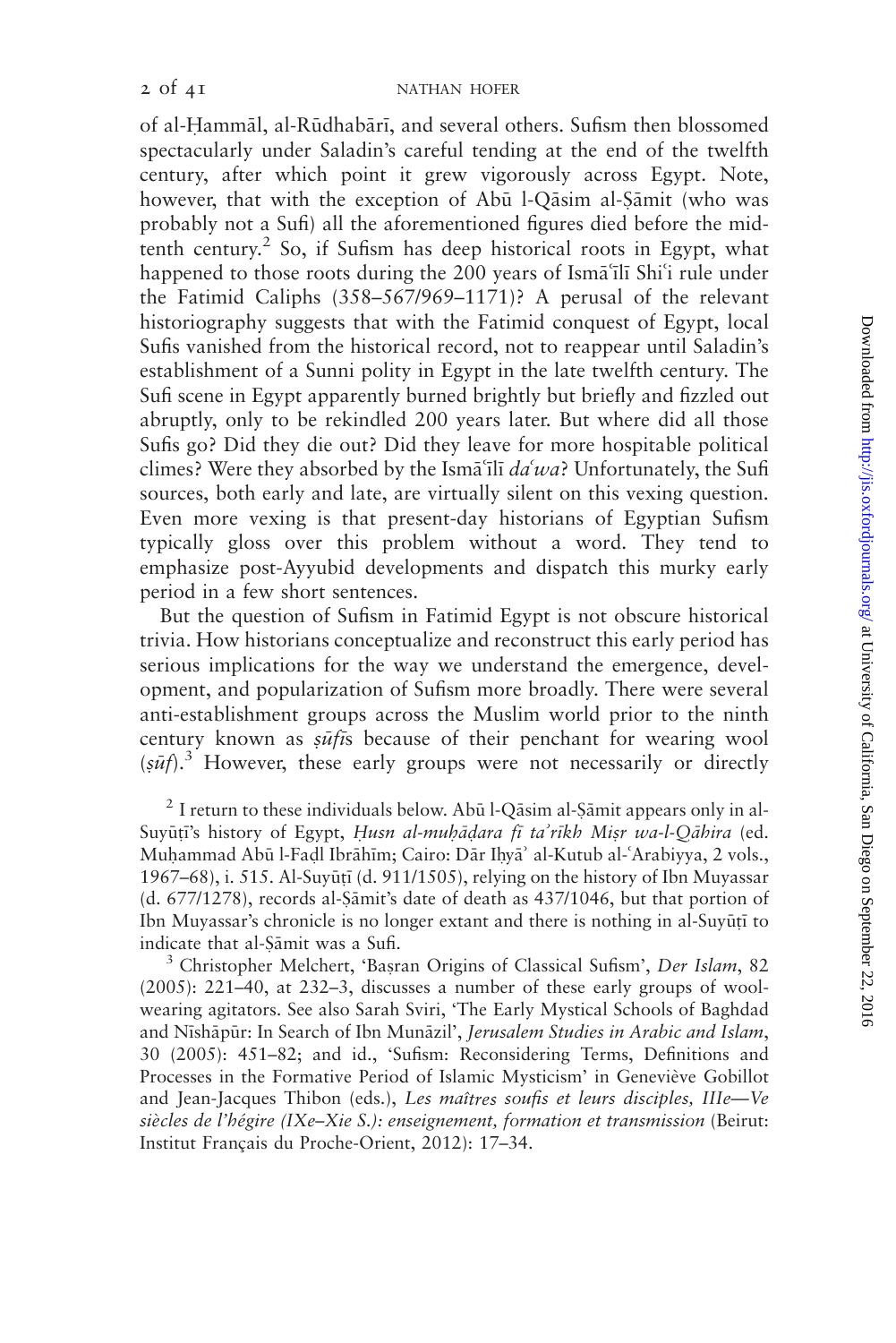related to the tradition of Sufism (al-tasawwuf) forged in Baghdad by Abū l-Qāsim al-Junayd (d. 297/910 or 298/911) and his disciples. That is to say that the form of Sufism that would become so popular across the Muslim world after the twelfth century was a movement thatcoalesced in Baghdad and whose members were actively engaged in the construction and contestation of the doctrinal and devotional boundaries of the movement.<sup>4</sup> The project of sharpening and maintaining that boundary discursively was then taken up vigorously by a number of Sufi authors in the tenth and eleventh centuries: Abū Nasr al-Sarrāj (d. 378/988), Abū 'Abd al-Rahmān al-Sulamī (d. 412/1021), and Abū l-Qāsim al-Qushayrī (d. 465/1072), to name only a few. By this point, to self-identify or be known as a Sufi entailed more than being pious, abstemious, miraculous, or simply wearing wool; it involved the fundamental principle of being linked to a chain of authoritative masters ultimately connected to al-Junayd's circle and being recognized as such by (at least some) other Sufis. The historiography of early Sufism in Egypt must be carefully attentive to the historical contours of the development of Sufism as an identifiable tradition and social movement. Indeed, Fatimid rule in Egypt coincided precisely with the period during which Sufis in the East, primarily Khurāsān, produced the handbooks and prosopographies that systematized and constructed Sufism as a tradition with a coherent present tied to a normative past.<sup>5</sup> Therefore, given the widespread claim that Sufis have been in Egypt since the early ninth century we should expect to find at least a few Egyptian Sufis from the Fatimid period playing a role in that discursive project—as subjects, authors, or both. In fact, they did not. And while I am certainly not the first to notice this gap in the historiography, as far as I am aware nobody has investigated it systematically. While several historians have highlighted the Fatimid question and others have speculated on it obliquely, none offer much in the way of historical evidence.

In general, modern historians propose the same basic hypothesis, that the Isma'ilis replaced (or absorbed) the Sufis during the Fatimid period and that the Sufis then replaced (or absorbed) the Isma<sup>t</sup>ilis after Saladin's coup in 1171. Muhammad al-Hajjājī, for example, claims that Fatimid propagandists exploited the similarities between Shi'ism and Sufism in order first to convert Sufis, and then the general populace, to the Ismatili creed. 'From here we can say that Sufism and Shi'ism walked

<sup>4</sup> On the beginnings of this popularization in the twelfth century, see Erik Ohlander, Sufism in an Age of Transition: 'Umar al-Suhrawardi and the Rise of the Islamic Mystical Brotherhoods (Leiden: Brill, 2008). <sup>5</sup> Ahmet Karamustafa, Sufism: The Formative Period (Edinburgh: Edinburgh

University Press, 2007), 83–7.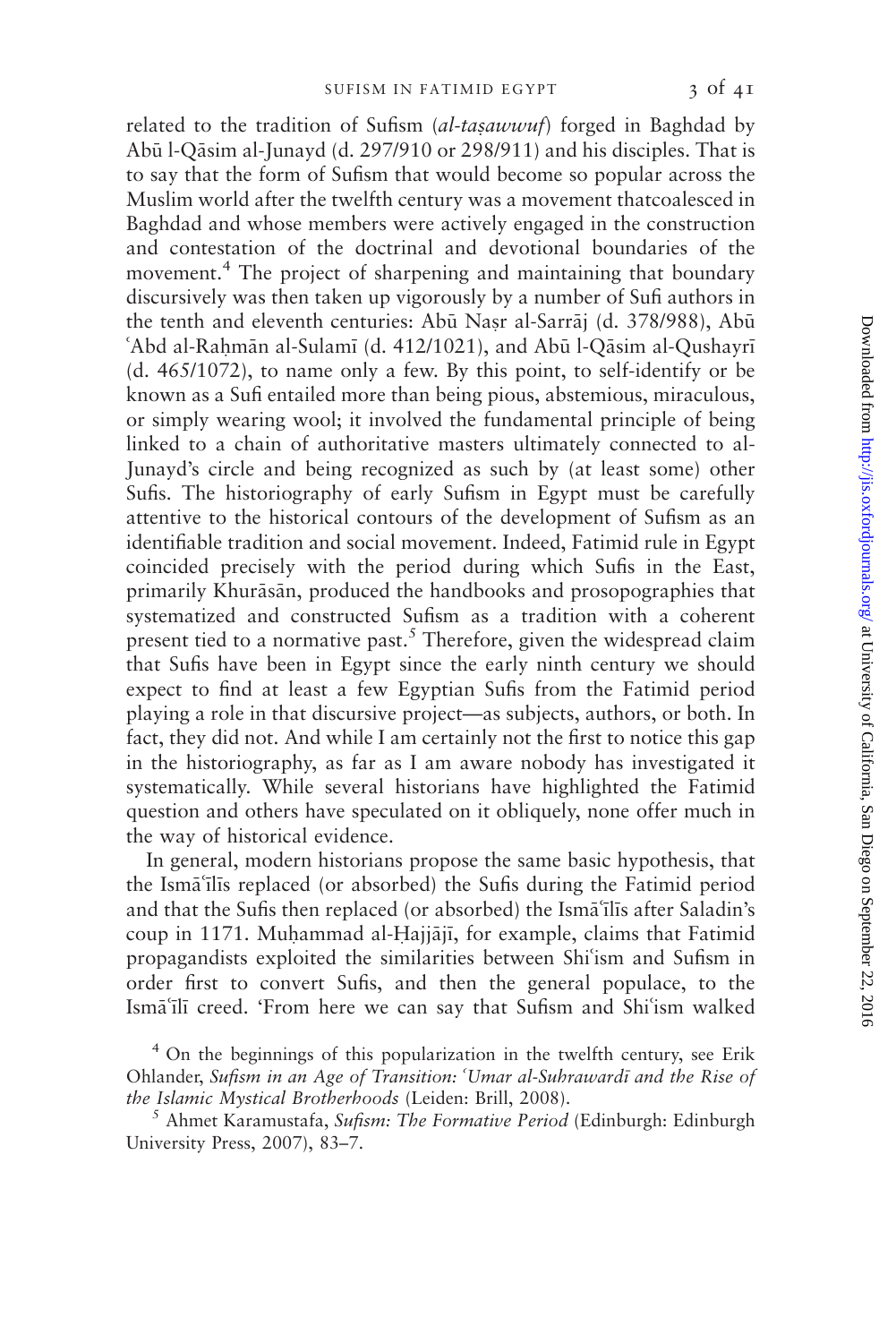side-by-side during the Fatimid period. The Sufi at that time was the propagandist who spread the doctrines of the Shi'i school, inviting [others] to it'.<sup>6</sup> 'Alī Şāfī Husayn, also pointing to doctrinal similarities between Shi'ism and Sufism, argues that the Isma'ilis disseminated these ideas in Egypt, which the Sufis then adopted after the Fatimid period. This notion leads him to suppose that Mamluk-era Sufis like Ahmad al-Badawi and Ibrāhīm al-Dasūqī were actually crypto-Shi'is (muta $shavyi\bar{i}n$ .<sup>7</sup> Spencer Trimingham speculates that the growth of Sufism in post-Saladin Egypt was due, among other factors, to the absorption of Shi<sup>6</sup>i ideas and practices popularized by the Fatimids.<sup>8</sup> More broadly, Éric Geoffroy notes that '[e]verywhere that Shi'ism became politically established, Sufism ended up by being either suppressed or pursued. This was the case in Fatimid Egypt, and even more so in Safavid Iran'.<sup>9</sup> Kāmil Mustafa al-Shaybi goes so far as to argue that the Isma'ili bureaucracy 'was the basis for later Sufi offices like the Chief Sufi of the Orders (mashyakhat mashāyikh al-țuruq), which corresponds to the position of the Chief Propagandist  $(d\tilde{a}^{\dagger} \tilde{a} - d\tilde{a}^{\dagger}d\tilde{a}t)$  in Ism $\tilde{a}^{\dagger}$ lism'.<sup>10</sup> This linkage is demonstrably incorrect.<sup>11</sup> Salih al-Wardani claims that with the advent of Ayyubid rule many Egyptian Shi'is were absorbed by the Sufi orders. He proclaims that because the Ayyubids and Mamluks were 'unable to eliminate Shi'ism in Egypt by means of the four schools [of Sunni jurisprudence], they were compelled to embrace and support the Sufis'

<sup>6</sup> Muhammad 'Abduh al-Hajjājī, *al-'Ārif bi-llāh ta'ālā Abū l-Hajjāj al-Uqsarī* Yūsuf b. 'Abd al-Rahīm b. Ghazī al-mutawaffā sana 642H/1244M (Cairo: Dār al-Tadāmun li-l-Tibāʿa wa-l-Nashr, 1968), 30. Similarly, some scholars argue that Ismā'ilis in Sunni-majority contexts adopted Sufism as protective cover (taqiyya: dissimulation) in order to avoid detection. Shafique Virani finds no evidence for this claim until the later Mamluk period in Syria. Virani, The Ismailis in the Middle Ages: A History of Survival, a Search for Salvation (Oxford: Oxford University Press, 2007), 104, see also 142–8.<br><sup>7</sup> 'Alī Şāfī Husayn, *al-Adab al-ṣūfī fī Miṣr fī l-qarn al-sābi<sup>6</sup> al-hijrī* (Cairo: Dār

al-Maʿārif, 1964), 36.<br><sup>8</sup> Spencer Trimingham, *The Sufi Orders of Islam* (Oxford: Clarendon Press,

1971 [New York, 1998]), 14 and 25.<br><sup>9</sup> Éric Geoffroy, *Introduction to Sufism: The Inner Path of Islam* (transl.

Roger Gaetani; Bloomington, IN: World Wisdom, 2010), 26. Unfortunately, Geoffroy does not address the subject of Sufism in Fatimid Egypt in his much more detailed Le soufisme en Égypte et en Syrie sous les derniers Mamelouks et les premiers Ottomans (Damascus: Institut Français de Damas, 1995).<br><sup>10</sup> Kāmil Muṣṭafā al-Shaybī, *al-Ṣila bayna l-taṣawwuf wa-l-tashayyu*<sup>6</sup> (Beirut:

Dār al-Andalus, 3rd rev. and enl. edn., 2 vols., 1982), i. 229.

<sup>11</sup> Nathan Hofer, 'The Origins and Development of the Office of the "Chief Sufi'' in Egypt, 1173–1325', Journal of Sufi Studies, 3 (2014): 1–37.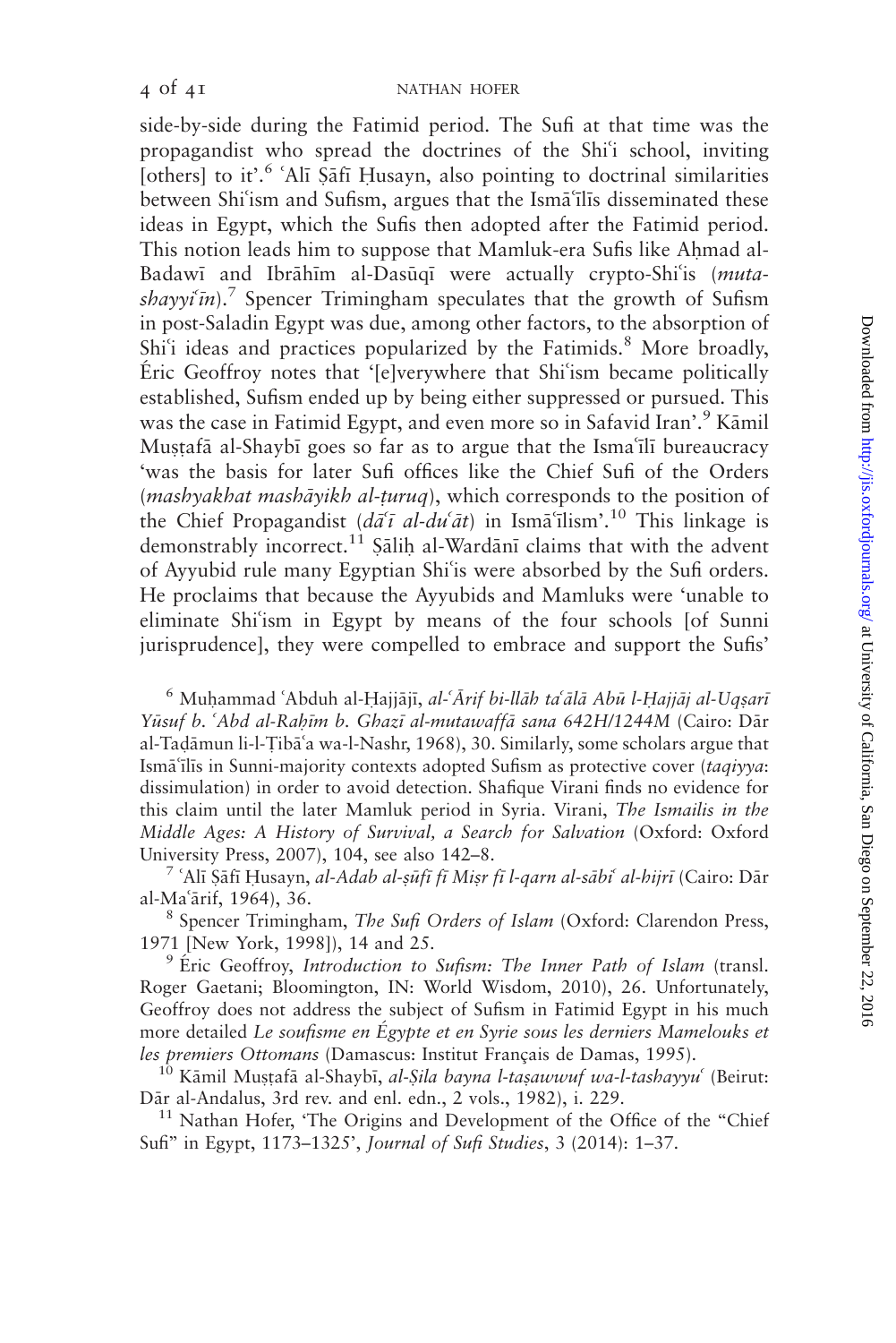due to their ability to draw in and neutralize Shi'is.<sup>12</sup> Likewise, Sa'id 'Abd al-Fattāh 'Āshūr suggests that a strictly individualistic form of Sufism flourished in Fatimid Egypt, but that 'it appears that just as the Fatimids exploited Sufism to spread their Shi'i doctrine, so did Saladin exploit the same phenomenon to fight the Shi'i doctrine by encouraging 'Sunni Sufism'.'<sup>13</sup>

It should be clear at this point that the entire question of Fatimid Sufism is a tangle of speculation, conjecture, and magical thinking.<sup>14</sup> That is to say that these historians offer very little evidence to support their claims, but rather advance historical arguments on comparative and phenomenological grounds. Their conclusions are based upon certain doctrinal and phenomenological similarities between Sufism and Shi'ism, including the valorization of *bātin* over *zāhir*, the oral transmission of an esoteric corpus, the centrality of the master–disciple relationship in that transmission, and the existence of a saintly hierarchy, among others.<sup>15</sup>

<sup>12</sup> Şālih al-Wardānī, *al-Shī<sup>t</sup>a fī Mişr min al-Imām* 'Alī *hattā l-Imām Khumaynī* (Cairo: Maktabat Madbūlī al-Saghīr, 1993), 69–72, quotation on 71.

<sup>13</sup> Sa'id 'Abd al-Fattāḥ 'Āshūr, *al-Sayyid Ahmad al-Badawi: shaykh wa-ṭarīqa* (Cairo: Dār al-Misriyya, 1966), 33–4. These remarks build on his brief review of the similarities and connections between Sufism and Shi $\frac{1}{10}$ ism on 25–6.  $\frac{1}{10}$ shur reworks much of this material and presents it in more detail and in historical context, but with the same conclusions, in his al-Mujtama al-Misri fi asr salatin al-Mamālīk (Cairo: Dār al-Nahḍa al-ʿArabiyya, new edn., 1992), 169-81. 'Ashūr's notion of a quietist, individualistic Sufism in Egypt prior to Saladin is based on the widely cited study by Tawfiq al-Tawil, al-Tasawwuf fi Misr ibban al-'asr al-'Uthmānī (Cairo: al-Hay'a al-Miṣriyya al-'Āmma li-l-Kitāb, 1988), 37. <sup>14</sup> J. Z. Smith, *Imagining Religion from Babylon to Jonestown* (Chicago:

University of Chicago Press, 1982), ch. 2, 'In Comparison a Magic Dwells', 19– 35.<br><sup>15</sup> The most detailed survey of this material is al-Shaybī's aforementioned *al-*

Sila, the historical scope of which extends far beyond Fatimid Egypt. The primary statement of this kind in English is Seyyed Hossein Nasr's 'Shi'ism and Sufism: Their Relationship in Essence and in History', Religious Studies, 6 (1970): 229–42, which is a phenomenological-cum-comparative approach in the vein of Gerardus van der Leeuw, in which Shi'ism and Sufism are both manifestations of 'an aspect of the same reality' (ibid, 230). For a more historically attuned discussion, see James W. Morris (ed. and transl.), The Master and the Disciple: An Early Islamic Spiritual Dialogue: Arabic edition and English translation of Ja'far b. Mansūr al-Yaman's Kitāb al-'Ālim wa-l-ghulām (London: I.B. Tauris in association with the Institute of Ismaili Studies, 2001), 9–12; and id., 'Revisiting Religious Shi'ism and early Sufism: The Fourth/Tenth-Century Dialogue of the Sage and the Young Disciple' in Todd Lawson (ed.), Reason and Inspiration in Islam: Theology, Philosophy and Mysticism in Muslim Thought (London: I.B. Tauris, 2005), 102–16.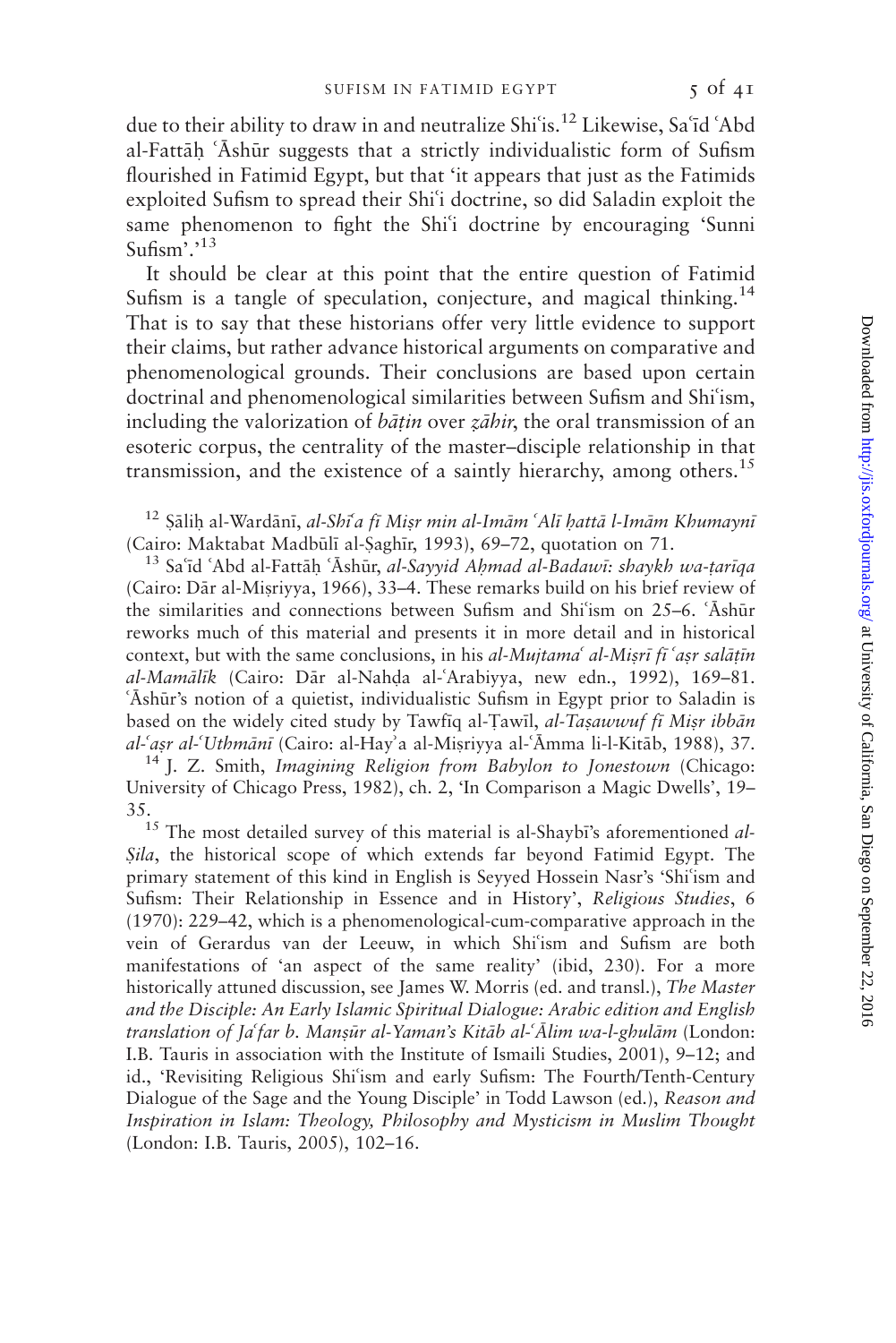The fundamental assumption here is that these two systems are so similar that they are in fact incompatible, or perhaps too compatible, and thus cannot exist side-by-side.<sup>16</sup> To a large extent medieval Sufi historiography appears to support this assumption. Following the death of Abū 'Alī al-Rūdhabārī and his companions in the early tenth century there were no Sufis of note in Egypt until the very end of Fatimid rule. At that point Sufis begin to appear quite frequently and prominently in the Sufi historiography again: Najm al-Dīn al-Khabūshānī (d. 587/1191) in Cairo;<sup>17</sup> 'Abd al-Razzāq al-Jazūlī (d. 592/1196) in Alexandria;<sup>18</sup> and 'Abd al-Rahim al-Qina<sup>3</sup>i (d. 592/1196) in Upper Egypt.<sup>19</sup> In fact, Mamluk sources credit al-Qina<sup>2</sup>i's disciples with eliminating the Shi<sup>9</sup>ites who had fled to Upper Egypt after Saladin's coup.<sup>20</sup> Now, it is certainly true that Mamluk-era Sufi authors could be quite hostile to Shi'ism, that there are striking similarities between Sufi and Shi'i thought, and that Fatimid rule left a distinct mark on Egyptian society.<sup>21</sup> However, we must exercise some restraint here. These issues do not in any way mitigate the fact that there is absolutely no compelling evidence that Egyptian Sufis and Shi'is jockeyed with each other in a game of historical see-saw. This analytical ambivalence vis-à-vis the (in)compatibility of

<sup>16</sup> Eric Geoffroy, *Introduction to Sufism*, 25, for example, writes that 'There has generally been an incompatibility between these two forms of esoterism [i.e. Sufism and Shi'ism], precisely because they are so close to each other'. Compare this with Marshall Hodgson's judgment that in 'some ways, but not all, the Sûfîs represented in a Jamâʿi-Sunnî milieu what Bâținî piety represented in a Shîʿî milieu'. Hodgson, The Venture of Islam: Conscience and History in a World

Civilization (Chicago: University of Chicago Press, 3 vols., 1974), i. 393.<br><sup>17</sup> For a wealth of information on al-Khabūshānī, see Yaacov Lev, 'Piety and Political Activism in Twelfth Century Egypt', Jerusalem Studies in Arabic and

*Islam*, 31 (2006): 289–324. 18 *Islam*, 31 (2006): 289–324. <sup>18</sup> See the brief biography and bibliographical information in Denis Gril, *La* Risāla de Safī al-Dīn ibn Abī l-Mansūr Ibn Zāfir: Biographies des maîtres spirituels connus par un cheikh égyptien du viie/xiiie siècle (Cairo: Institut

Français d'Archéologie Orientale du Caire, 1986), 208.<br><sup>19</sup> The sources on al-Qinā<sup>7</sup>i are quite extensive, see Appendix A, #23.<br><sup>20</sup> al-Udfuwi, *al-Tāli<sup>s</sup> al-sa<sup>5</sup>id al-jāmi<sup>s</sup> asmā<sup>3</sup> nujabā<sup>3</sup> al-șa<sup>6</sup>id (ed. Sa<sup>6</sup>d* Muhammad Hasan; Cairo: al-Hay'a al-Misriyya al-'Āmma li-l-Kitāb, 2001), 424; al-Isnawī, *Tabaqāt al-Shāfi'iyya*, (ed. Kamāl Yūsuf al-Ḥūt; Beirut: Dār al-Kutub al-Ilmiyya, 2nd edn., 2 vols., 1987), ii. 168–9.<br><sup>21</sup> The Fatimid legacy in Cairo is not limited to the fact of the city's existence

and its architectural landscape. Devin Stewart, for example, has shown that the Fatimids left a linguistic legacy in the Cairene dialect that exists to this day. 'Popular Shiism in Medieval Egypt: Vestiges of Islamic Sectarian Polemics in Egyptian Arabic', Studia Islamica, 84 (1996): 35–66.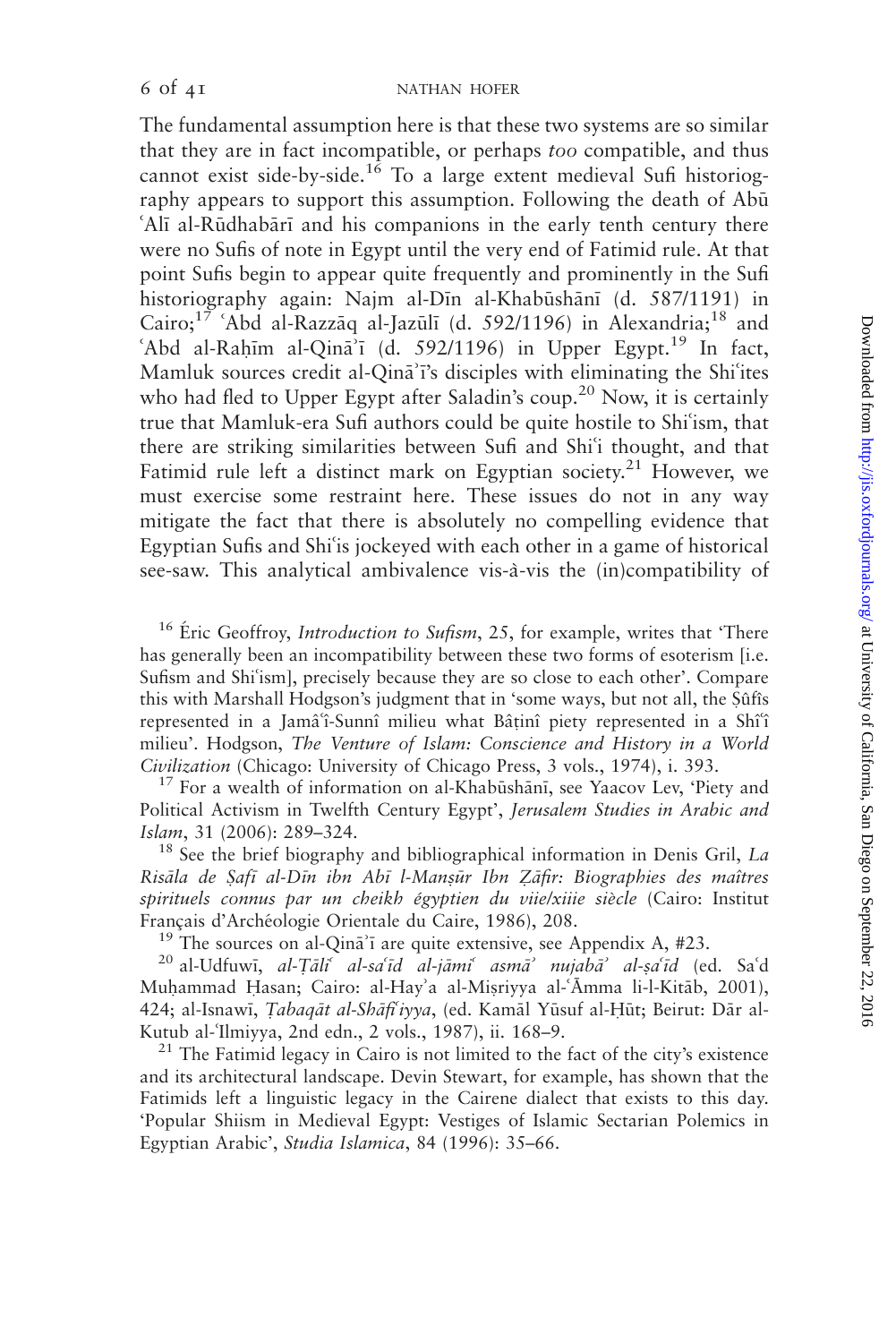Sufism and Shi'ism owes much to the mostly unacknowledged influences of al-Ghazālī's polemical framework in his al-Mungidh and al-Mustazhiri, as well as Ibn Khaldūn's historical framework developed in the Muqaddima, where he blames the Isma<sup>'</sup>ilis (among others) for the Sufis' deplorable innovations.<sup>22</sup> Present-day scholars have taken up these frameworks and amplified their phenomenological assumptions in lieu of careful argumentation and burdens of evidence. This is not to say that these historians are necessarily incorrect or misguided, but rather that their claims cannot be supported by the comparative and phenomenological evidence alone. The only truly measured statement on this subject is Muhammad Kāmil Husayn's conclusion that while there must have been Sufis in Fatimid Egypt, we simply do not know anything about them. $23$ 

A complete reexamination of the Fatimid question is thus long overdue. My objective here is therefore two-fold. First, as to the straightforward historical question—Were there Sufis in Fatimid Egypt?—I offer compelling evidence that there were. And while some of these Sufis enjoyed Fatimid patronage there is insufficient evidence to adjudicate the claims outlined above. At the very least the historical record suggests that we discard the paradigmatic 'Sufism-Shi'ism-Sufism' narrative trajectory so common in modern scholarship. But the data raise a much more interesting and consequential question. If there were Sufis in Fatimid Egypt, why do none of the Sufi sources mention them? Moreover, why have modern historians continued to ignore them? Thus, my second objective here is to address this double historiographical lapse itself. To anticipate my conclusion, the medieval Sufi historiography is silent on this subject because the early systematizers of Sufism were partisan Sunnis writing at the apex of Fatimid power and influence. Quite simply, these authors ignored or obscured what was happening in Egypt as part of their ideological project to construct discursively the normative doctrines, practices, and boundaries of Sufism. The existence

 $^{22}$  al-Ghazālī, Fadā'ih al-bāṭiniyya (ed. 'Abd al-Raḥmān al-Badawī; Cairo: al-Dār al-Qawmiyya, 1964); id., al-Munqidh min al-dalāl (ed. Mahmūd Bījū; Damascus: Dār al-Taqwā, 1990), 56–63. See also Farouk Mitha, al-Ghazālī and the Ismailis: A Debate on Reason and Authority in Medieval Islam (London and New York: I.B. Tauris and The Institute of Ismaili Studies, 2001). Ibn Khaldūn, al-Muqaddima (ed. 'Abd al-Salām al-Shaddādī; Casablanca: Khizānat Ibn Khaldūn, Bayt al-Funūn wa-l-'Ulūm wa-l-Ādāb, 5 vols., 2005), v. 221–3. Of the authors I cited above, only 'Āshūr (al-Mujtama' al-misrī, 180) and Nasr ('Shi'ism and Sufism', 230) cite Ibn Khaldūn explicitly in this respect.<br><sup>23</sup> Muḥammad Kāmil Ḥusayn, 'Bayna l-tashayyu' wa-adab al-ṣūfiyya fī Miṣr fī

'aşr al-Ayyūbiyyīn wa-l-Mamālīk', Majallat Kullīyāt al-Ādāb, Jāmi'at al-Qāhira, 16 (1954): 45–72, esp. 50–1.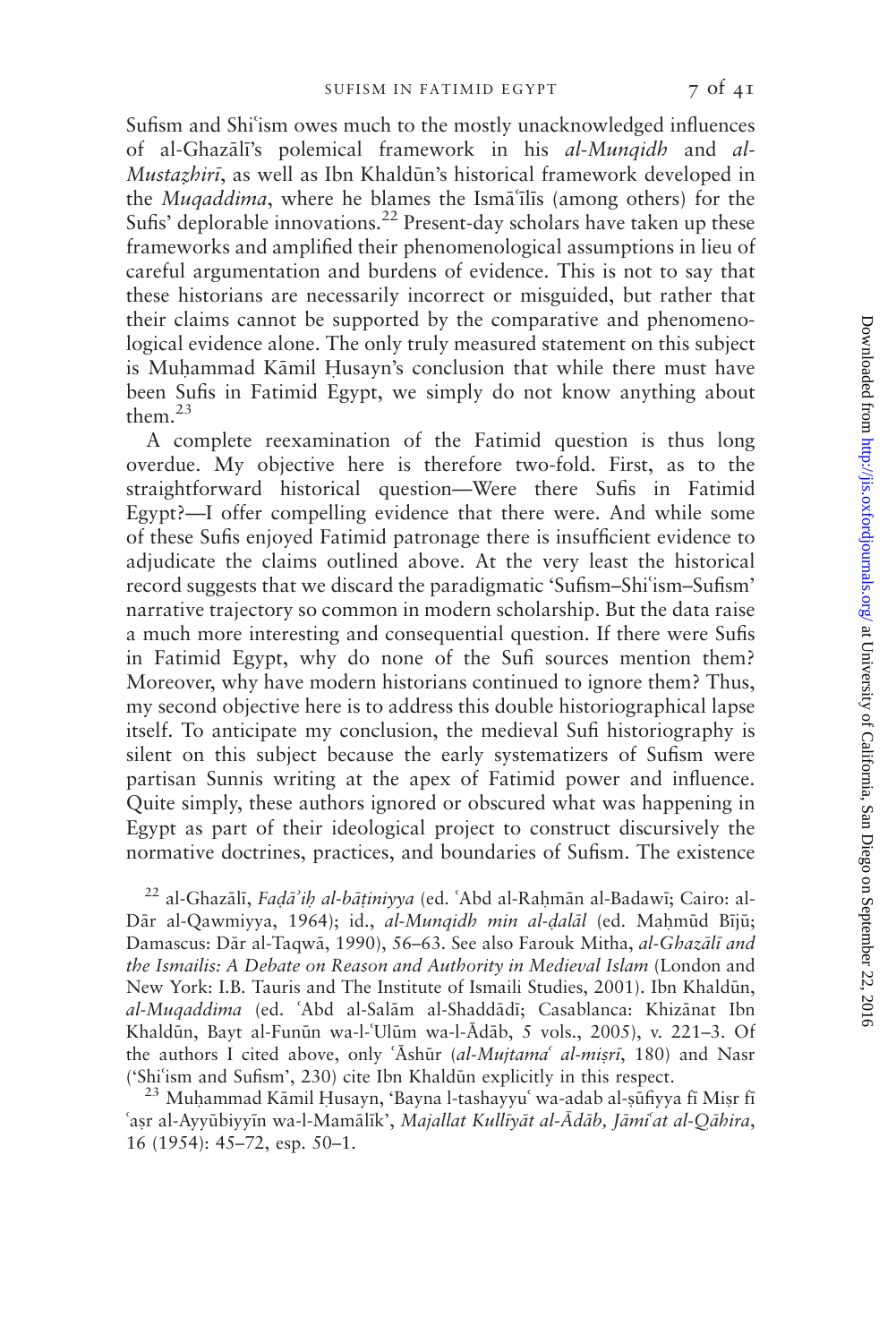of the Fatimid state was anathema to their ideological project so they omitted it from that construction. This omission was taken up nearly whole cloth by subsequent Sufi authors through the Ottoman period and then, in turn, by modern historians. I would thus characterize the problem as one of intense historiographical inertia in which some of the same ideological biases and blindspots have been reproduced over and over, from the tenth century to the present. However, in order to make this historiographical argument I will first need to demonstrate that there were significant numbers of Sufis in Fatimid Egypt. This will be no easy task if the early Sufi historians have done their jobs well. And in fact it is difficult to say much on this subject with any certainty. Nevertheless, there are hints and muted echoes of Sufi activity in Fatimid Egypt that provide us with enough historical data with which to make the larger historiographical argument.

# II. SUFIS IN FATIMID EGYPT

The historical record on this issue is sparse but not completely barren, particularly if we utilize non-Sufi and late-Sufi sources. Prosopographers like al-Khatīb al-Baghdādī (d. *ca.* 463/1071), Ibn 'Asākir (d. 571/1176), and al-Dhahab; (d. 748/1348) meticulously recorded the geographical origins, travels, and networks of scholars and hadith experts, whose ranks included many Sufis connected to Fatimid Egypt. While this is fortunate, it also means we know very little about these Sufis beyond the bare outlines of their scholarly biography. While one might hope that the trove of extant Isma<sup>'</sup>ili literature would be of some help, this is not the case. I have found no references to Sufis in the theological-doctrinal texts of the Fatimid Ism $\bar{a}$ 'ilis.<sup>24</sup> Nor does the Ism $\bar{a}$ 'ili traveller and diarist

<sup>24</sup> These include Ja'far b. Manșūr al-Yamanī, Master and Disciple; Hāmid al-Din Kirmāni, Master of the Age: An Islamic Treatise on the Necessity of the Imamate: A critical edition of the Arabic text and English translation of Hamid al-Dīn Ahmad b. 'Abd Allāh al-Kirmānī's al-Masābīh fī ithbāt al-imāma (ed. and transl. Paul Walker; London: I.B. Tauris, in association with the Institute of Ismaili Studies, 2007); Paul Walker (ed. and transl.), Orations of the Fatimid Caliphs: Festival Sermons of the Ismaili Imams (London: I.B. Tauris, in association with the Institute of Ismaili Studies, 2009); Ahmad b. Ibrāhīm al-Naysābūrī, Degrees of Excellence: A Fatimid Treatise on Leadership in Islam: A new Arabic edition and English translation of Ahmad b. Ibrāhīm al-Naysābūrī's Kitāb Ithbāt al-imāma (ed. and transl. Arzina R. Lalani; London: I.B. Tauris, in association with the Institute of Ismaili Studies, 2010); Ahmad b. Ibrāhīm al-Naysābūrī, A Code of Conduct: A Treatise on the Etiquette of the Fatimid Ismaili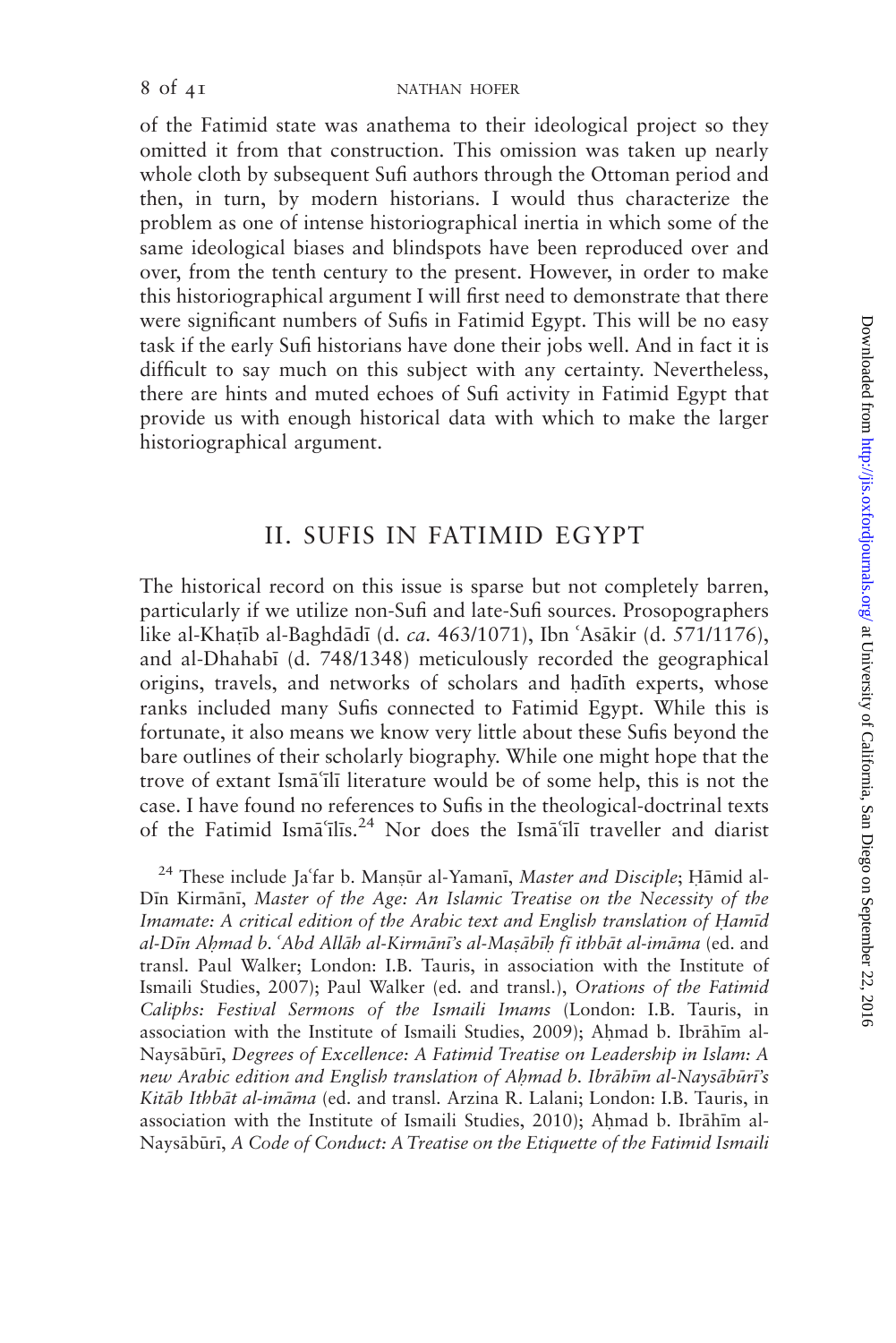Nāṣir-i Khusraw (d. 481/1088) mention any Sufis in his description of Cairo. $25$  There are a few scattered references to Sufis in the extant Fatimid-era historiography as well as within the Mamluk historiography that includes snippets of otherwise lost sources.<sup>26</sup> While Mamluk historians preserved some invaluable material, those texts pose two significant methodological problems. The first is the fact that the earlier material is embedded within ambiguous or anachronistic linguistic and conceptual frameworks. For example, al-Maqrīzī (d. 845/1442) records that after the last Fatimid Caliph died in 567/1171, a crowd turned out to witness the unfolding political drama. This crowd included 'a large group from the *zāwiyas*, the Sufi folk (*ahl al-taṣawwuf*), and others who were interested in the food they could get at the mourning ceremony'.<sup>27</sup> If there were people living in  $z\bar{a}w\bar{v}$  and Sufi folk hanging about, it

Mission: A critical edition of the Arabic text and English translation of Ahmad b. Ibrāhīm al-Naysābūrī's Risāla al-Mūjaza al-kāfiya fī ādāb al-duʿāt (ed. and transl. Verena Klemm and Paul Walker; London: I.B. Tauris, in association with the Institute of Ismaili Studies, 2011). There is an opaque reference to Sufis in al-Mu'ayyad fi l-Din al-Shirazi's diwan, but it refers to Sufi opponents of al-Mu'ayyad fi l-Din in Shiraz before he came to Egypt: al-Shirazi, Mount of Knowledge, Sword of Eloquence: Collected Poems of an Ismaili Muslim Scholar in Fatimid Egypt (transl. Mohamad Adra; London: I.B. Taurus, in association with the Institute of Ismaili Studies, 2011), 109. On the Sufis' antagonism toward al-Mu'ayyad fī l-Dīn in Shīrāz, see Verena Klemm, Memoirs of a Mission: The Ismaili Scholar, Statesman and Poet al-Mu'ayyad fi'l-Dīn al-Shīrāzī (London: I.B. Tauris, 2003), 4–5 and 36.<br><sup>25</sup> Nāsir-i Khusraw, *Nasir-i Khusraw's Book of Travels: Safarnāmah* (ed.,

transl., introd. and notes Thackston Wheeler; Costa Mesa, CA: Mazda Publishers, 2001), 48–76. By contrast, when Ibn Jubayr (d. 614/1217) visited Ayyubid Egypt only a century later he mentions Sufis several times: The Travels of Ibn Jubayr (ed. William Wright; revised by M. J. de Goeje; Leiden: Brill, 1907).<br><sup>26</sup> On the extant sources for Fatimid history, see Ayman Fu'ād Sayyid,

'Lumières nouvelles sur quelques sources de l'histoire fatimide en Égypte', Annales Islamologiques, 13 (1977): 1–41; Abbas Hamdani, 'Fatimid History and Historians' in M. J. L. Young, J. D. Latham, and R. B. Serjeant (eds.), Cambridge History of Arabic Literature: Religion, Learning and Science in the 'Abbasid Period (Cambridge: Cambridge University Press, 1990): 234–47; Paul Walker, Exploring an Islamic Empire: Fatimid History and Its Sources (London: I.B. Tauris, in association with the Institute for Ismaili Studies, 2002); Farhad Daftary, Ismaili Literature: A Bibliography of Sources and Studies (London: I.B. Tauris, in association with the Institute for Ismaili Studies, 2004).<br><sup>27</sup> al-Maqrīzī, *Itti<sup>c</sup>āz al-Hunafā*' bi-akhbār al-a'imma al-Fāṭimiyyīn al-khulafā'

(ed. Jamāl al-Dīn al-Shayyāl and Muḥammad Hilmī Muḥammad Aḥmad; Cairo: Lajnat Ihyā' al-Turāth al-Islāmī, 3 vols., 1967–1973), iii. 328.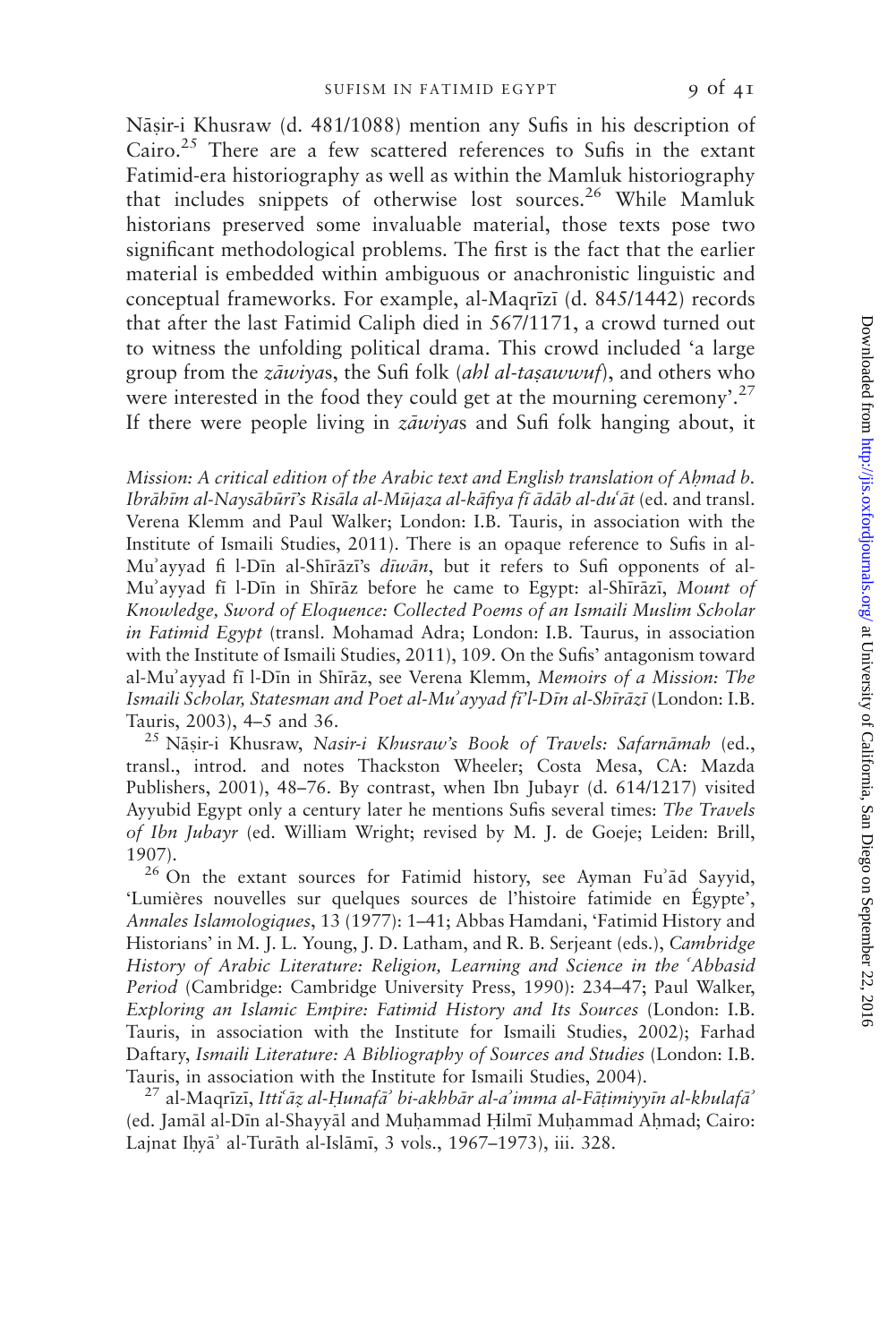stands to reason there were substantial numbers of Sufis in Fatimid Egypt. But this assumption highlights our methodological problem in crystal clear relief. Are *ahl al-tasawwuf* and  $z \bar{a} w i v a$  the language of al-Magrīzī's source or his own gloss on the original? Al-Magrīzī was usually meticulously transparent in his use of Fatimid sources.<sup>28</sup> But he was writing 300 years after the fact, when the meaning and social referents of words like zāwiya and ahl al-taşawwuf had shifted semantically.<sup>29</sup> Two other Mamluk biographers, Ibn Abī Usāybi'a (d. 668/1270) and Salāh al-Dīn al-Safadī (d. 764/1363), utilize a similarly anachronistic gloss when they relate the story of a physician and a Sufi travelling to Cairo together in the early twelfth century. The two men became friends and the Sufi asks the physician where he might stay in Cairo so he can easily visit him. The physician invites him to a local tavern to drink and hang out, but the Sufi 'rejected this idea and went to the khāngāh' instead.<sup>30</sup> It is obviously anachronistic to place a khāngāh in Egypt during the Fatimid period, since the first khanqah did not appear in Egypt until 569/1173, a fact widely attested in the contemporary sources.<sup>31</sup> Our biographers have glossed or embellished the source text with a term that made sense in a Mamluk context.

This issue of anachronism is related to the second methodological problem. Medieval Arabic historiography is full of individuals who appear Sufi-like, but were not actually Sufis. Indeed, there are many ascetic, pious, or esoterically inclined individuals from Fatimid Egypt in

<sup>28</sup> See, for example, Paul Walker, 'al-Maqrizi and the Fatimids', Mamluk Studies Review, 7 (2003): 83–97; Frédéric Bauden, 'Maqriziana XII. Evaluating the Sources for the Fatimid Period: Ibn al-Ma'mūn al-Batā'ihī's *History* and Its Use by al-Maqrīzī (with a Critical Edition of His Résume for the Years 501–515 ah)' in Bruce Craig (ed.), Ismaili and Fatimid Studies in Honor of Paul E. Walker (Chicago: Middle East Documentation Center, The University of Chicago, 2010):

33–85.<br><sup>29</sup> In another example, al-Maqrīzī (*Itti<sup>c</sup>āz al-Ḥunafā*<sup>2</sup>, ii. 78) refers to a group of *awliya*' in a crowd in Fatimid Cairo. It is unclear who these 'saints' might be,

as both Sufis and Shi'is use this terminology.<br><sup>30</sup> Ibn Abī Usaybi'a's '*Uyūn al-anbā' fī ṭabaqāt al-aṭibbā*' (ed. Nizār Riḍā; Beirut: Dār Maktabat al-Hayāt, 1965), 499; al-Șafadī, al-Wāfī bi-l-wafayāt (ed. Ahmad al-Arna'ūț and Turkī Mușțafā; Beirut: Dār Ihyā' al-Turāth al-ʿArabī, 29 vols., 2000), xxix. 40–1.<br><sup>31</sup> Ibn Khallikān, *Wafayāt al-a<sup>6</sup>yān wa-anbā<sup>2</sup> abnā<sup>2</sup> al-zamān (ed. Ihsān ʿAbbās;* 

Beirut: Dār Sādir, 8 vols., 1968–1972), ii. 206; al-Maqrīzī, al-Mawā'iz wa-litibār fī dhikr al-khitat wa-l-āthār (ed. Ayman Fu'ād Sayyid; London: al-Furqan Islamic Heritage Foundation, 5 vols., 2002-4), iv. 728; al-Qalqashandī, Subh ala'shā fī șinā'at al-inshā' (ed. Muḥammad 'Abd al-Rasūl Ibrāhīm; Cairo: Dār al-Kutub al-Khid;wiyya, 14 vols., 1913–1920 [1964]), iii. 368–9.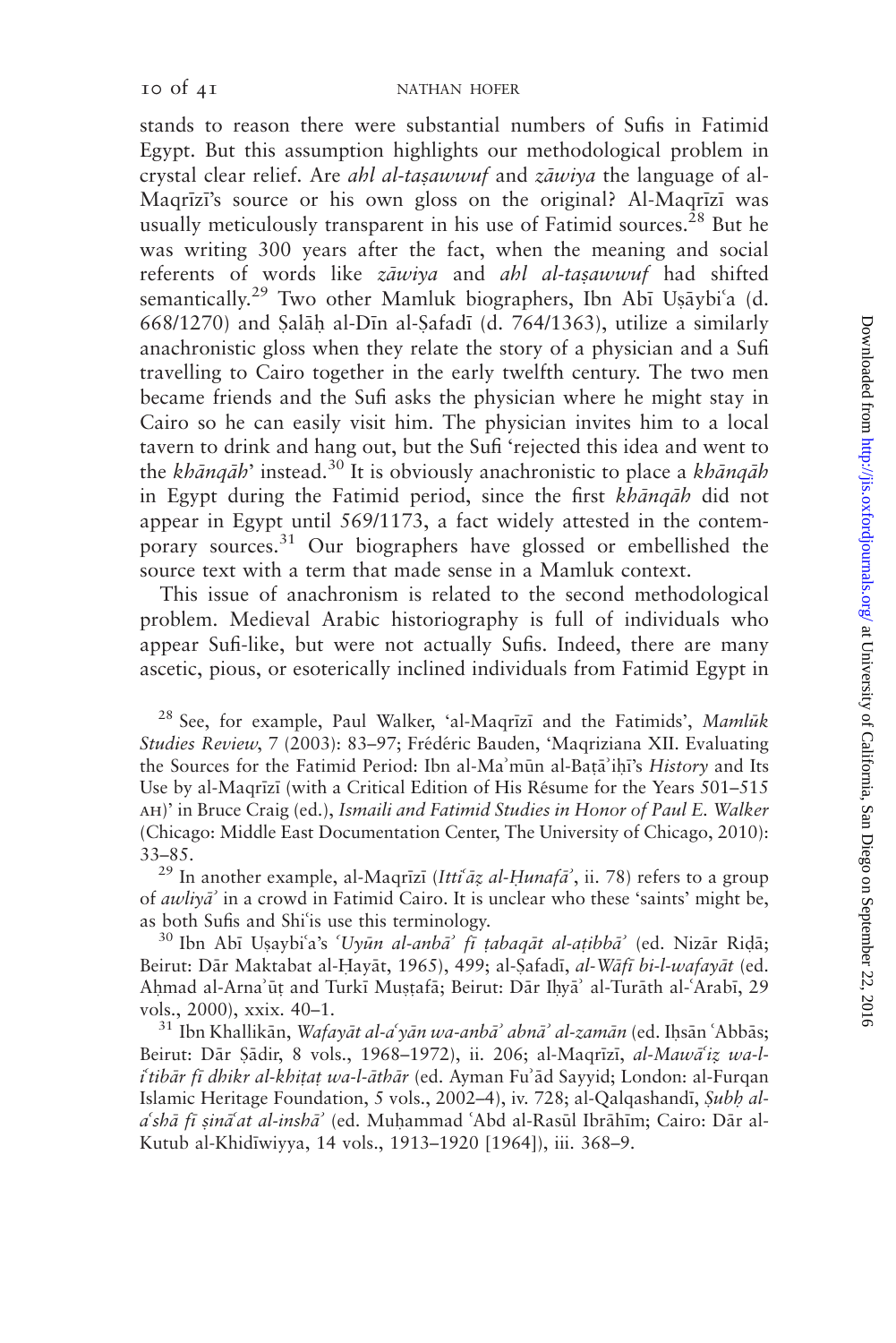these late sources. It is tempting to count them among the Sufis of Egypt, as did some later Sufi authors like al-Munāwī (d. 1031/1621).<sup>32</sup> But supererogatory prayers, devotions, and mortifications alone do not a Sufi make.33 As I noted above, Sufism is a practical and discursive tradition fundamentally rooted in and shaped by the institution of the master– disciple relationship  $(al-subba)$  and legitimized through the purportedly unbroken links to the early Sufi masters, and ultimately to the Prophet himself. Sufi prosopographers often incorporated as many persons as possible into these linked chains as a legitimization tactic—even when such categorizations were patently impossible.<sup>34</sup> We must exercise caution in assuming that all those who appear in Sufi prosopographies, especially for this early period, were in fact engaged with the traditions of Sufism. We are thus faced not only with the problem of terminological anachronism, but with the medieval and contemporary tendency to categorize a variety of individuals as Sufis, regardless of their position in the historical field. In this specific case, wherein the task is to determine as accurately as possible the nature and contour of the Sufi movement in Egypt, sloppy terminological elision will prove disastrous. Without very careful attention to the language of the sources, checked whenever possible against other sources, one runs the risk of ballooning the

 $32$  A significant number of the early Egyptian biographies in al-Munāwi's al-Kawākib al-durriyya fī tarājim al-sādat al-șūfiyya (ed. Muḥammad Adīb al-Jādir; Beirut: Dār Sādir, 5 vols. in 6, 1999), are culled from the pilgrimage guide of Ibn al-Zayyāt (d. ninth/fifteenth c.). Most of these individuals appear there as pious renunciants or miracle workers, but Ibn al-Zayyat does not describe them as Sufis. Once transplanted into al-Munāwi's generations, however, they are placed explicitly into the prosopographical history of Sufism and thus appear as Sufis. The same thing occurs in al-Maqrīzī's *al-Muqaffā al-kabīr* (ed. Muhammad al-Ya'lāwī; Beirut: Dār al-Gharb al-Islāmī, 8 vols., 1991). It seems to me quite likely that the late Mamluk/early Ottoman period saw a significant semantic broadening of the word Sufi. Biographers from that era—both Sufi and non use the word  $s\bar{u}f\bar{i}$  to gloss a number of terms earlier biographers used quite deliberately: *faqīr, zāhid, ṣālib, wari*, etc.<br><sup>33</sup> Megan Reid, *Law and Piety in Medieval Islam* (Cambridge: Cambridge

University Press, 2013).<br> $34$  For example, Sufi authors claimed both al-Hasan al-Basrī (d. 110/728) and

Bishr al-Hāfī (d. 227/842) as key figures in the early Sufi movement. But as Michael Cooperson (Classical Arabic Biography: The Heirs of the Prophets in the Age of al-Ma'mūn [Cambridge: Cambridge University Press, 2000], 154–87) and Suleiman Mourad (Early Islam between Myth and History: al-Hasan al-Basri and the Formation of His Legacy in Classical Islamic Scholarship [Leiden: Brill, 2006], 59–120) have shown in detail, these characterizations are legitimization tactics and not reflections of historical identity.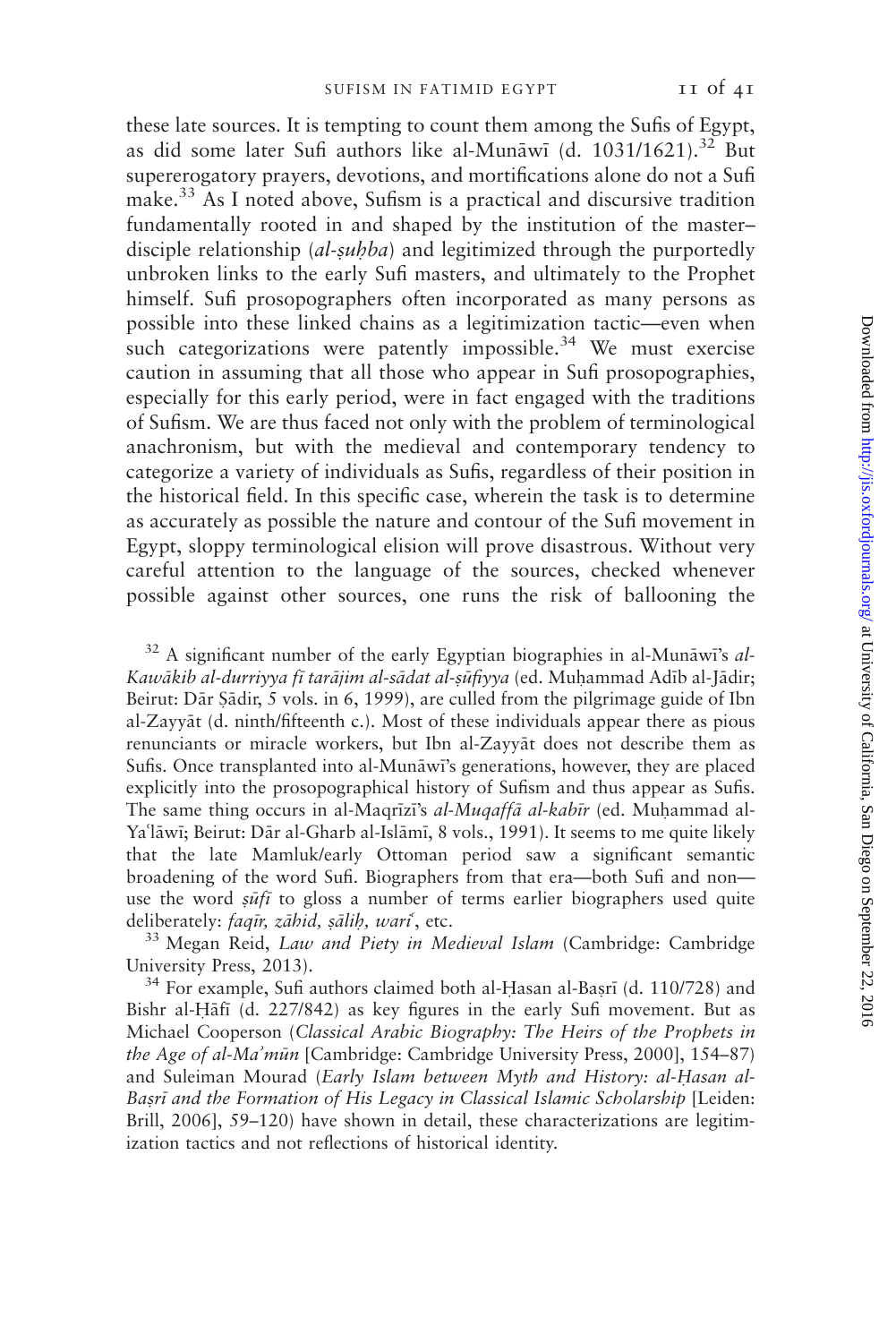numbers of Sufis in Fatimid Egypt and mischaracterizing the scope of the movement.

These issues became clear as I began working on this project. Digging through the relevant sources I have come up with a relatively modest list of individuals whom I can describe with some confidence as Sufis who lived in Fatimid Egypt. I could substantially expand that list by including those whom Muslim historians and biographers call  $\zeta$ uhh $\bar{a}d$  (renunciants), sulah $\bar{a}$ <sup>'</sup> (pious), or similar terms that are sometimes taken to be synonymous with Sufis. But I have avoided doing so for the reasons outlined here. This is, in fact, the precise point that Ibn al-Jawzi (d. 597/  $1201$ ) makes in his biting critique of Ab $\bar{u}$  Nu'aym's overly inclusive approach to Sufi history in the Hilyat al-awliya<sup>2</sup>.<sup>35</sup> Given these reservations, then, I have compiled a provisional list of 39 Sufis linked to Fatimid Egypt. I divide these indidviduals into two groups: those who lived in Egypt and those who visited Egypt as part of their travel and study. This list, including basic bibliographical information for each Sufi, can be found in the Appendices (numerical references in this article refer to these Appendices). Rather than exploring that list in any detail here I will simply summarize my preliminary conclusions. I have not exhausted the historical record by any stretch, so these conclusions are tentative and subject to revision. Much work remains to be done and further exploration in the sources will surely reveal more information.

To begin, a complete revision of the early history of Sufism in Egypt is in order. The disciples of Abū l-Qāsim al-Junayd (d. 297/910 or 298/911) brought Sufism to Egypt in the early tenth century, not Dhū l-Nūn al-Misrī. While Sufi authors retroactively claimed Dhū l-Nūn as one of their own, the earliest sources portray him as a renunciant, hadith transmitter, alchemist, and squishy opponent of the 'Abbasid *mihna*, not a Sufi.<sup>36</sup> The only other reference to Sufis in Egypt prior to the tenth century is in al-Kindī's history of Egypt. Al-Kindī (d. 350/961) records that in 200/816 a man called Abū 'Abd al-Rahmān al-Şūfī led a group of sūfiyya to join

<sup>35</sup> Ibn al-Jawzī, Sifat al-safwa (ed. Maḥmūd Fākhūrī; Beirut: Dār al-Maʿrifa, 4th rev. enl. edn., 4 vols., 1986), i. 25. Ibn al-Jawz; goes into much more detail on this point in his Talbīs Iblīs (ed. Muḥammad Ba'yūn; Beirut: Dār Ibn Zaydūn), 236, 241–3. See also Michael Cooperson, Classical Arabic Biography, 146–7.<br><sup>36</sup> See Christopher Melchert's comment on this in 'Origins and Early Sufism' in

Lloyd Ridgeon (ed.), The Cambridge Companion to Sufism (Cambridge: Cambridge University Press, 2015), 3–23, at 14. There is finally a substantial and exhaustive study devoted to Dhū l-Nūn and his heterogeneous literary legacy by Michael Ebstein, 'Dū l-Nūn al-Misrī and Early Islamic Mysticism', Arabica, 61 (2014): 559–612, although Ebstein does not weigh in on whether he considers Dhū l-Nūn a Sufi.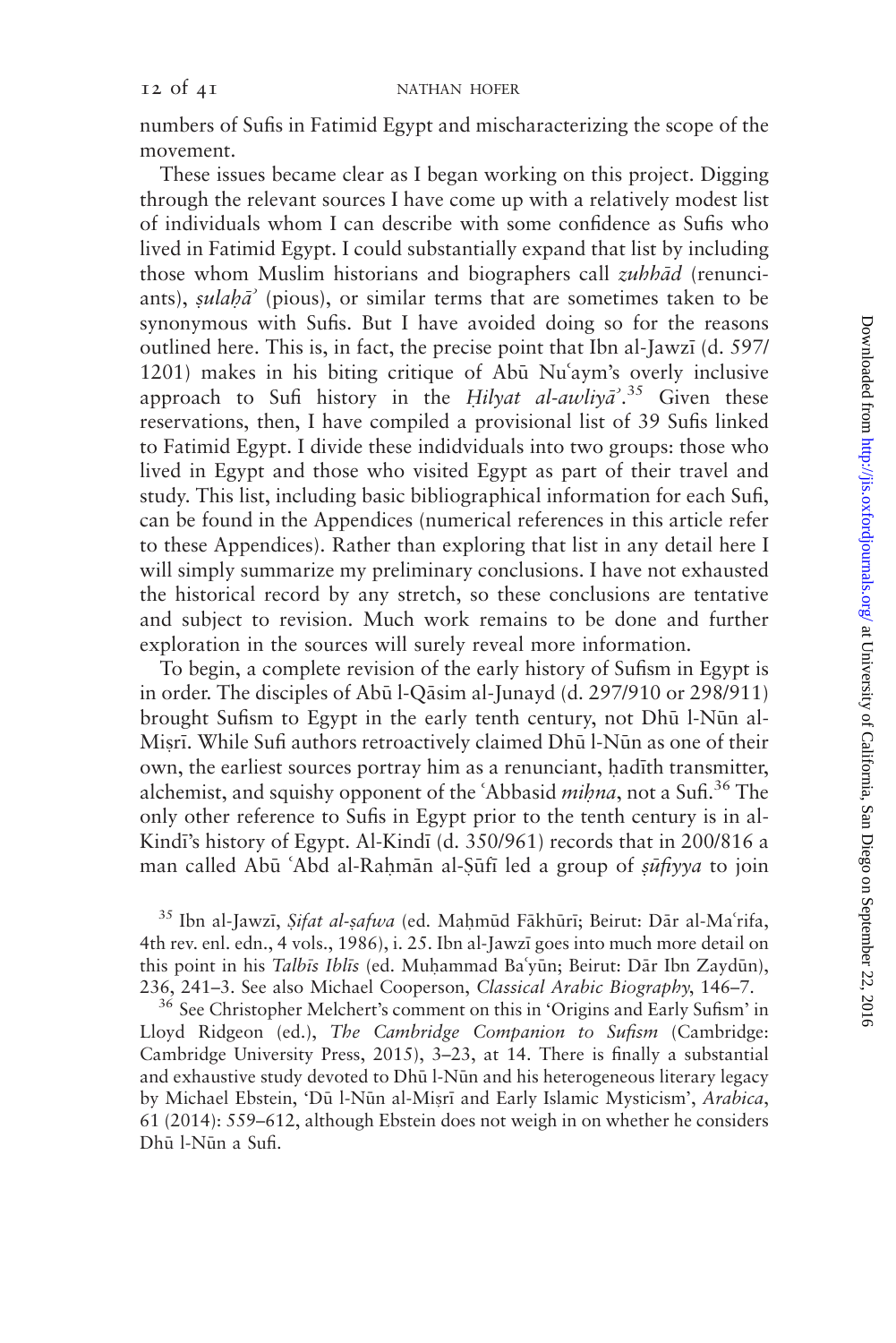forces with the Andalusians in Alexandria in a campaign 'to command the good as they understood it and to oppose the sultan's authority'.<sup>37</sup> Their uprising failed and we know nothing more about these particular  $s\bar{u}$ fivya. Given the early date and the aforementioned fact that several anti-establishment groups from this period called themselves  $s\bar{u}f\bar{v}v\bar{a}$ , these rebels could not have been a part of the Sufi movement that grew from Baghdad.<sup>38</sup> After Dhū l-Nūn, the formative Sufi historiography names only a few Sufis who lived in Egypt, most of whom were from Iraq: Bunān al-Hammāl (d. 316/928);<sup>39</sup> Abū ʿAlī al-Rūdhabārī (d. 322 or 323/933–935) and his wife Fātima; $^{40}$  Abū l-Hasan al-Dīnawarī (d. 330/

 $37$  Muhammad al-Kindī, The Governors and Judges of Egypt: Kitāb el umarā<sup>2</sup> (el wulāh) wa Kitāb el qudāh of el Kindī (ed. Rhuvon Guest; Leiden: Brill, 1912), 161–4, quotation on 162. Al-Kindī also records (Kitāb al-Wulāt, 213–14) that in 255–6/869–70 a militant 'Alid known as Ibn al-Sūfī led a series of violent attacks throughout Upper Egypt against representatives of the Tulūnid regime. Again, he was not associated with the Baghdad school.<br><sup>38</sup> While it is certainly possible that these rebel  $s\bar{u}f\gamma y a$  groups ultimately

contributed to or fed into the Baghdad movement, it is quite telling that none of the early Sufi historians include them in their accounts of Sufism.<br><sup>39</sup> al-Hammāl was from Wāsit and a companion of al-Junayd who left Iraq to

settle in Egypt. Al-Sulamī, *Tabaqāt al-sūfiyya* (ed. Nūr al-Dīn Shurayba; Cairo: Maktabat al-Khānijī, 2nd edn., 1969), 291-4; Abū Nu'aym, Hilyat al-awliyā' wa-tabaqāt al-asfiyā' (Beirut: Dār al-Fikr, 10 vols., 1996 [reprint of 1932 Cairo edition]), x. 324-5; al-Qushayrī, al-Risāla al-Qushayriyya (ed. 'Abd al-Halīm Mahmūd; Damascus and Beirut: Dār al-Khayr, 2003), 94–5; Alexander Knysh (transl.) al-Qushayri's Epistle on Sufism: al-Risāla al-Qushayriyya fī 'ilm altasawwuf (Reading: Garnet Publishing, 2007), 57; Ibn al-Jawzi, Sifat al-safwa, ii. 448–50; Ibn Khamis, Manāqib al-abrār wa-maḥāsin al-akhyār (ed. Muḥammad Adīb al-Jādir; al-ʿAyn, UAE: Markaz Zāyid li-l-Turāth wa-l-Ta'rīkh, 2 vols.,  $2006$ , ii. 566–71. It is worth noting that al-Khatīb al-Baghdādī has a lengthy entry for Bunān. He does not label him a Sufi but rather calls him a renunciant (al-zāhid). Al-Baghdādī, Ta'rīkh madīnat al-salām (ed. Bashshār 'Awwād Ma'rūf; Beirut: Dār al-Gharb al-Islāmī, 17 vols., 2001), vii. 591–4.<br><sup>40</sup> al-Rūdhabārī was another member of al-Junayd's circle in Baghdad who

followed Bunān al-Hammāl to Egypt. Al-Kalābādhī, al-Ta<sup>c</sup>arruf li-ahl madhhab al-taşawwuf (ed. Yuhannā al-Jayb Şādir; Beirut: Dār Şādir, 2006), 16, 18, and 70; al-Sulamī, *Tabaqāt al-sūfiyya*, 354–60; Abū Nuʿaym, Hilyat al-awliyā', x. 356–7; al-Qushayrī, al-Risāla, 103-4; Knysh, al-Qushayri's Epistle, 62-3; Ibn al-Jawzī, Sifat al-safwa, ii. 454–5; Ibn Khamīs, Manāqib al-abrār, ii. 676–87. Al-Baghdādī's entry in Ta'rīkh madīnat al-salām, ii. 180–4, contains a wealth of information not found in the Sufi sources. On al-Rūdhabārī's wife Fāțima, see al-Sulamī, Early Sufi Women: Dikhr an-niswa al-muta'abbidāt as-sūfiyyāt (ed. and transl. Rkia Elaroui Cornell; Louisville, KY: Fons Vitae, 1999), 186–9; Ibn al-Jawzi, Sifat al-safwa, iv. 331–2. On the vocalization al-Rūdhabārī (and not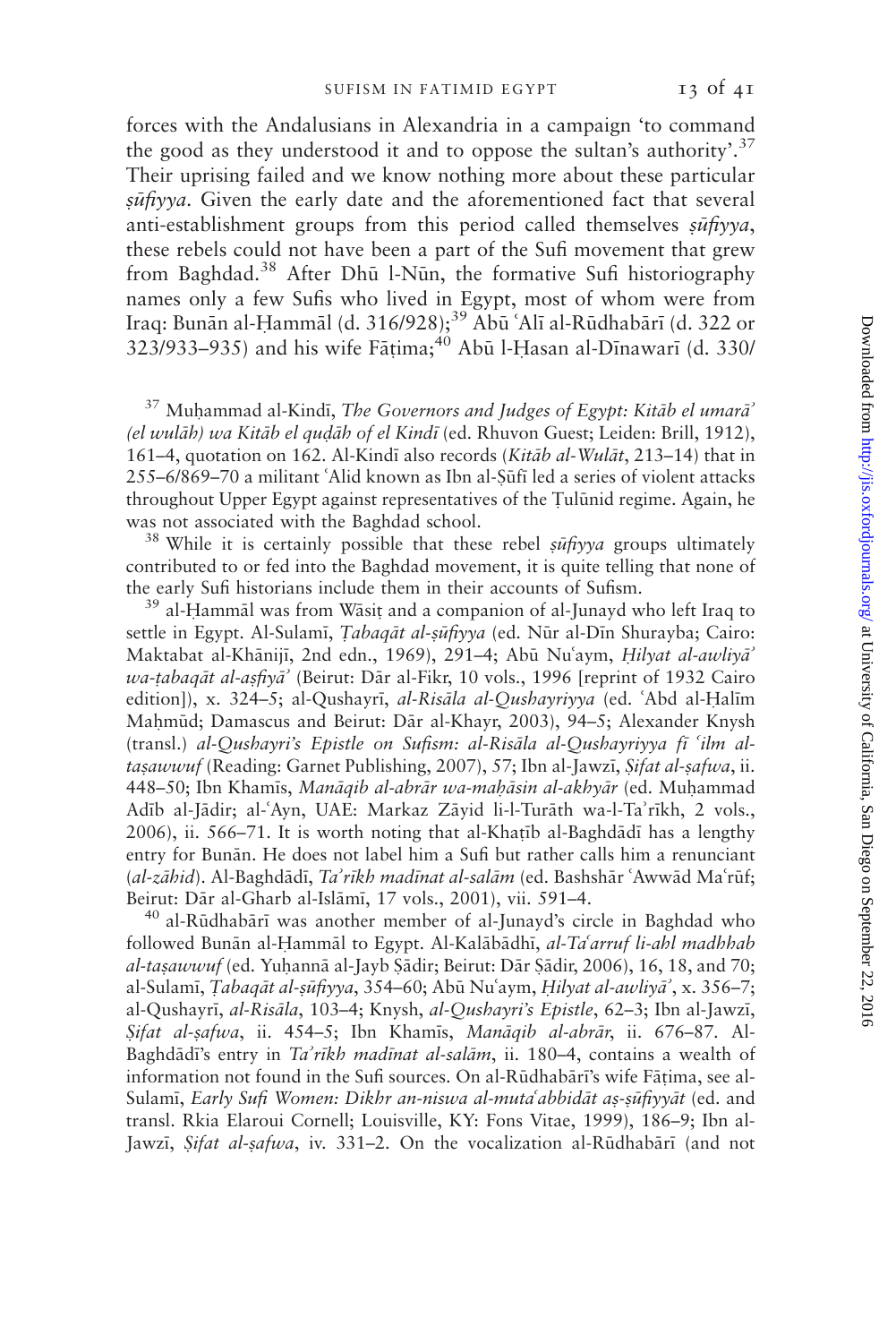942);<sup>41</sup> Abū 'Alī b. al-Kātib (d. ca. 340/951-2);<sup>42</sup> Abū l-Husayn b. Bunān al-Hammāl (no death date);<sup>43</sup> and a few others.<sup>44</sup> This short list corroborates what we know of how Sufism spread from Baghdad: through an aggressive programme of proselytizing activism.

The Sufis of Baghad brought their ideas and practices to environs far afield, particularly into the Persian-speaking East.<sup>45</sup> The most famous of these activists was Abū Bakr al-Wāsitī (d. ca. 320/932) and his mission to Khurāsān.<sup>46</sup> Several historians have highlighted this outreach to the East, but as far as I know nobody has made a systematic case for a similar programme in Egypt.<sup>47</sup> So while we lack much detail, it was al-Junayd's

Rūdhbārī), see Yāqūt al-Hamawī, Mu'jam al-buldān (Beirut: Dār Sādir, 5 vols., 1977), iii. 77.  $41$  al-Dīnawarī was another easterner who settled in Egypt: al-Sulamī, *Tabaqāt* 

al-sūfiyya, 212–15; Abū Nu'aym, Hilyat al-awliyā', x. 353; al-Qushayrī, al-Risāla, 97-98; Knysh, al-Qushayri's Epistle, 59; Ibn al-Jawzī, Sifat al-safwa, iv. 78–9; Ibn Khamīs, *Manāqib al-abrār*, ii. 606–8.<br><sup>42</sup> Abū ʿAlī was an Egyptian companion of al-Rūdhabārī: al-Sulamī, *Tabaqāt* 

al-șūfiyya, 386–8; Abū Nuʿaym, Hilyat al-awliyā', x. 360; al-Qushayrī, al-Risāla, 109; Knysh, al-Qushayri's Epistle, 65; Ibn al-Jawzī, Sifat al-safwa, iv. 323; Ibn Khamīs, *Manāqib al-abrār*, ii. 736–8.<br><sup>43</sup> Abū l-Husayn was a student of Abū Saʿīd al-Kharrāz (d. *ca.* 286/899); the

two most likely met when the latter was in Egypt: al-Sulami, Tabaqāt al-sūfiyya, 389–90; Abū Nu'aym, Hilyat al-awliyā', x. 362; al-Qushayrī, al-Risāla, 111; Knysh, al-Qushayri's Epistle, 66; Ibn Khamīs, Manāqib al-abrār, ii. 739–40. See also Ibn 'Asākir, Ta'rīkh madīnat Dimashq (ed. 'Umar b. Gharāma al-'Amrawī; Beirut: Dār al-Fikr, 80 vols., 1995–2000), lxvi. 147–9, who corroborates that Abū l-Husayn and al-Kharrāz met in Egypt.<br><sup>44</sup> We might add Muhammad b. Jābār (d. 361 or 362/971–3), although it is

unclear whether he was actually keyed in to the early Sufi movement in Egypt. He does not appear in the early Sufi prosopography but does turn up in later compilations: Ibn Khallikān, Wafayāt al-a'yān, iv. 103-4; Ibn al-Zayyāt, al-Kawākib al-sayyāra fī tartīb al-ziyāra fī l-qarāfatayn al-kubrā wa-l-șughrā (Cairo: al-Mațba'a al-Āmiriyya bi-Mișr, 1907), 127–9; al-Maqrīzī, al-Muqaffā, v. 473–6. We might also add Ibn al-Jawz;'s list of individuals from Egypt—both male and female—at the end of *Sifat al-safwa*, iv. 309–35. However, except for the names already listed here, these are either not Sufis or are anonymous devotees.<br><sup>45</sup> Alexander Knysh, *Islamic Mysticism: A Short History* (Leiden: Brill, 2000),

101; Karamustafa, Sufism: The Formative Period, 56–82.<br><sup>46</sup> Laury Silvers, A Soaring Minaret: Abu Bakr al-Wasiti and the Rise of

Baghdadi Sufism (Albany, NY: State University of New York Press, 2010). <sup>47</sup> The only reference to this idea I have found is Knysh (Islamic Mysticism,

66), who writes that Sufi émigrés from Baghdad 'were instrumental in carrying [the Baghdad school's] teachings to Egypt, Arabia, Persia and Transoxania,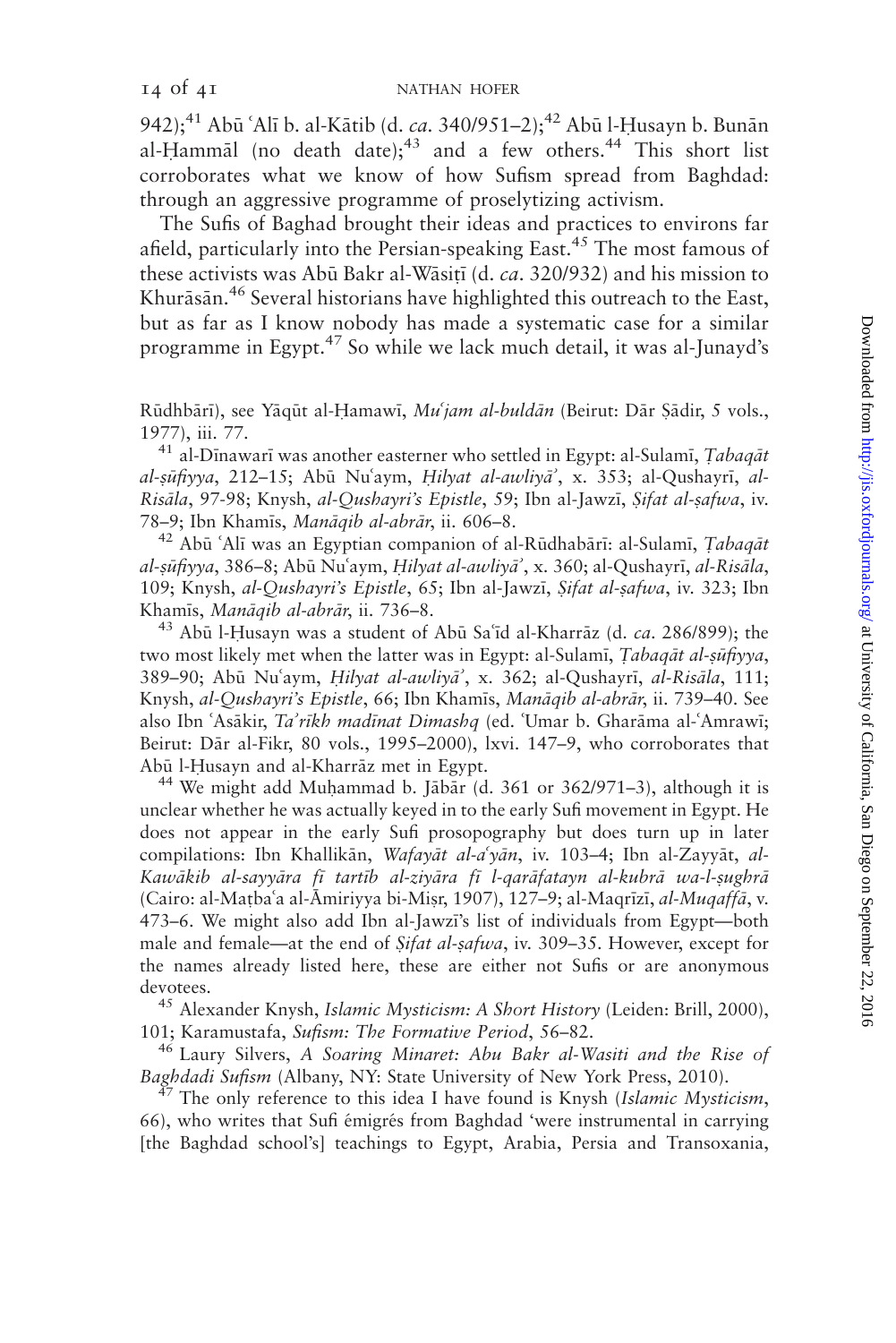companions who planted the seeds of Sufism in Egypt, not Dhū l-Nūn. Their proselytizing was by all appearances a success; by the mid-tenth century there was a small but growing community of Sufis located at Fustat.<sup>48</sup> If events had followed a similar course to those in the East, we would expect to see this nascent community continue to grow and produce literary treatments of Sufism tailored to the local cultural milieu, precisely as those in Khurāsān and Transoxiana did.<sup>49</sup> In fact, Abū 'Alī al-Rūdhabārī did apparently compose several 'excellent treatises on Sufism'.<sup>50</sup> While these treaties have not survived, al-Rūdhabārī was clearly the key figure in establishing Sufism in Egypt. His small community persisted into the Fatimid period; most of the Sufis who lived in early Fatimid Egypt were connected to al-Rūdhabārī in some way. Al-Rūdhabārī's role and reputation on this score earned him the

where they laid the groundwork for the eventual triumph of al-Junayd's version of Sufism'. We might juxtapose this history in Egypt with that of Sufism in the far West. In that case, local Maghribis and Andalusians travelled east (particularly to Makka) and brought the doctrines and practices of the Sufis back with them. For a detailed overview of both regions, see Muhammad Barakāt al-Baylī, al-Zuhhād wa-l-mutasawwifa fī bilād al-Maghrib wa-l-Andalus hattā al-qarn al-khāmis alhijrī (Cairo: Dār al-Nahḍa al-ʿArabiyya, 1993). Al-Baylī shows that nearly all the early Sufis in the Maghrib and al-Andalus were locals who had travelled to the East, although he does note a few isolated examples of Sufis from the East who moved to the West (al-Zuhhād, 97). See also Karamustafa, Sufism, 71-4; Manuela Marín, 'Abū Sa'id Ibn al-A'rābī et le développement du soufisme en al-Andalus', Revue du monde musulman et de la Méditerranée, 63-4 (1992): 28-38; and especially the first two chapters of Vincent Cornell, Realm of the Saint: Power and Authority in Moroccan Sufism (Austin, TX: University of Texas Press, 1998). Compare also the early history of Sufism in Yemen in Muhammad Ali Aziz, Religion and Mysticism in Early Islam: Theology and Sufism in Yemen (London: I.B. Tauris, 2011), 35–50. However, Aziz's account here is hamstrung by his insistence on using the categories of 'asceticism' and 'mysticism' (the former 'an early stage of self-preparation' leading to the latter) to construct an over-determined historical narrative that traces the rise, decline, and revival of Sufism through many figures who were not actually Sufis.<br><sup>48</sup> In fact, Ibn al-Jawzī includes two sections for Egypt in his *Sifat al-safwa*,

one for Fustat (Misr, iv. 309–33) and one for Alexandria (iv. 333–5). As for those in Alexandria, Ibn al-Jawzī only mentions three people, two of whom are anonymous devotees while the third is not a Sufi.<br><sup>49</sup> This is certainly the case with the earliest extant treatises on Sufism: al-

Kalābādhī's al-Ta'arruf and al-Sarrāj's al-Luma' fī l-taṣawwuf, on which see Karamustafa, Sufism, 67–71.<br><sup>50</sup> al-Baghdādī, *Ta'rīkh madīnat al-salām*, ii. 180. See also ʿUmar Kaḥḥāla,

Mu'jam al-mu'allifin: tarājim mușannifī al-kutub al-'arabiyya (Beirut: Dār Ihyā' al-Turāth al-'Arabī, 15 vols. in 8, 1957), viii. 308-9.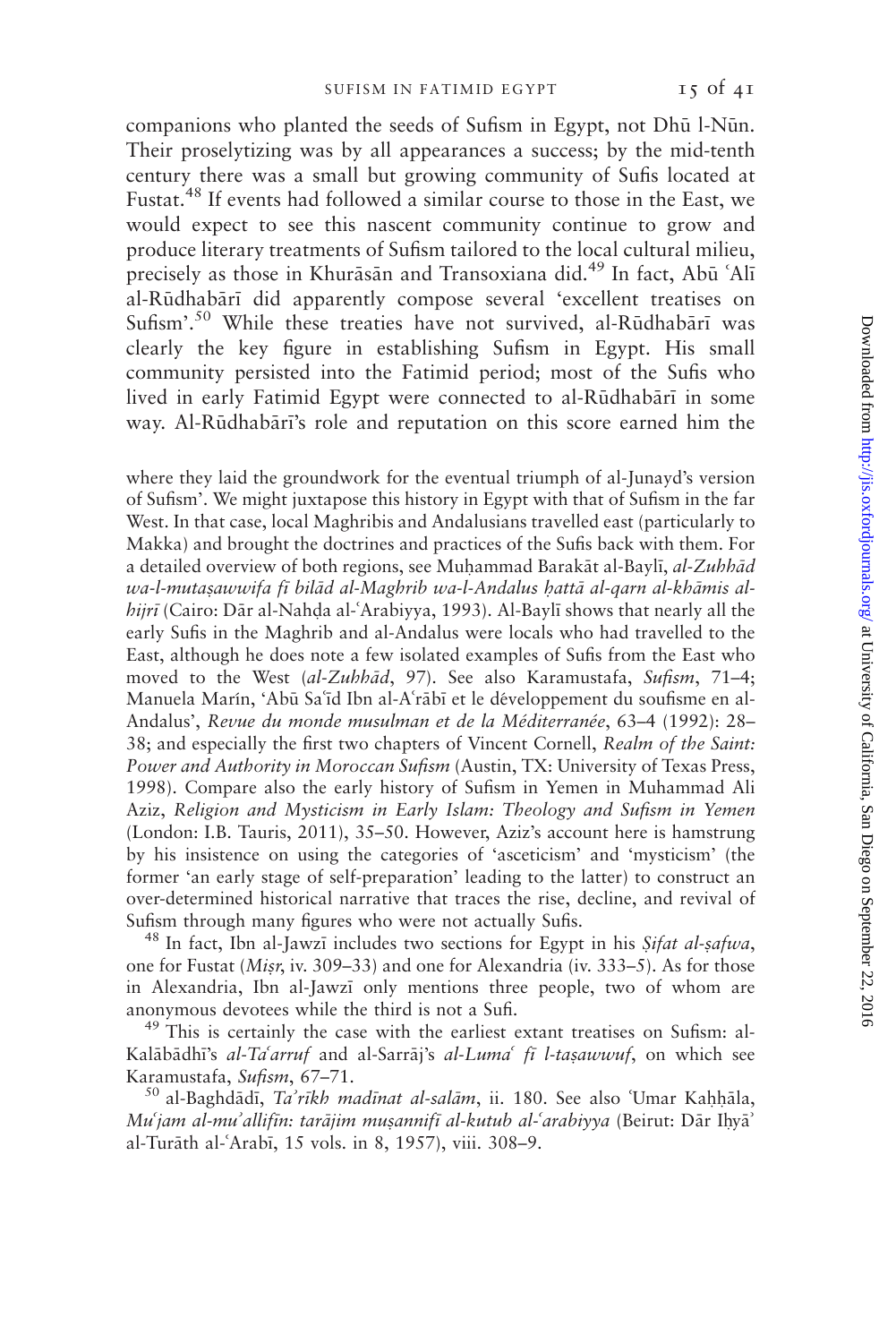informal title 'master of the Sufis' (shaykh al-sūfiyya) in Egypt.<sup>51</sup> I believe this informal role and title persisted through at least the eleventh century, when we find Abū l-Husayn al-Ghazzī (d. 448/1056, #14) described as the *shaykh al-sūfiyya* in Fatimid Egypt. Al-Ghazzī hailed from Ramla, where he was the leader of the Sufis in Syria before moving to Egypt.<sup>52</sup> Indeed, relations between Egyptian and Syrian Sufis during this period were quite close, a situation embodied by Abū l-Hasan al-'Ansī (d. 436/ 1045, #10). Al-'Ansī had studied with Ahmad al-Rūdhabārī (d. 369/ 980), the most important Sufi of Syria in his day and the maternal cousin of Abū 'Alī al-Rūdhabārī.<sup>53</sup>

This Sufi community remained relatively small through the Fatimid period. The movement in Iraq and Khurasan was much more robust and widespread than it was in Egypt. While there were certainly more Sufis living in Fatimid Egypt than those I have identified, the socio-political conditions necessary for widespread popularization did not yet obtain. It was only in the late twelfth and early thirteenth centuries that we begin to see such conditions in Egypt.<sup>54</sup> We get some indication of the small size of this early movement from Ibn al-Tahhān  $(d. 416/1025)$ . In his short necrology of Sunni scholars in Egypt he includes only two men with the epithet  $\sinh 55$  He provides us with no information about these men except that he knew and heard hadith from one personally, and that the other related hadith to al-Hasan Ibn Rashiq (d. 370/980), more on whom below. Ibn al-Tahhān also mentions quite a number of individuals who knew and transmitted hadith on the authority of Dhū l-Nūn, whom he categorized as a renunciant. He does not consider any of Dhū l-Nūn's

 $51$  By informal title I mean that this was not a bureaucratic position nor a stipendiary post (*mansib*), like the later shaykh al-shuyūkh in Cairo, but rather an honorific bestowed by his followers.<br><sup>52</sup> Ibn *`Asākir (Ta'rīkh Dimashq*, lii. 345–7) begins his entry by calling al-

Ghazzī shaykh ahl al-tasawwuf bi-l-Shām (master of the Sufis in Syria). However, he subsequently quotes an earlier source describing al-Ghazzi as *shaykh al*tasawwuf bi-diyar Misr wa-l-Shām fī waqtihi (the master of Sufism in the lands of Egypt and Syria during his time).<br><sup>53</sup> On Ahmad al-Rūdhabārī, whom al-Sulamī describes as *shaykh al-shām fī* 

waqtihi, see Tabaqāt al-șūfiyya, 497–500; Abū Nu'aym, Hilyat al-awliyā', x. 383–4; al-Qushayrī, al-Risāla, 126–7; Knysh, al-Qushayri's Epistle, 73–4; see also Tadmuri's bibliographical notes in al-Dhahabi, Ta'rikh al-Islām wa-wafayāt al-mashāhīr wa-l-a'lām (ed. 'Abd al-Salām Tadmurī; Beirut: Dār al-Kitāb al-

6Arabī, 53 vols., 1987–2000), xxvi. 410–12.<br><sup>54</sup> Hofer, *The Popularisation of Sufism in Ayyubid and Early Mamluk Egypt,* 1173–1325 (Edinburgh: Edinburgh University Press, 2015).

<sup>55</sup> Ibn al-Taḥḥān, Ta'rīkh 'ulamā' ahl Miṣr (ed. Abū 'Abd Allāh Maḥmūd al-Haddād; Riyadh: Dār al-'Āṣima, 1988), 53 and 88.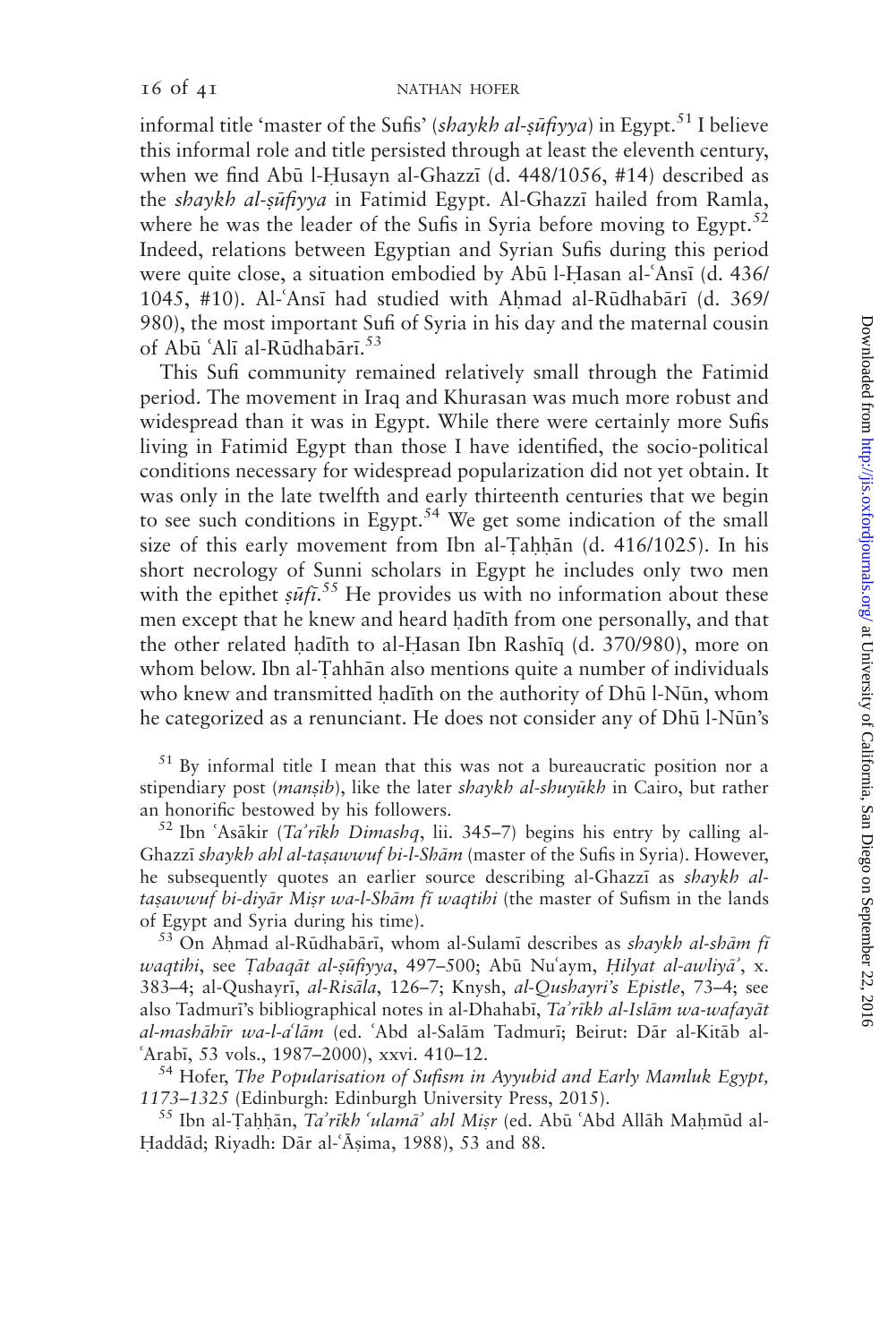companions to be Sufis either.<sup>56</sup> In all, out of 538 entries, Ibn al-Tahhān has seven pious men (sālih), two renunciants ( $z\bar{a}hid$ ), and two Sufis. By the next generation, however, in the necrology of Ibrāhīm al-Habbāl (d. 482/1089), we find 18 pious, four renunciants, and six Sufis, out of a total of 411 entries.<sup>57</sup> Now this method is by no means airtight. Each author had his own idiosyncratic (unenunciated) criteria of inclusion and description, in addition to the fact that Ibn al-Tahhan's  $Ta'rikh$  is incomplete. But the numbers are suggestive, indicating the increased visibility of Sufis in Egypt by the late eleventh century, at least among the hadīth experts.

The transmission of hadith and the pursuit of scholarship more broadly played a critical role in the dissemination of Sufism in Fatimid Egypt.<sup>58</sup> Many of the early Sufis in Egypt were embedded within the densely interconnected networks of hadith scholarship, particularly around the Sufi Abū Sa'd al-Mālīnī (d. 412/1022, #5).<sup>59</sup> This historical

 $56$  Ibn al-Tahhān does not have an entry for Dhū l-Nūn, only mentioning him in connection with his students. In almost every instance he describes Dhū l-Nūn

and his students as *zābid*.<br><sup>57</sup> al-Ḥabbāl, *Wafayāt al-miṣriyīn, 375–456*  $\text{H}:$  *juz' fī Wafayāt qawm min al-*Misriyyin wa-nafar siwāhum min sanat khams wa-sab'in wa-thalāthmi'a (ed. Abū 'Abd Allāh Maḥmūd al-Ḥaddād; Riyadh: Dār al-ʿĀṣima, 1988). <sup>58</sup> For general treatments of the topic of Sufism and ḥadīth, see Hodgson, *The* 

Venture of Islam, i. 393–6; Hamid Algar, 'Hadith iv. In Sufism', Encyclopaedia Iranica (Online edition, New York, 1996–); Laury Silvers, 'The Teaching Relationship in Early Sufism: A Reassessment of Fritz Meier's Definition of the shaykh al-tarbiya and the shaykh al-ta'līm', The Muslim World, 93 (2003): 69– 97, esp. 72–80; Karamustafa, Sufism, 22–3, 87–108; Jean-Jacques Thibon, L'œuvre d'Abū 'Abd al-Rahmān al-Sulamī, 325/937-412/1021, et la formation du soufisme (Damascus: Institut Français du Proche-Orient, 2009), 131–46. For a more pointed discussion of the period prior to the emergence of Sufism as a discrete tradition see Christopher Melchert, 'Early Renunciants as Hadīth Transmitters', The Muslim World, 92 (2002): 407–18; id., 'The Piety of the Hadith Folk', International Journal of Middle East Studies, 34 (2002): 425–39. Daphna Ephrat discusses the Aad;th–Sufism nexus for Fatimid-era Palestine in Spiritual Wayfarers, Leaders in Piety: Sufis and the Dissemination of Islam in Medieval Palestine (Cambridge, MA: Harvard Center for Middle Eastern Studies, 2008), 83–96<br><sup>59</sup> al-Sarīfīnī (d. 641/1243) notes quite specifically al-Mālīnī's reputation in

Nishapur for Sufism and, even more important, that he had seen al-Mālīnī's collection of forty hadith, each of which was transmitted by a Sufi master. Al-Şarīfīnī, al-Muntakhab min al-siyāq li-Ta'rīkh Naysābūr (ed. Muhammad Ahmad 'Abd al-'Azīz; Beirut: Dār al-Kutub al-'Ilmiyya, 1989), 89. Al-Mālīnī's work is still extant: al-Mālīnī, Kitāb al-Arba'īn fī shuyūkh al-sūfiyya (ed. 'Āmir Hasan Şabrī; Beirut: Dār al-Bashā'ir al-Islāmiyya, 1997).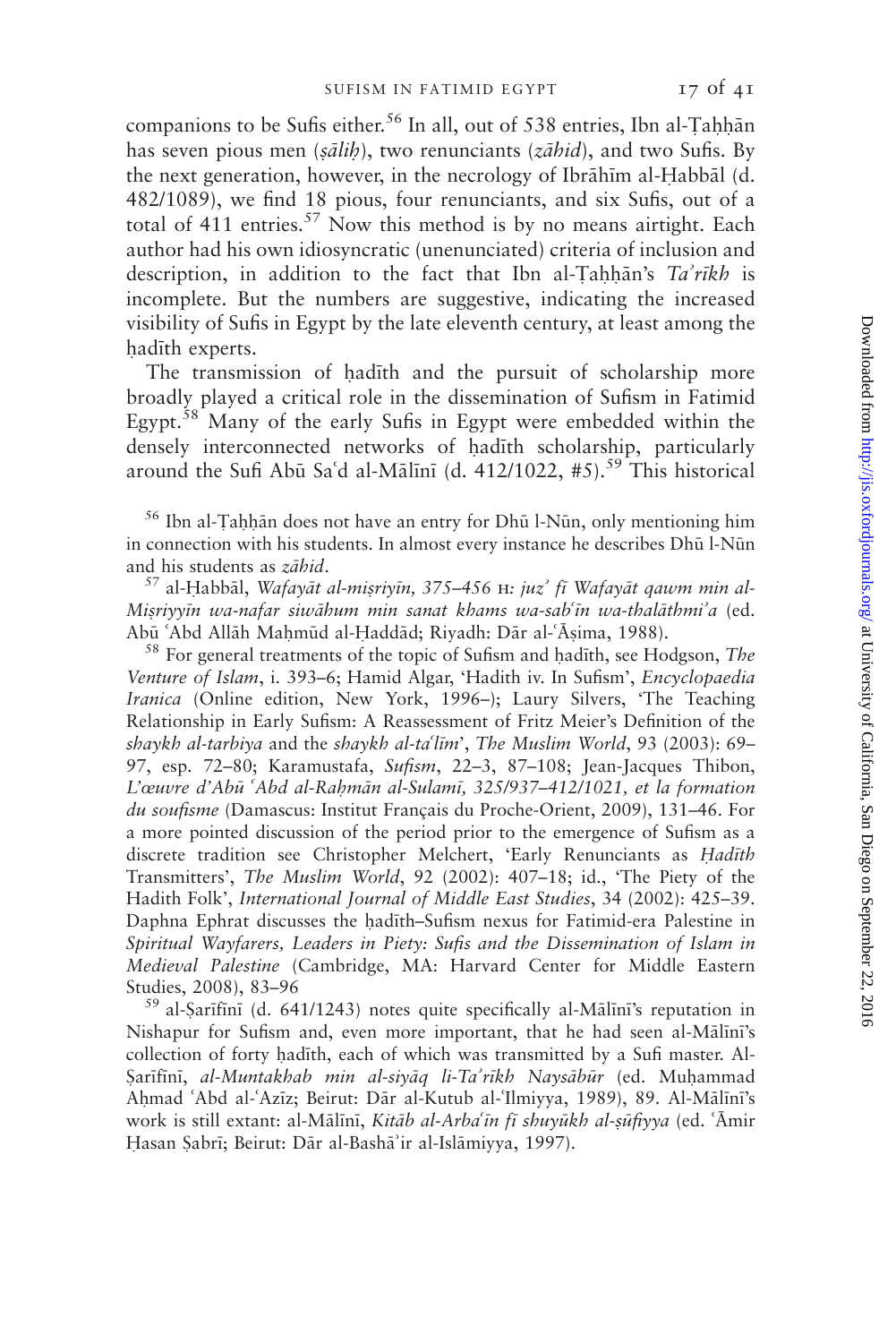image is, of course, a reflection of the available sources, which are overwhelmingly focused on hadīth scholars. But it is nevertheless evident that the pursuit to hear hadith from as many different teachers as possible drew large numbers of scholars to Egypt, including Sufis. In fact, quite a few Sufis visited Fatimid Egypt specifically to study with non-Sufis like the afore-mentioned Ibn Rashiq, whom al-Dhahabi describes as 'the *muhaddith* of the lands of Egypt in his time'.<sup>60</sup> Delia Cortese has documented how scholars like Ibn Rashiq drew individuals from the East, Sufi and non-Sufi alike, to Egypt during this period.<sup>61</sup> Many of these Sufis likely passed through a Sufi hospice known as the duwayrat al-fuqar $\vec{a}$  in the Palestinian city of Ramla (thus also known as *duwayrat* al-Ramla). This duwayra was perhaps the first Sufi hospice in Syria-Egypt, for which there is evidence from as early as the mid-tenth century.<sup>62</sup> Ramla was then under Fatimid control and served as a critical link between Eastern and Western Sufis from the time of al-Rūdhabārī.

It is also clear that women played a role in the development of Sufism in Fatimid Egypt. This is not surprising given what we know of other early Sufi women and their participation in Sufi circles.<sup>63</sup> In the case of Egypt, the most famous examples are several anonymous women whom Ibn al-Jawzī connects with Dhū l-Nūn.<sup>64</sup> Less well known, but on surer

<sup>60</sup> On Ibn Rashīq, see Tadmurī's references in al-Dhahabī, Ta'rīkh al-Islām, xxvi. 437–8, quotation on 438. Ibn al-Tahhān was one of Ibn Rashīq's students,

see the entry in the former's  $Ta'r\nexists k$ , 52.<br><sup>61</sup> Delia Cortese, 'Voices of the Silent Majority: The Transmission of Sunnī Learning in Fāțimī Egypt', Jerusalem Studies in Arabic and Islam, 39 (2012):

345–66.<br><sup>62</sup> Thaqaf al-Habashī (d. 383/993–4) was the *khādim* at the *duwayra* for a short time before moving to Makka (al-Dhahabi, Ta'rikh al-Islām, xxvii. 62). Abū l-Hasan al-Hamadhānī (d. 393/1002), a student of Ja'far al-Khuldī, moved into the *duwayra* before travelling to Egypt to study with Abū 'Alī b. al-Kātib (d. 343/954), one of al-Rūdhabārī's students (Ibn 'Asākir, Ta'rīkh Dimashq, liv. 304– 5 [citing al-Sulami's  $Ta'rikh$  al-sūfiyya]). Muhammad al-Asadābādī died at the

duwayra in 467/1074 (Ibn 'Asākir, Ta'rīkh Dimashq, lii. 330).<br><sup>63</sup> Laury Silvers, 'Early Pious, Mystic Sufi Women' in Lloyd Ridgeon (ed.), The Cambridge Companion to Sufism (Cambridge: Cambridge University Press, 2015), 24–52. See also Silvers' methodological comments on this issue (pp. 24– 29) as well as those of Maria Dakake, '''Guest of the Inmost Heart'': Conceptions of the Divine Beloved among Early Sufi Women', Comparative Islamic Studies, 3 (2007): 72–97, at 72–4. See also Silvers' critical response to Dakake in ' ''God Loves Me'': The Theological Content and Context of Early Pious and Sufi

Women's Sayings on Love', *Journal for Islamic Studies*, 30 (2010): 33–59.<br><sup>64</sup> Silvers, 'Early Pious, Mystic Sufi Women', 45. I am much more skeptical about these accounts than Silvers. The narrations linking Dhū l-Nūn to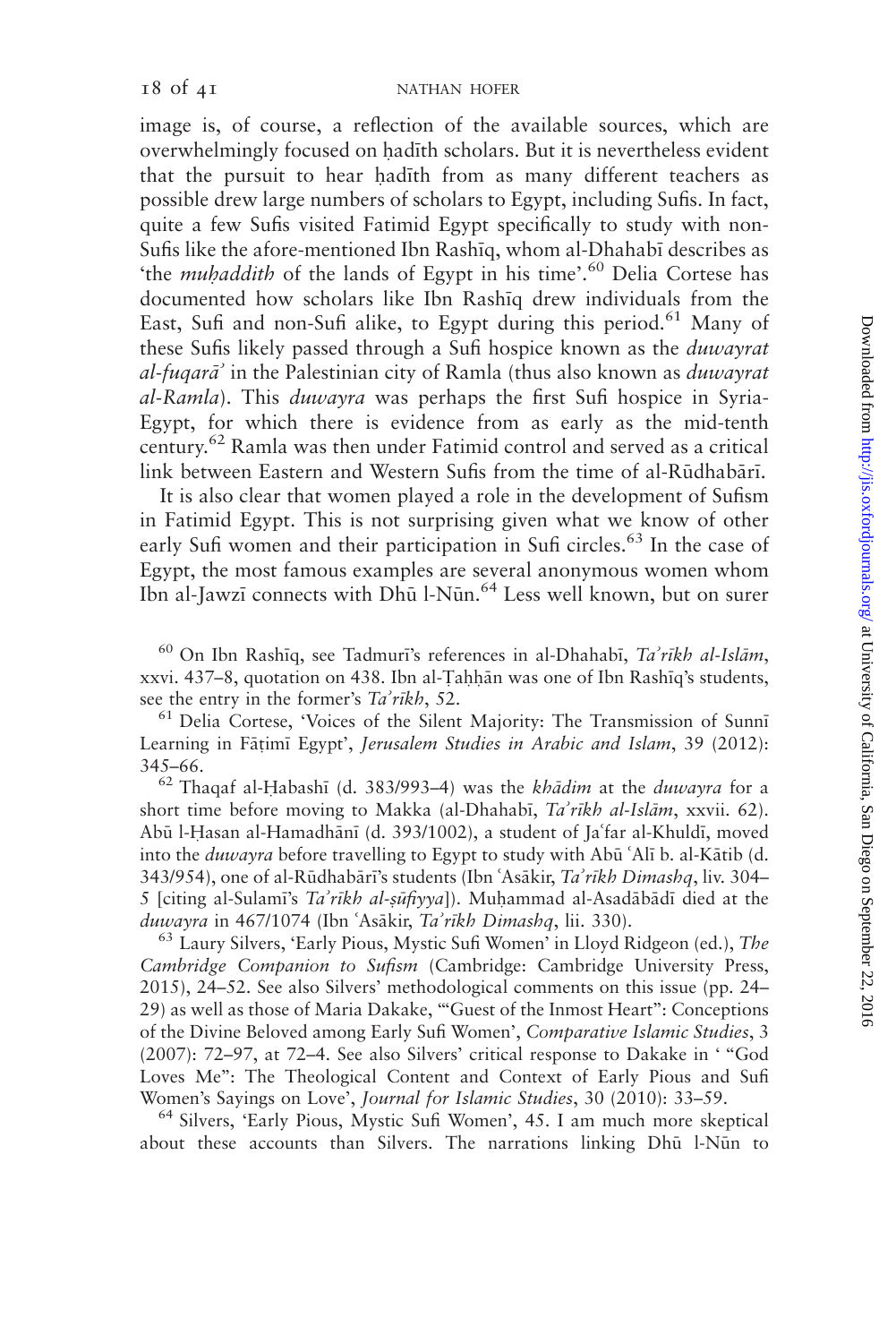historical footing, is the fact that al-Rūdhabārī's wife Fātima was also a Sufi.<sup>65</sup> Although it is not possible to say this definitively. I suspect that Fātima inaugurated a long tradition and notable community of Sufi women in Fustat. Note, for example, the case of Muhammad Ibn Shuja<sup>s</sup> (d. after 430/1038, #8), who lived briefly in Egypt. When he decided it was finally time to get married the locals directed him to an unnamed Sufi woman and her daughter. He married the latter and they settled together in Egypt before separating amicably (see Appendix C for the quite moving account). This anecdote suggests that when Ibn Shuja<sup>c</sup> sought marriage there was an established group of Sufi women to whom he could turn.<sup>66</sup> Furthermore, female Sufis also visited Egypt to learn hadīth.<sup>67</sup> Malika bint Dawūd al-Şūfiyya (d. 507/1114, #37) visited Egypt in 452/1060 to learn the Sunan of al-Shafi'i and later settled at the Sumaysātī khāngāh (known as a duwayra at the time) in Damascus.<sup>68</sup> There were surely other Sufi women who visited Egypt at this time.

Delia Cortese has argued that the Fatimids contributed, even if indirectly, to Sunni scholarship in Egypt by fostering favourable economic conditions and keeping the trade routes to Syria and the Hijaz open and safe.<sup>69</sup> These conditions undoubtedly fostered the growth and development of Sufism in Egypt as well. But while Sufism continued to develop in Egypt locally, these ideal conditions would not last. An examination of Appendix B suggests a rapid drop in the number of visitors to Egypt after the fall of Jerusalem in 1099 and the establishment of the Crusader states. Indeed, al-Magrizi writes that during the roughly 200 years of Crusader rule along the Levantine coast, travel through the Sinai was cut off, forcing all trade and pilgrimage to reroute through Upper Egypt.<sup>70</sup> Incidentally, this diversion would be a major factor in the growth of Sufism in Upper Egypt during the twelfth and thirteenth centuries.<sup>71</sup> Furthermore, these events underscore the

anonymous women seem to me a literary trope designed to depict him as a marginal figure. It is surely not a coincidence that his meetings with them often

take place at crossroads or outside urban centres.<br><sup>65</sup> al-Sulamī, *Early Sufi Women*, 186–9; Ibn al-Jawzī, *Șifat al-șafwa*, iv. 331–2.<br><sup>66</sup> Dakake, 'Guest of the Inmost Heart', 85–6; Silvers, 'Early Pious, Mystic Sufi Women', 48–51.<br><sup>67</sup> On this topic more broadly, see Asma Sayeed, *Women and the Transmission* 

of Religious Knowledge in Islam (Cambridge: Cambridge University Press,

2013), esp. 126–43.<br><sup>68</sup> On this *khānqāh*, see al-Nuʿaymī, *al-Dāris fī ta'rīkh al-madāris* (Beirut: Dār al-Kutub al-ʿIlmiyya, 2 vols., 1990), ii. 118-126.

<sup>69</sup> Cortese, 'Voices of the Silent Majority', 361–3. <sup>70</sup> al-Maqrīzī, *al-Khitat*, i. 549–50. <sup>71</sup> Hofer, *The Popularisation of Sufism*, 181–201.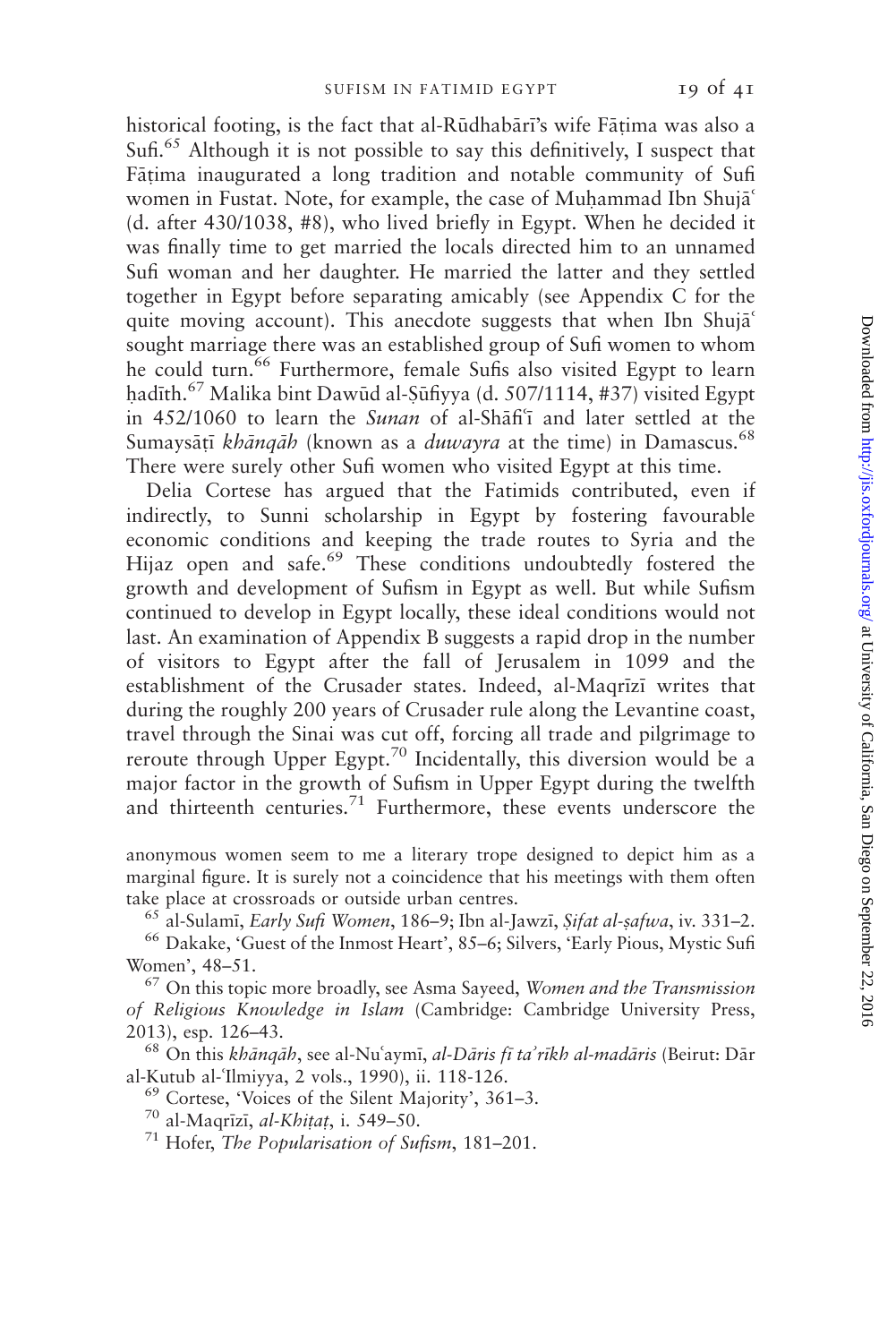significance of the anti-Crusading efforts of Nūr al-Dīn Zengī and Saladin for the subsequent growth and popularization of Sufism in Egypt and Syria. It was the re-establishment of the northern travel routes in combination with Zengid and Ayyubid state sponsorship of Sufism that facilitated the mass ingress of Sufis into their realms.

I should stress that we can say very little about the fine contours of Sufism in Egypt during this early period. We can reconstruct the Sufis' scholarly networks and some of their activity, but these reconstructions reveal very little of their actual ideas or praxis. Nevertheless, by the end of the Fatimid period Sufism was much more diverse and broadly based socially than it was at the beginning of that era. This growth and diversification had much to do with the increasing numbers of immigrants escaping political instability in the Maghrib and al-Andalus as well as the growing sophistication and diversity of the local Sunni community. Abd al-Rahim al-Qin $\bar{a}$ <sup>2</sup> (d. 592/1196, #23), for example, was a Sufi from the Maghrib who had studied in the same circle as Abū Madyan Shu'ayb (d. 594/1198). But he eventually left his home because of the turmoil of the Almohad revolution, settling in Upper Egypt during the last decades of Fatimid rule.<sup>72</sup> A number of other Sufis from the West began to appear in Alexandria at precisely this time as well. This fact owes much to the social geography of Alexandria, known as the Gateway to the West (bab al-maghrib), as well as to several Sunni viziers who used Alexandria as a staging ground for the development of Sunni—especially Mālikī—thought and practice.<sup>73</sup> Simultaneously, we see the development of an increasingly diverse and local form of Sufism in Cairo-Fustat. This development was closely connected to Sufi currents in the East, particularly the elaboration of distinctly Shafi<sup>6</sup> and Hanbali forms of Sufism. Emblematic of this trend in Egypt are three individuals

 $72$  Muhammad al-Hajjājī has written a valuable critical study of the life of al-Qina<sup>'</sup>i in which he attempts to sort out the verifiable and the legendary in al-Qinā'ī's biography: Sayyidī 'Abd al-Rahīm al-Qinā'ī al-muftarā 'alayh: dirāsa naqdiyya li-ba'd al-iftirā'āt wa-l-mazā'im al-latī dassat 'alā ta'rīkhihi (Cairo: 'Alam al-Fikr, 1990). On the Sufis of Upper Egypt who can be traced to al-Qinā'ī's influence, see Hofer, *The Popularisation of Sufism*, 181–249.<br><sup>73</sup> Munā Ahmad Abū Zayd, 'al-Taşawwuf fī l-Iskandarīya fī l-qarn al-sābi'',

Ibd $\vec{a}$ , 19 (2002): 31–40; Eric Geoffroy, 'Les milieux de la mystique musulmane à Alexandrie aux XIIIe et XIVe siècles' in Christian Décobert and Jean-Yves Empereur (eds.), Alexandrie médiévale (Cairo: Institut Français d'Archéologie Orientale, 2002): ii. 169–80; Paul Walker, 'Fātimid Alexandria as an Entrepôt in the East-West Exchange of Islamic Scholarship', al-Masāq, 26 (2014): 36–48. On the Sunni viziers, see Gary Leiser, 'The Restoration of Sunnism in Egypt: Madrasas and Mudarrisūn, 495-647/1101-1249' (PhD diss., University of Pennsylvania, 1976), 111–81.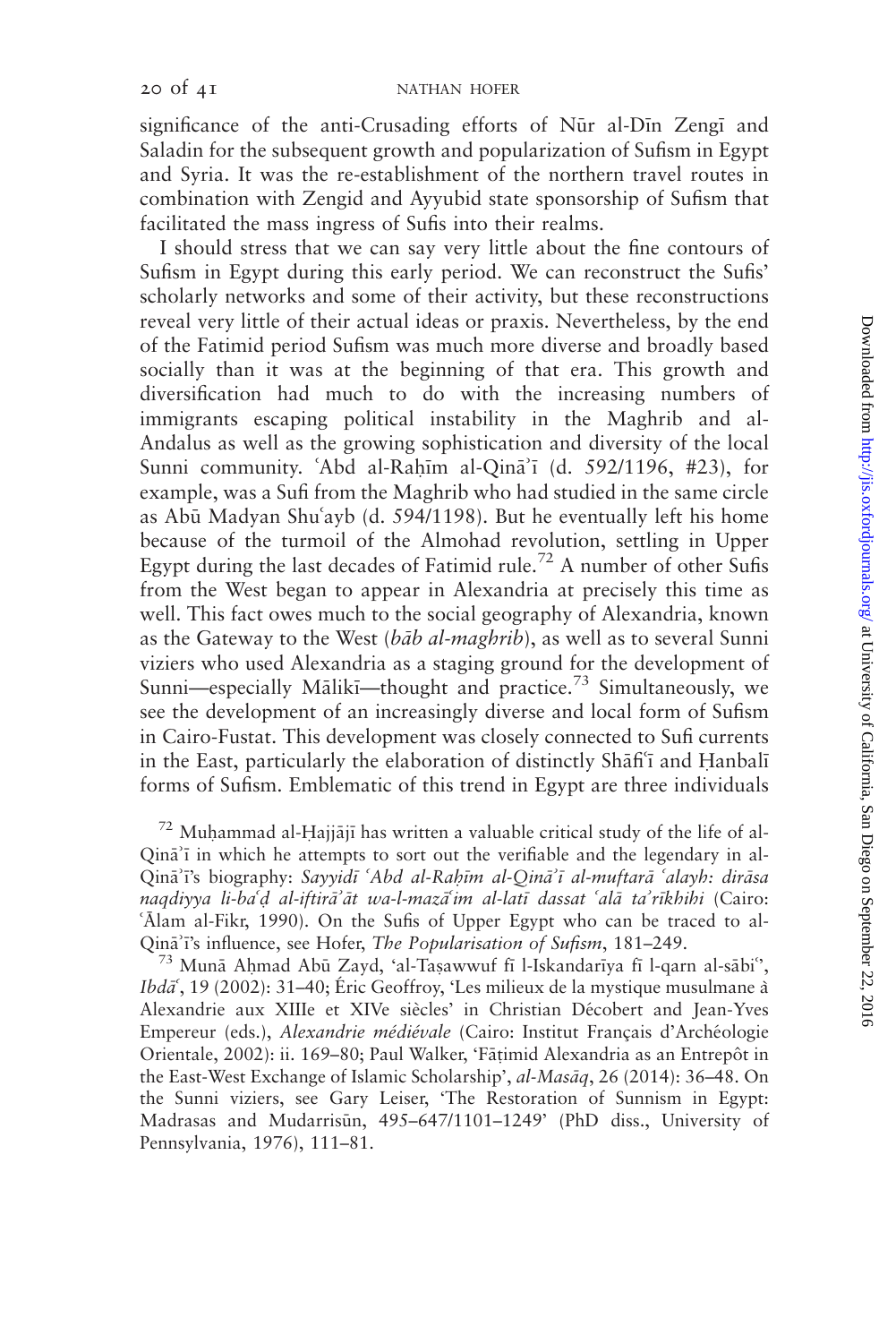all connected by strange circumstance: Muhammad Ibn al-Kīzānī (d. 562/1166), 'Uthmān Ibn Marzūq al-Qurashī (d. 564/1168–9, #20), and Najm al-Dīn al-Khabūshānī (d. 587/1191, #22).

Ibn al-Kīzānī was a Shāfi<sup>-</sup>ī renunciant, pious devotee, and poet, with a large following in Egypt; he was not a Sufi as far as I can tell.<sup>74</sup> Ibn Marzūg was a Hanbalī scholar who came to Egypt in the early twelfth century. He was a Sufi who belonged to that school of Hanbali Sufism exemplified by his contemporary 'Abd al-Qādir al-Jīlānī (d. 561/1166), from whom he supposedly took the khirqa.<sup>75</sup> According to Ibn Rajab he was famous for discoursing on Sufi knowledge and realities (al-ma'arif  $wa$ -l-haq $\vec{a}$  iq) and was in charge of 'training novices in Egypt' (*intahat* ilayhi tarbiyat al-murīdīn bi-Misr).<sup>76</sup> What is of interest here, besides the presence of a Hanbali Sufi in late Fatimid Cairo, is the controversy that erupted between these two men. Nearly all the biographies of Ibn al-Kīzānī report that he held the unusual theological position that the actions of pious devotees are eternal  $\left( \frac{af}{d} \right)$  al- $\left( \frac{db}{d} \right)$  and  $\left( \frac{f}{d} \right)$ , that is, uncreated.<sup>77</sup> However, Ibn Rajab, citing eyewitness testimony, claims that it was actually Ibn Marzūq who held this position and that Ibn al-Kīzānī held the opposite, that pious devotions are created. Ibn Rajab is incredulous that a good Hanbali would believe such a thing, although he allows that Ibn Marzūq may have been forced into avowing it because of his similar position that the pronunciation of the Qur'an is eternal  $(al$ - $\lambda$ lafz bi-l-qur'ān ghayr makhlūq). At any rate, a nasty public controversy

<sup>74</sup> On his life and poetry, see 'Alī Şāfī Husayn, Ibn al-Kīzānī al-shā'ir al-sūfī al-Misrī: hayātuhu wa-dīwānuhu (Cairo: Dār al-Maʿārif, 1966). See also Sibt Ibn al-Jawzi, Mir'āt al-zamān AH 495–654 (facsimile of MS 136 [Yale], introd. by J. R. Jewett), 157–8 (560 AH)]; Ibn Khallikān, Wafayāt al-a'yān, iv. 461–2; al-Dhahabī, Ta'rīkh al-Islām, xxxix: 134–5; id., Siyar a'lām al-nubalā (ed. Shu'ayb al-Arna'ūț, et al.; Beirut: Mu'assasat al-Risāla, 25 vols. and supplements, 1981), xx. 454–5; Tāj al-Dīn al-Subkī, Tabaqāt al-shāfi'iyya al-kubrā (ed. Mahmūd Muḥammad al-Țanāḥī and ʿAbd al-Fattāḥ Muḥammad al-Ḥulw; Cairo: ʿĪsā al-Bābī al-Halabī, 10 vols., 1964–1976), vi. 90; al-Şafadī, al-Wāfī, i. 257–9; al-Magrīzī, al-Mugaffā, v. 81–2; Ibn Taghrībirdī, al-Nujūm al-zāhira fī mulūk Misr wa-l-Qāhira (ed. Muhammad Husayn Shams al-Dīn; Beirut: Dār al-Kutub al-'Ilmiyya, 16 vols., 1992), v. 368; Ibn al-Zayyāt, al-Kawākib al-sayyāra, 303-4. Al-Maqrīzī calls Ibn al-Kīzānī a Sufi, but none of the earlier biographers do. <sup>75</sup> On Hanbalism in Egypt during this period see Gary Leiser, 'Hanbalism in

Egypt before the Mamlûks', Studia Islamica, 54 (1981): 155–81, esp. 164–6 where he discusses Ibn Marzūq.<br><sup>76</sup> Ibn Rajab, *al-Dhayl 'alā tabaqāt al-Ḥanābila* (ed. 'Abd al-Rahmān b.

Sulaymān Uthaymīn; Riyadh: Maktabat al-Ubaykān, 5 vols., 2005), ii. 222. 77 This attribution begins with Sibt Ibn al-Jawzī's Mir'āt al-zamān, which is

then cited by all later biographical literature.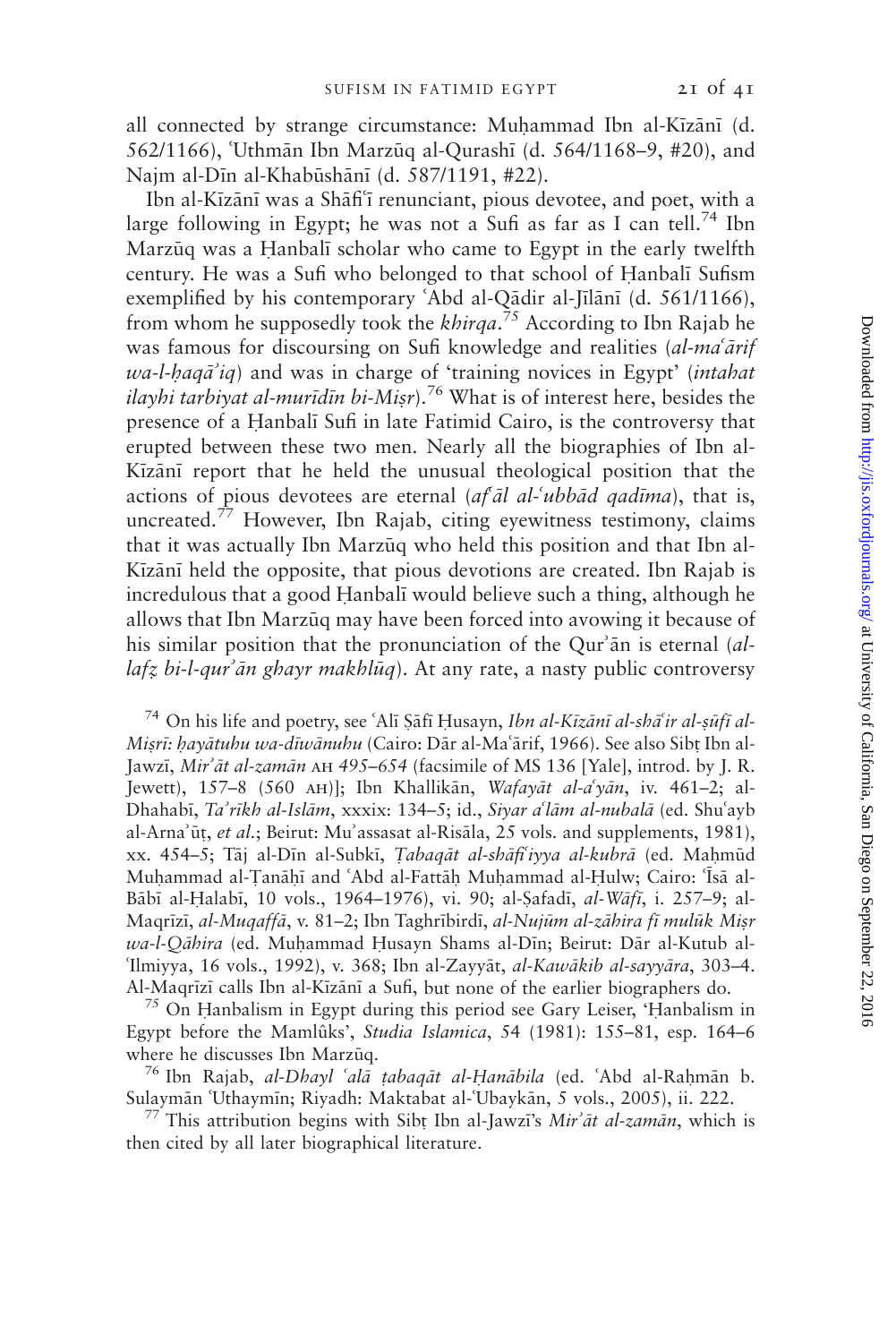$(\text{fitra})$  erupted between the followers of Ibn al-Kizani and Ibn Marzuq over this issue. As an indication of just how arcane the dispute was, the community in Egypt had to write to scholars in Baghdad for help. But their answer was so confusing that Ibn Marzūq's son Sa'd had to travel to Baghdad himself and seek counsel. Unfortunately, Ibn Marzūq died before the question was settled and his son remained in Baghdad permanently, living at the *ribāt* of 'Abd al-Qādir al-Jīlānī.<sup>78</sup> But the story does not end there.

Both Ibn Marzūg and Ibn al-Kīzānī were buried near al-Shāfi<sup>-</sup>i's tomb in the Qarafa. Enter al-Khabūshānī, a Shāfi'i Sufi from the East who arrived in Egypt in 565/1170 and began agitating aggressively for the elimination of the Fatimid regime.<sup>79</sup> Al-Khabushani's wish was soon realized and he held several important posts in Saladin's new polity, including teaching  $f_i$ q at the Sh $\bar{f}$ fiff<sup> $\bar{f}$ </sup> mausoleum. But the close proximity of Ibn al-Kīzānī's grave was too much for al-Khabūshānī to bear; he demanded that Saladin exhume the body and destroy it.<sup>80</sup> Accounts of the body's fate differ, but it was eventually exhumed and most likely reinterred at the base of the Muqattam Hills. The entire episode is an odd and macabre one, but is critical for understanding the history of Sufism in Egypt. The enmity between Ibn al-Kizānī and Ibn Marzūq was less about the ontological status of devotions than about their attempts to speak for and wield authority on behalf of the Sunni community in Egypt. That the dispute and its aftermath involved at least two Sufis (three if we count Ibn al-Kizani) indicates the growing prominence and authority of Sufis in Egypt by the end of Fatimid rule. At that point Sufism in Egypt was much more diverse, including persons from all over the Muslim world representing all four Sunni legal schools, and their influence more broadly based socially. Ibn Marzūq indexes this increasing popularity across the socio-economic spectrum. Ibn Rajab describes him as finding 'wide acceptance among both the elites and the masses'.<sup>81</sup> This broad appeal to large and multiple segments of society will increase during the Ayyubid period and become a hallmark of Sufism during the Mamluk era.

Finally, there is evidence that Fatimid rulers cultivated patronage ties with some Sufis. There was no official Fatimid position on Sufism or in their dealings with Sufis. Rather, the Fatimids were nearly always pragmatic and developed patronage ties across the ideological spectrum

<sup>78</sup> Ibn Rajab, *al-Dhayl*, ii. 417–21, detail about the *ribat* on 419.<br><sup>79</sup> Leiser, 'The Restoration of Sunnism', 233–41, narrates this aspect of al-Khabūshānī's life in great detail.<br><sup>80</sup> al-Subkī, *Tabaqāt al-Shāfi'iyya*, vi. 90.<br><sup>81</sup> Ibn Rajab, *al-Dhayl*, ii. 223.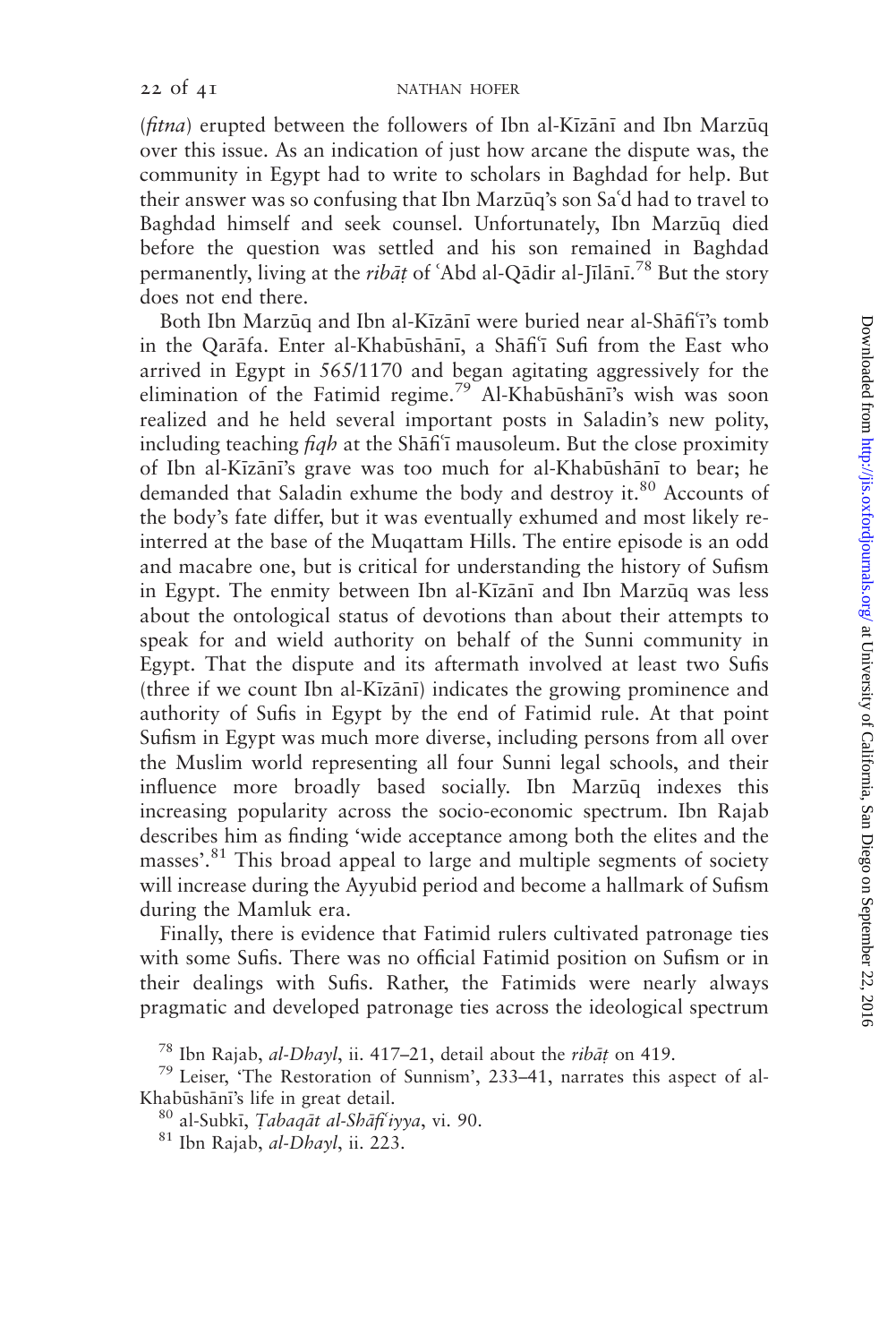and with all the religious communities under their rule.<sup>82</sup> One of the more interesting and enigmatic accounts on this front occurred during the reign of al-Hākim (r. 386–411/996–1021). Al-Hākim is famous for his alleged mental problems and capricious politics; his reign was marked by a series of unusual anti-dhimmi and anti-Sunni acts and decrees.<sup>83</sup> The Maghribī anthologist Ibn Sa'īd (d. 685/1286) records a series of remarkable anecdotes concerning al-Hākim's behaviour in his political history of Cairo, one of which sheds direct light on this issue. 'Al-Hākim used to ride a donkey named Moon, upon which he would travel among the people. He had Sufis who would dance before him and for which they were given a regular stipend (*jārr mustamirr*)'.<sup>84</sup> This account is corroborated by the eleventh-century Rasa'il al-hikma (Epistles of Wisdom), a collection of letters and treatises explicating Druze theology and history. The  $Ras\vec{a}'i\vec{l}$  describe al-Hākim as the incarnation of divinity and his actions the object of esoteric speculation. The author of the eleventh Risāla, Hamza b. al-Labbād, d. 412/1021-2, argues that al-Hākim's odd and often licentious behaviour signifies his transcendence of the exoteric law and embodied performance of the

<sup>82</sup> On the development of Fatimid ideology on this subject, see Shainool Jiwa, 'Governance and Pluralsim under the Fatimids (909–996 ce)' in Farhad Daftary, Amyn B. Sajoo, and Shainool Jiwa (eds.), The Shi'i World: Pathways in Tradition and Modernity (London: I.B. Tauris in association with the Institute of Ismaili Studies, 2015), 111–30. See also Delia Cortese's comments on Fatimid patronage of Sunni scholarship in 'Voices of the Silent Majority', 353–60.<br><sup>83</sup> See Paul Walker's very measured analysis of al-Hākim's behaviour in Caliph

of Cairo: al-Hakim bi-Amr Allah, 996–1021 (Cairo: American University in Cairo Press, 2009). Jennifer Pruitt argues that (at least some of) al-Hākim's unusual edicts constitute responses to a series of changing sectarian conditions and his attempt to extend his legitimacy through ideological, rather than military, means. See her 'Method in Madness: Recontextualizing the Destruction of Churches in the Fatimid Era', Muqarnas, 30 (2013): 119–39. See also Cortese, 'Voices of the Silent Majority', 357–8. On this ideological shift in the Fatimid polity more broadly, see Paula Sanders remarks in 'The Fatimid State, 969–1171' in Carl Petry (ed.), The Cambridge History of Egypt. Volume One: Islamic Egypt, 640–1517 (Cambridge: Cambridge University Press, 1998), 151–74, esp.

171–4.<br><sup>84</sup> Ibn Saʿīd al-Maghribī, *al-Nujūm al-zāhira fī ḥulā ḥaḍrat al-Qāhira: qism al*khāss bi-l-Qāhira min kitāb al-Mughrib fī hūla al-Maghrib (ed. Husayn Nassār; Cairo: Mațba'at Dār al-Kutub, 1970), 59. Al-Maqrīzī also relates this anecdote on Ibn Sa'id's authority in *Itti<sup>ca</sup>z al-Hunafa*<sup>2</sup>, ii. 121. It is unclear from the context whether these Sufis accompanied him on his rides or if the performances occurred elsewhere.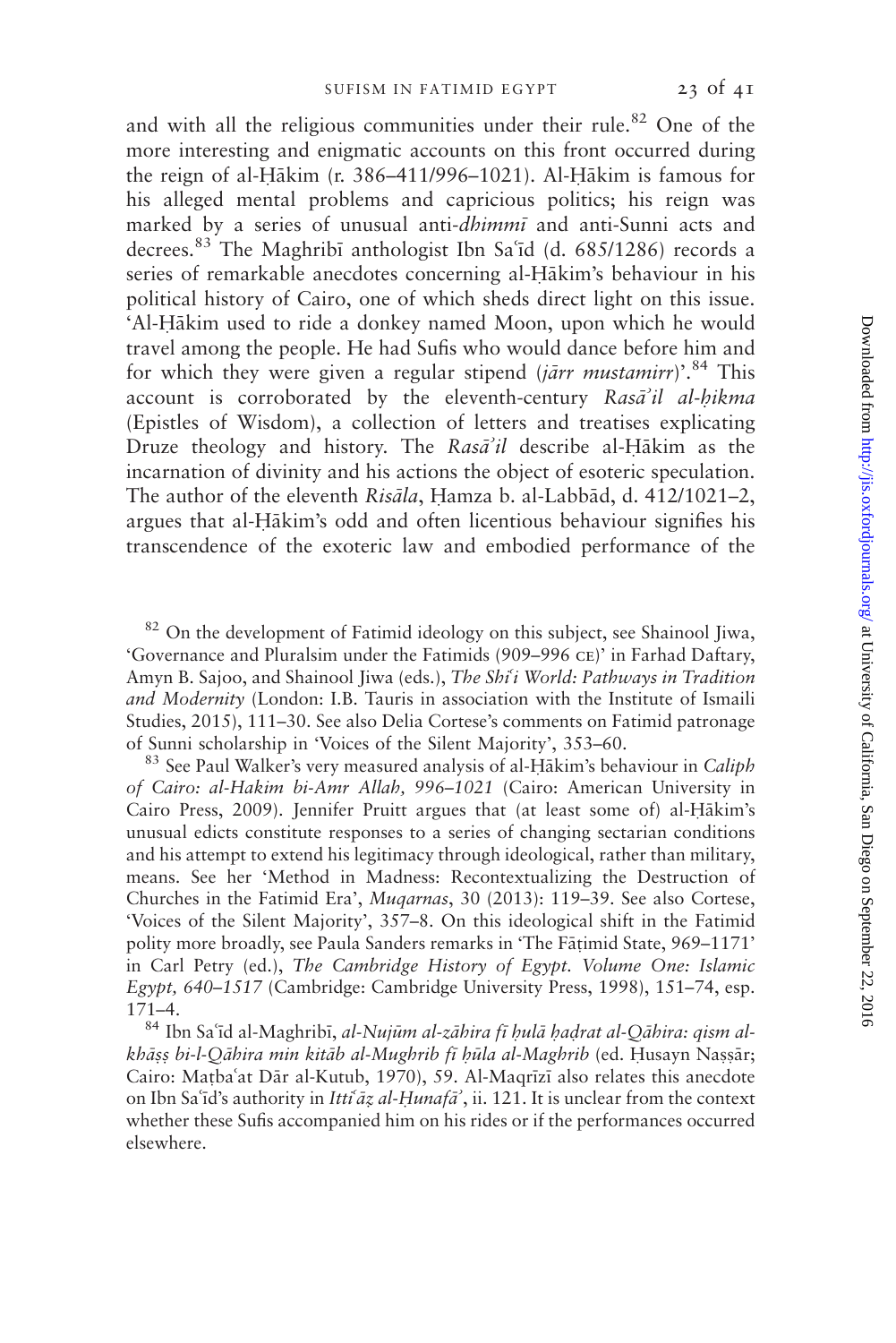esoteric law.<sup>85</sup> 'And as for what they relate about [al-H $\bar{a}$ kim] stopping to listen to the Sufis' songs and to watch them dance, this is an indication  $(dalil)$  concerning [his] practice of the Shari'a, which involves ornamentation, amusement, and play (*al-zukhruf wa-l-lahw wa-l-la'b*)'.<sup>86</sup> While I am not qualified to wade into the nuances of Druze theology, the witnesses of Ibn Sa'id and Ibn al-Labbad offer compelling evidence not only of Sufi activity in Fatimid Cairo, but of royal patronage as well. While we can say nothing about the identity or character of these Sufis, they were clearly known for their performance of  $\text{samā}^c$ . We get a better sense of this phenomenon from another report.

In al-Maqrizi's topography of Egypt he devotes several pages to a structure in the Qarāfa cemetery known as the *qasr al-qarāfa*, the Qarāfa Palace (also known as the Andalusian Palace [qasr al-Andalus]).<sup>87</sup> Taghrid, the mother of the Fatimid Caliph al-'Aziz (r. 365–386/975– 996), commissioned its construction in 366/976. The Caliph al-Āmir (r. 495–524/1101–1130) then renovated it in 520/1126. He whitewashed the walls and attached a *mastaba*—here meaning some kind of assembly area or lodging place—on the east side of the door.<sup>88</sup> Al-Maqrizi relates that al-Āmir had this mastaba built specifically for Sufis so he could watch them dance when he visisted the palace:

[al-Āmir] would sit above the parapet at the highest point while the Sufi folk of the path (ahl al-țarīqa min al-șūfiyya) would dance while carrying poles attached to lanterns in which many candles would shine. And they would spread out mats beneath them, upon which were carpets, and a meal cloth would be spread out

 $85$  See Daniel De Smet's introduction to this Risala in his critical edition and translation, Les épîtres sacrées des Druzes: Rasā'il al-Hikma Volumes 1 et 2 (Leuven: Peeters, 2007), 224. He notes that while the canonical version of the letter does not have a date, one of the manuscripts has a note that the work was completed in 410/1019-1020. On Hamza b. al-Labbān, see al-Maqrīzī, al-

*Muqaffā*, iii. 659–62, and De Smet, *Les épîtres sacrées des Druzes*, 17–37.<br><sup>86</sup> De Smet, *Les épîtres sacrées des Druzes*, 547 (Arabic) and 238 (French).<br><sup>87</sup> A description of this palace occurs twice in al-Maqrīzī's to *Khitat*, ii. 580–1, and again at iv. 876–7.  $88$  It is difficult to tell from the context what the word means exactly. It

originally meant an anvil  $(mistab)$ , a bench attached to a building, or a raised area for sleeping. Thus it came to mean 'a meeting place for people, resembling a bench upon which one sits'. Ibn Manzūr, *Lisān al-'arab* (Cairo: Dār al-Ma'ārif, 1981), iv. 2443 ( $s-t-b$ , but see also  $s-t-b$  for more). A late but useful witness, Butrus al-Bustānī (d. 1883), describes it as 'a lodging place for foreigners and it is said "it is a place in which the *fuqara*' and sa'ilun gather", al-Hariri used it this way in a maqāma': al-Bustānī, Muhīt al-muhīt qāmūs mutawwal li-l-lugha al-'arabiyya (Beirut: Maktabat Lubnān, 1987), 409 ( $s-t-b$ ).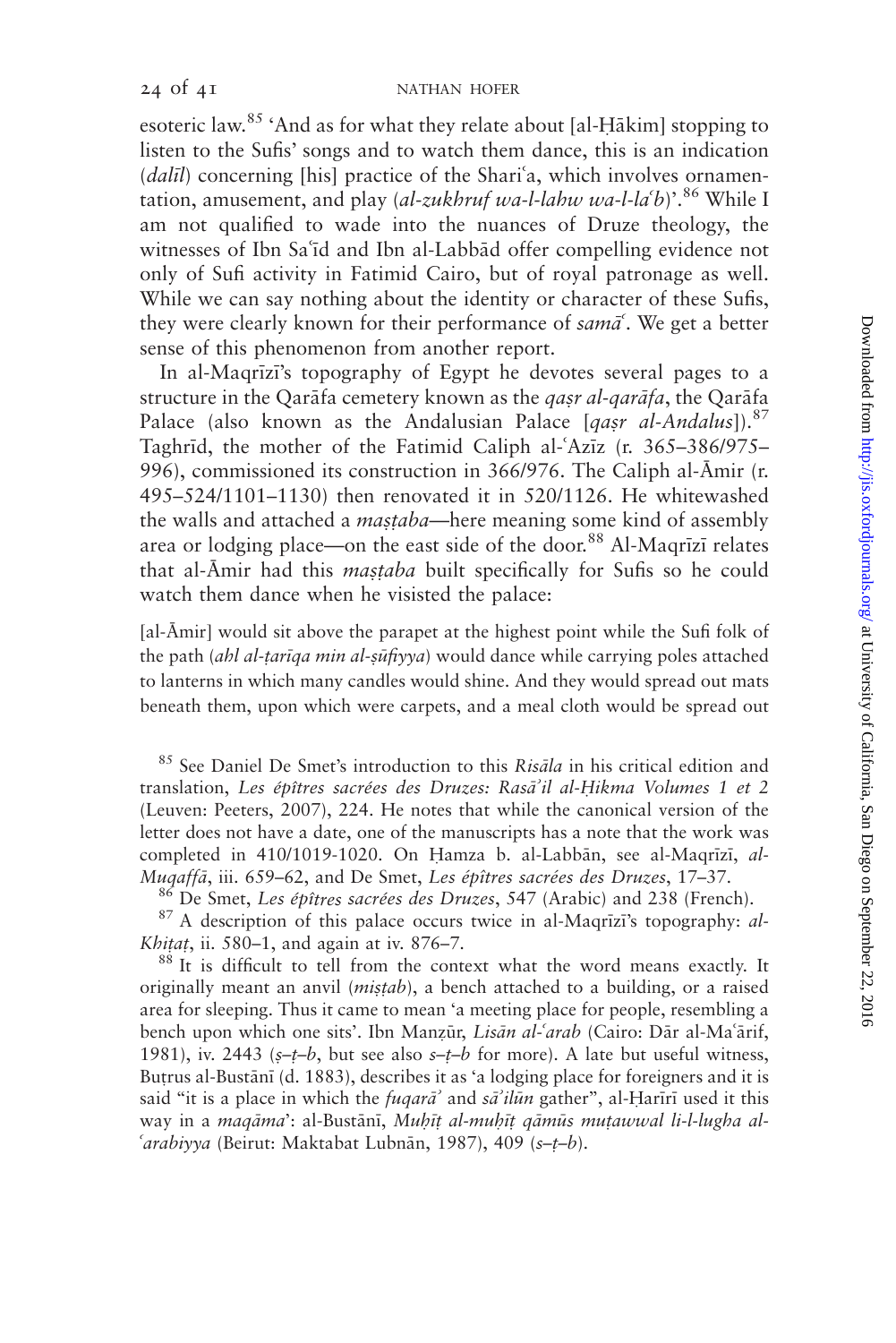for them upon which was every kind of delicious and desirable type of food and sweets—all spread out across the entire cloth.<sup>89</sup>

Al-Maqrīzī continues with a remarkable description of one of these ceremonies:

It happened once that shaykh Abū 'Abd Allāh ibn al-Jawharī the preacher was overtaken with ecstasy (tawajada). He ripped up his cloak (muraqqa'a) and the pieces were distributed according to the custom. The shaykh Abū Ishāq Ibrāhīm, known as the wounding Qur'an reciter (al-qarih al-muqri'),<sup>90</sup> asked him for a piece (khirqa) of it, which he then placed upon his head. When [Ibn al-Jawhari] was through tearing it up, the Caliph al-Āmir bi-Aḥkām Allāh called out from the parapet, 'shaykh Abū Ishāq!' He replied, 'Here I am master!' (labbayka mawlānā). [Al-Āmir] asked, 'Where is my khirqa?' and [Abū Ishāq] replied, 'Here it is on my head, Commander of the Faithful!' Al-Āmir was pleased by this and the whole scene delighted him. So he immediately ordered that 1000 nisfiyya be brought from the treasury of cloth, and it was brought right away. [The cloth] was divided up for those present and for the renunciants of the Qarafa. The overseer of the treasury then showered them from the arch with 1000 dinars and those present snatched them up. The sievers (al-mugharbalūn) who were there scoured the ground for days for the [coins] that the dust had covered.<sup>91</sup>

I believe I can identify both of the individuals named here. Elsewhere al-Maqrizi notes that the leader (muqaddam) of these Sufis was the same Abū Ishāq Ibrāhīm.<sup>92</sup> This is very likely Abū Ishāq Ibrāhīm al-Qurashī  $(#15)$ , about whom there is very little in the sources. Al-Munāwī has him dying in 486/1093, which is much too early for him to have been present here. However, al-Munāwī's sources do not provide a date of death for al-Qurashi and it is likely that al-Munāwi's date is incorrect. The other named participant, the ecstatic dancer al-Husayn Ibn al-Jawharī (d. 528/ 1134, #16), was from an influential family of preachers whose burial plot

 $89$  al-Maqrīzī, *al-Khitat*, ii. 580–1. Al-Maqrīzī includes this same basic description in his account of the fiscal excesses of al- $\bar{A}$ mir's reign in Itti $\bar{a}z$  al-Hunafa', iii. 131, adding that they also burned a great deal of incense at these ceremonies.<br><sup>90</sup> This odd locution may be a reference to his ability to recite the Qur'an to

devastating effect. Or there may be a problem with the text, for in a separate entry, al-Maqrīzī (al-Khitat, iv. 876–7) describes him simply (and more clearly) as al-mādib, the panegyrist.<br><sup>91</sup> al-Maqrīzī, *al-Khitat*, ii. 580. Again, a shorter version can be found in id.,

Itti $\tilde{a}z$  al-Hunaf $\tilde{a}$ , iii. 131, where he says that those present 'fought to grab [the coins] from each other'.<br><sup>92</sup> al-Maqrīzī, *al-Khitat*, iv. 876–7.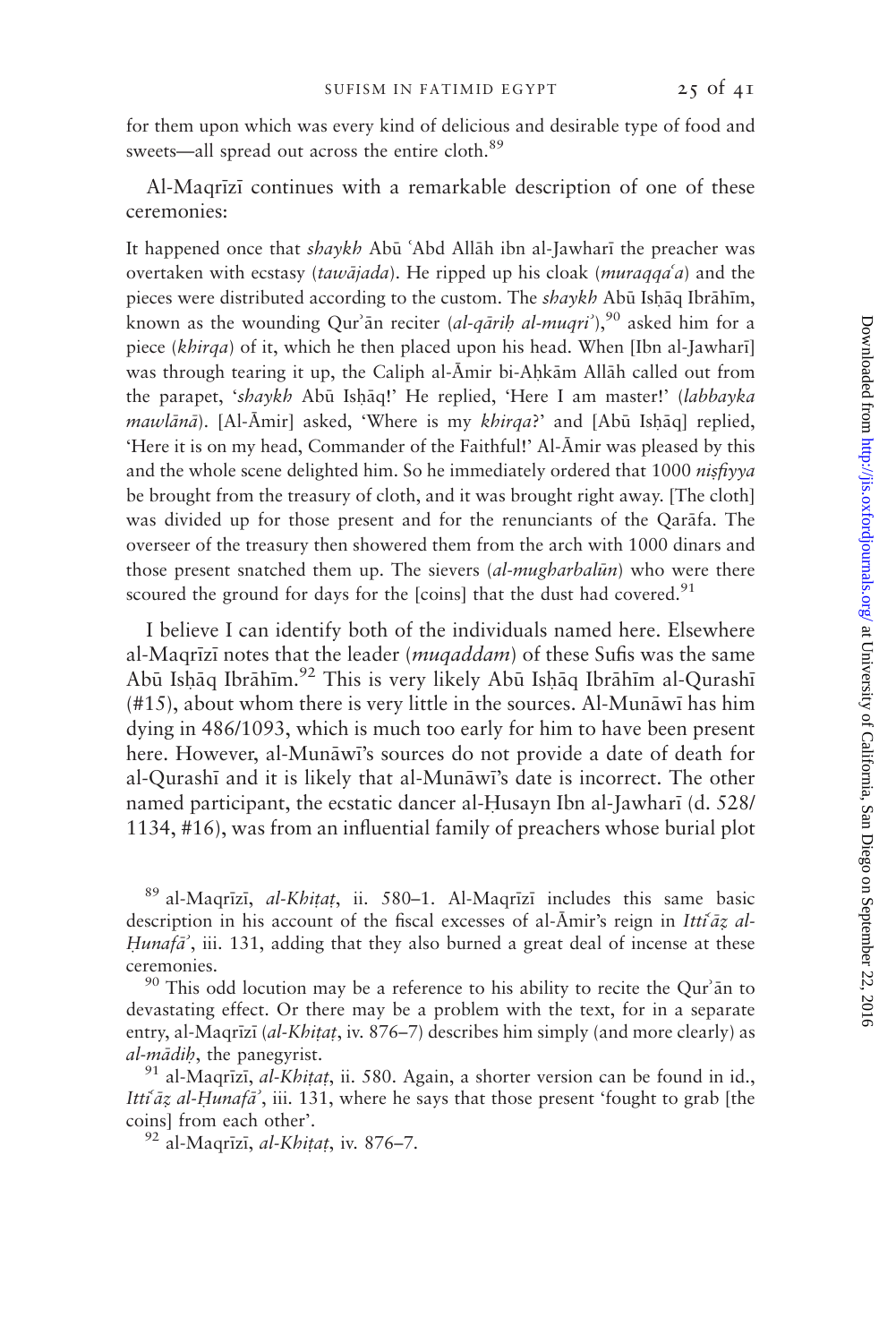occupied a large footprint in the Qarafa cemetery.<sup>93</sup> None of the early sources describe the family as Sufis, although their reputation for piety and preaching was legendary.<sup>94</sup> Al-Mun $\bar{a}$  does describe the family as Sufis, a characterization I would normally be inclined to discount, but for the ecstatic dancing at the palace and that Ibn al-Jawhari's father, Abū l-Fadl Ibn al-Jawharī (d. 480/1087–8), turns up in Ibn al-Zayyāt al-Tādilī's prosopography of Maghribi Sufis.<sup>95</sup> This would suggest, at the very least, that the family were well known by and associated with Sufis more broadly. And here is Ibn al-Jawhari at the Andalusian Palace dancing with them, ripping up his cloak in ecstasy, and distributing it to the crowd.

This latter point is especially suggestive. Ripping and distributing the cloak during sessions of sama<sup>c</sup> is a well known Sufi practice.<sup>96</sup> Al-Magrīzī's brief description chimes perfectly with the practice as Abū l-Qāsim al-Qushayrī and Abū l-Najīb al-Suhrawardī describe it. For example, during a communal session the leader of the group decides what to do with the ripped *khirqa*, not the one doing the ripping.<sup>97</sup> Thus al-Āmir asks Abū Ishāq for a piece and not Ibn al-Jawharī. Al-

<sup>93</sup> Ibn al-Zayyāt, *al-Kawākib al-sayyāra*, 134–9.<br><sup>94</sup> Obituaries for many members of the family are scattered across al-Maqrīzī's history of the Fatimids, Itti<sup>c</sup>āz al-Ḥunafā<sup>'</sup>.<br><sup>95</sup> On Abū l-Faḍl, see Qāḍī ʿIyāḍ, al-Ghunya (ed. Māhir Zuhayr Jarrār; Beirut:

Dār al-Gharb al-Islāmī, 1982), 190; Ibn Muyassar, Annales d'Égypte (les khalifes Fâtimides), texte arabe (ed. Henri Massé; Cairo: Imprimerie de l'Institut Français d'Archéologie Orientale, 1919), 28; Ibn al-Zayyāt al-Tadili, al-Tashawwuf ilā rijāl al-tasawwuf wa-akhbār Abī l-ʿAbbās al-Sabtī (ed. Ahmad al-Tawfīq; Rabat: Manshūrāt Kulliyyat al-Ādāb wa-l-'Ulūm al-Insāniyya, 1997), 101; Ibn al-Zayyāt, al-Kawākib al-sayyāra, 134–9; al-Dhahabī, Ta'rīkh al-Islām, xxxii. 291; al-Dhahabī, Siyar a'lām al-nubalā', xviii. 495; al-Maqrīzī, Itti<sup>c</sup>āz al-Hunafā', ii. 325; al-Sakhāwī, Tuhfat al-ahbāb wa-bughyat al-țullāb fī l-khițaț wa-l-mazārāt wa-l-tarājim wa-l-biqā<sup>c</sup> al-mubārakāt (eds. Mahmūd Rabī<sup>c</sup> and Hasan Qāsim; Cairo: Mațba'at al-'Ulūm wa-l-Ādāb, 1937), 261–2; al-Munāwī, al-Kawākib aldurriyya, ii. 183 (al-Munāwī has the incorrect name here, but the details match

those from other sources).<br><sup>96</sup> al-Qushayrī, *Wasiyya li-l-murīdīn* in *al-Risāla al-Qushayriyya*, 587; Knysh, al-Qushayri's Epistle, 413; al-Hujwīrī, The Kashf al-Mahjúb: The Oldest Persian Treatise on Súfiism (transl. R. A. Nicholson; Leiden: Brill, 1911), 417; Abū l-Najīb al-Suhrawardī, Kitāb Ādāb al-murīdīn (ed. Menahem Milson; Jerusalem: Hebrew University Press, 1977), 67–8; and Abū Hafs al-Suhrawardī, 'Awārif al $ma'$  $ārif$  (Cairo: Maktabat al-Q $\bar{a}$ hira, [?1973] 2004), (ch. 25) 185–9. See also Richard Grumlich (transl.), Die Gaben der Erkenntnisse des 'Umar as-Suhrawardī: (Awārif al-maʿārif) (Wiesbaden: Steiner, 1978), 187–92.<br><sup>97</sup> al-Qushayrī, *Waṣiyya, 587; Knysh, al-Qushayri's Epistle*, 413; al-

Suhrawardī, K. Ādāb al-murīdīn, 68.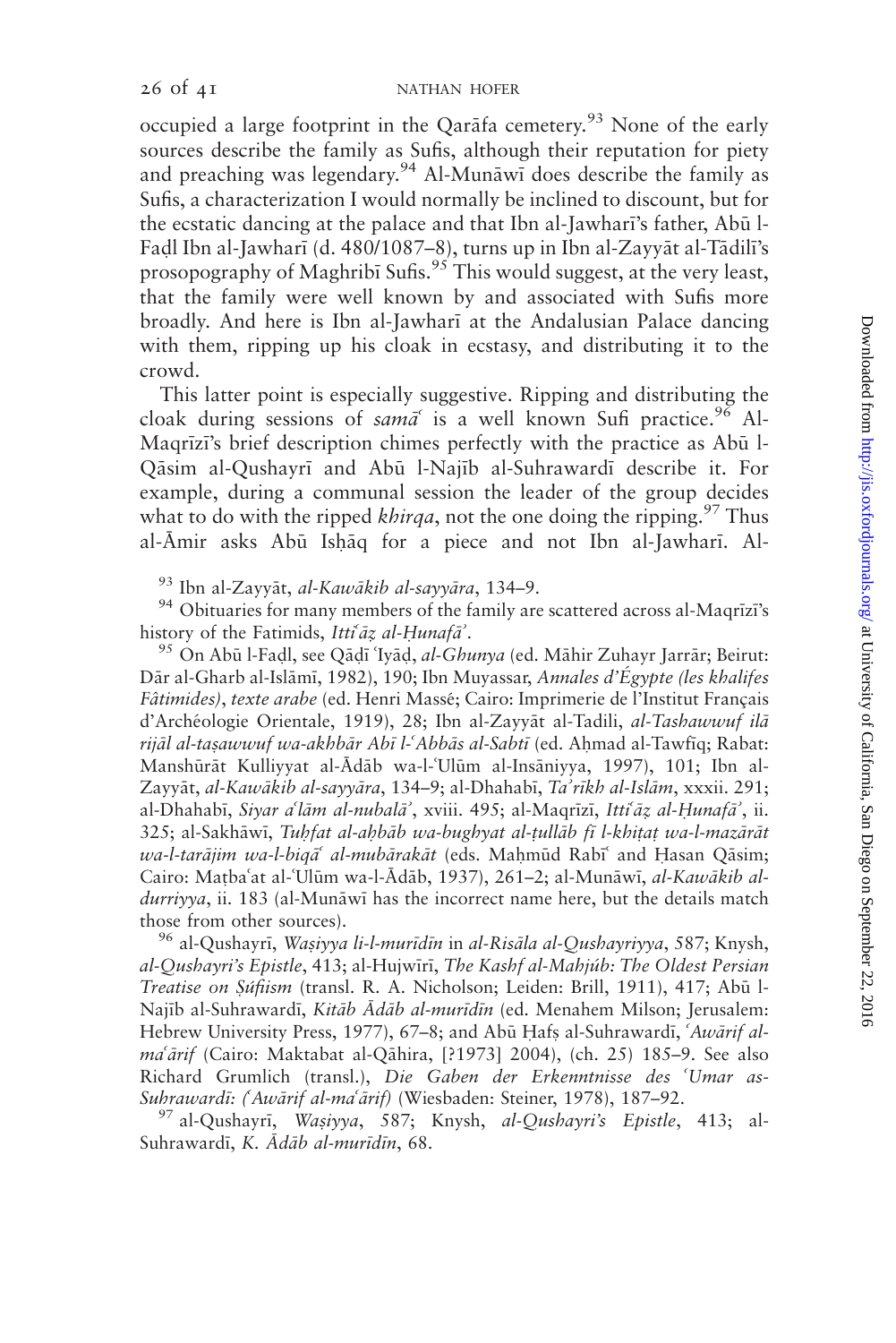Suharawardī also counsels that if a non-Sufi admirer (*muhibb*) is in attendance, he may 'redeem' the *khirqa* with an appropriate sum, although it should not be sold outright.<sup>98</sup> This whole scenario—ransoming the khirqa and the construction of the *mastaba*—suggests that at least some Sufis enjoyed the Fatimids' largesse. In this connection it is worth noting that al-Maqrīzī also says that Saladin destroyed the Qarāfa palace in 1171. This destruction was almost certainly part of Saladin's project to recast the Fatimid cityscape into an overtly Ayyubid (Sunni) space. It was less than two years later that Saladin founded and endowed his own Sufi hospice, the khānqāh Sa'id al-Su'adā', at a former Fatimid palace in Cairo.<sup>99</sup> While Fatimid support of Sufis was nowhere near as focused, institutionalized, or widespread as Ayyubid and Mamluk support would be, it does appear that some Fatimid rulers sought to subsidize the local Sufi population through gifts and payments. There is even evidence of this kind of financial support prior to the Fatimids. The Ikhshidid governor of Egypt, Kāfūr (r. 355–357/966–968), apparently patronized members of the early Sufi community in Fustat.<sup>100</sup>

I should stress here that I am not arguing there was a massive, hidden movement of Sufis in Fatimid Egypt. Again, the mass popularization of Sufism in Egypt did not occur until Ayyubid and Mamluk rule. But I am confident that during the Fatimid years there were significant numbers of Sufis in Egypt, some of whom enjoyed state patronage. This may explain why Saladin explicitly stipulated that the Sufis who lived at his khāngāh in Cairo must be foreigners and not Egyptians.<sup>101</sup> He wanted to bring in ideologically sympathetic (Ash'arī-Shāfi'ī) Sufis not associated with the Fatimid regime. Furthermore, this evidence makes sense in light of what we know of Fatimid rule in this period, wherein Fatimid rulers made a concerted effort to curry the favour and support of influential Sunnis.<sup>102</sup> Another example of this effort dates to this same era. In his history of

<sup>98</sup> Ibid, 67. Abū l-Najīb's nephew Abū Hafs 'Umar ('Awārif al-ma'ārif, 187) likewise allows for the ransom of the khirqa. 'Abd al-Qādir al-Jīlānī, by contrast, did not approve of throwing off the *khirqa* during sama<sup> $\epsilon$ </sup> and especially not the practice of ransoming the khirqa. Salāh b. Muhammad b. 'Uwayda (ed.), al-Ghunya li-tālibī tarīg al-hagq (Beirut: Dār al-Kutub al-Ilmiyya, 2 vols., 1997) ii. 304.<br><sup>99</sup> al-Maqrīzī, *al-Khiṭaṭ*, iv. 727–9.<br><sup>100</sup> Ibn Khallikān, *Wafayāt al-aʿyān*, iv. 103–5. However, compare this account

with that of Ibn al-Jawzi, al-Muntazam fi ta'rīkh al-mulūk wa-l-umam (ed. Muhammad 'Abd al-Qādir 'Atā and Mustafā 'Abd al-Qādir 'Atā; Beirut: Dār al-Kutub al-Ilmiyya, 19 vols., 1992), xiv. 246. They relate the same story, but the beneficiary of Kāfūr's patronage is different in each version.

<sup>101</sup> al-Maqrīzī, *al-Khitat*, iv. 727.<br><sup>102</sup> Paula Sanders, 'The Fātimid State, 969–1171', 171–4.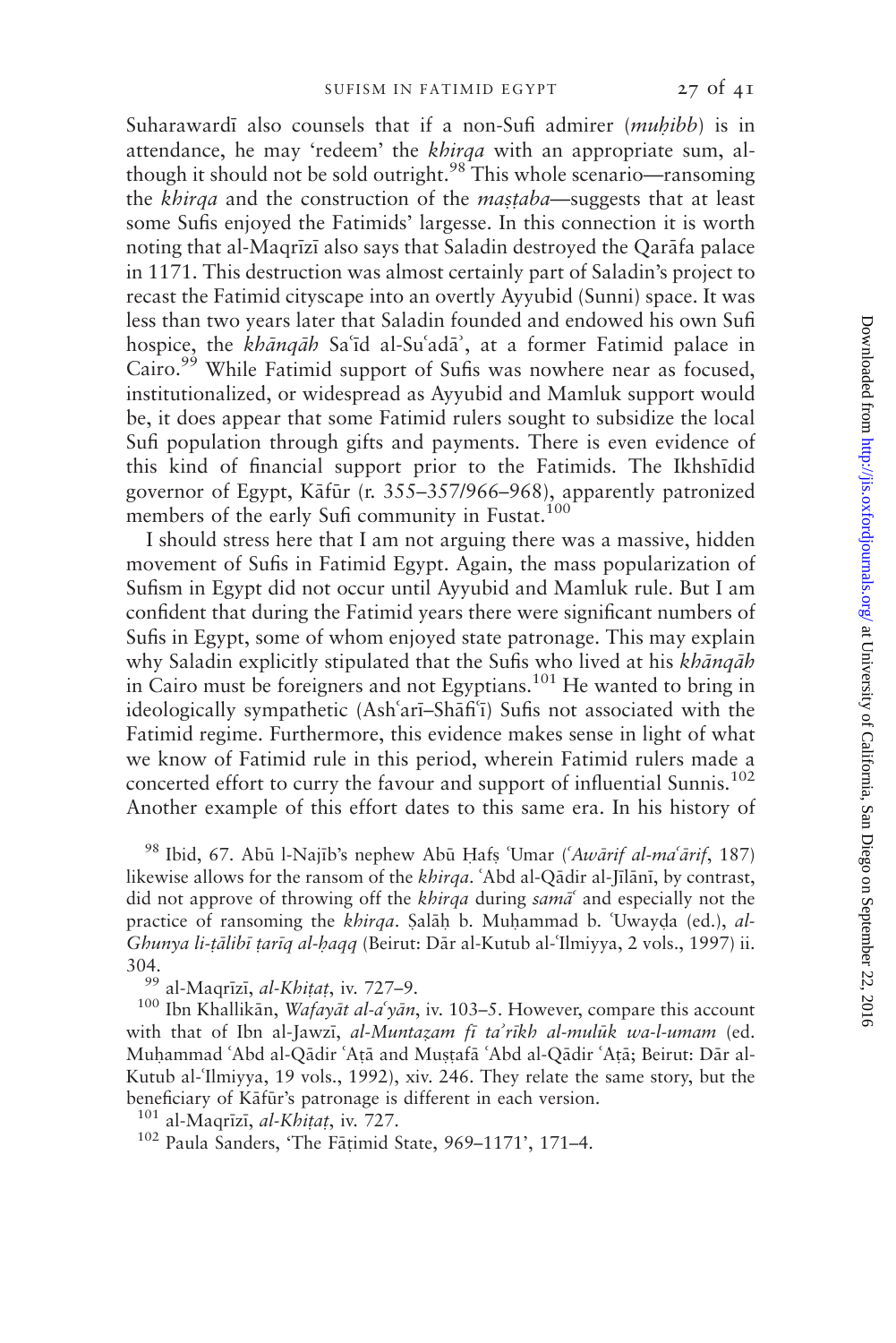Egypt, Ibn al-Ma'mūn (d. 588/1192) records that in 512/1118 al- $\bar{A}$ mir's vizier al-Afdal (d. 515/1121) convened a special majlis al- $at\bar{a}$ y $\bar{a}$ (Convocation of Gifts), which normally involved a large feast and public display of generosity to certain ranks of notables during 'Ashūrā.<sup>103</sup> But in this particular year al-Afdal convened the *majlis* in Rajab and extended his generosity to 'the jurists of Egypt, the *ribats* in the Qarāfa, and their *fuqarā*".<sup>104</sup> While the referents of these terms are by no means certain, the passage does indicate that there were already multiple Sufi hospices in the Qarafa during the late Fatimid period and that the Sufis who lived there accepted gifts from Fatimid officials.

## III. THE HISTORIOGRAPHY OF SUFISM IN FATIMID EGYPT

If there were significant numbers of Sufis in Fatimid Egypt, and I hope to have shown that there were, why do they not appear in the medieval Sufi historiography? And why do they continue to be conspicuously absent in the contemporary historiography? A brief survey of several Sufi prosopographies will help to answer these questions. The relevant universal Sufi prosopographies came in two waves: those produced during Fatimid rule and those produced during the Mamluk and early Ottoman period. By 'universal Sufi prosopography' I mean those texts that comprise multiple biographies that treat the Sufis as a distinct and coherent social group ( $t\bar{a}'$ ifa) with a shared history linking them to the earliest generations of Muslims. We must distinguish between the function of universal prosopography and that of more narrowly construed regional and eponymous Sufi prosopographies. The difference is not temporal but generic. Both al-Sulami's early Tabaqat al-suftyya and al-Sha'rānī's sixteenth-century al-Tabaqāt al-kubrā are universal prosopographies in that they present a more or less comprehensive vision of Sufi history. By contrast, two fourteenth-century works, Ibn Nūh al-Qūși's (d. 708/1309) al-Wahīd fī sulūk ahl al-tawhīd and Taqī l-Dīn al-Wasiti's Tiryaq al-muhibbin, are narrowly focused on the history of one particular group of Sufis among others, Upper Egyptians and the

 $103$  Ibn al-Ma'mūn al-Batā'ihī, Nusūs min akhbār Misr (ed. Ayman Fu'ād Sayyid; Cairo: Institut Français d'Archéologie Orientale, 1983), 15 and 101. For more on the *majlis* and its location at the Dār al-Mulk, see al-Maqrīzī, *al-Khițaț*, ii. 419–20 and 573–6.

<sup>&</sup>lt;sup>104</sup> Ibn al-Ma'mūn, Nușuș min akhbār Misr, 102. See also al-Maqrizi, al-Khitat, ii. 575.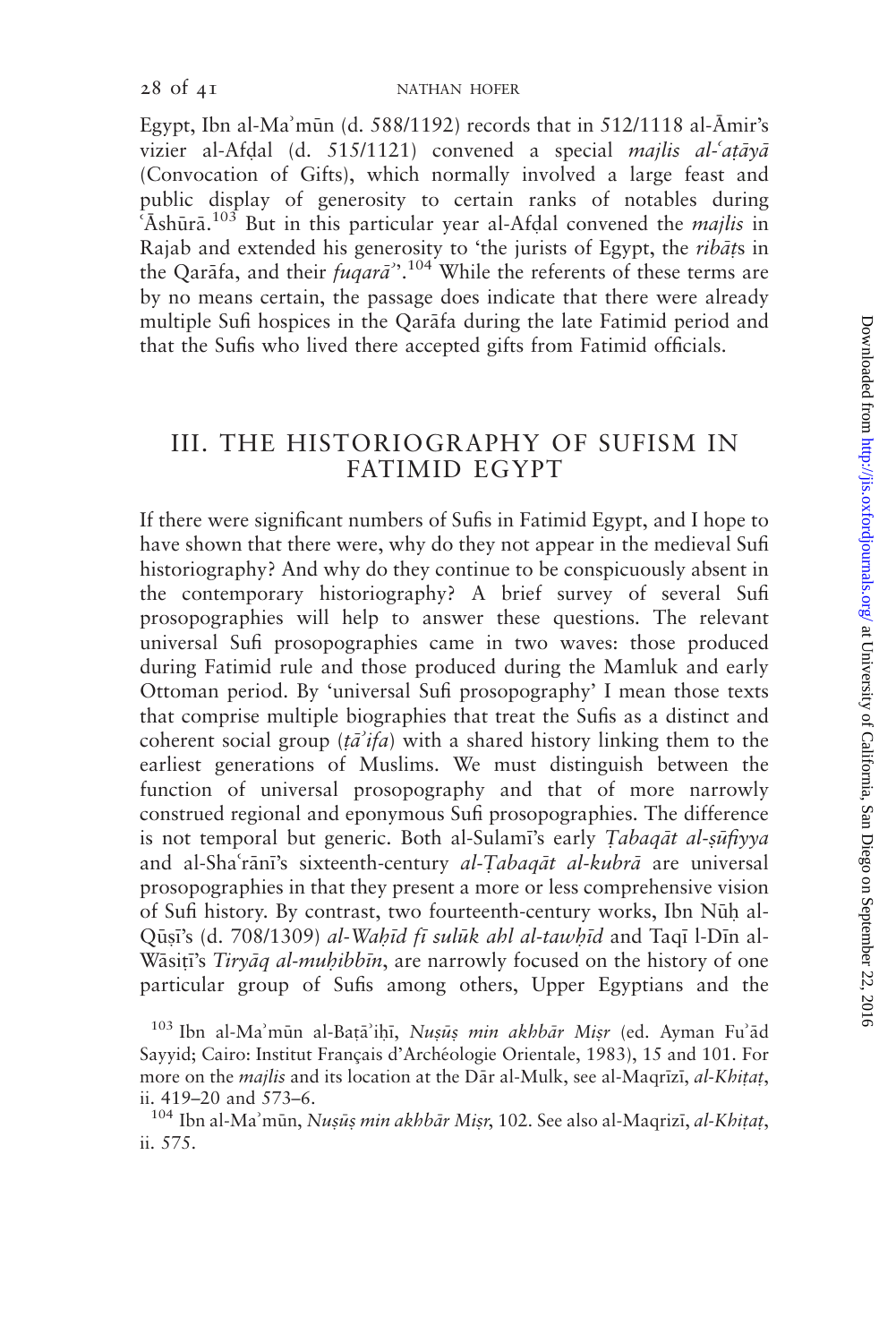$Rifa'iyya$ , respectively.<sup>105</sup> Regional and eponymous Sufi prosopographies present idiosyncratic histories of particular social formations linked to earlier Sufi masters and are almost wholly a product of post-thirteenthcentury Sufism; these collections are of little help to the enquiry here.

A fascinating consensus emerges from a schematic survey of the universal prosopographies. Al-Sulam; (d. 412/1021) organized his Tabagat into five generations, the fifth reaching into the late tenth century. He includes one Egyptian Sufi in the first generation, one in the second, two in the third, four in the fourth, but none in the fifth. The Hilyat al-awliya<sup>2</sup>, attributed to Abū Nu'aym (d. 430/1038), includes only nine Sufis associated with Egypt, all of whom died before the Fatimid conquest of Egypt in 969.<sup>106</sup> However, it includes Sufis from the East who died as late as 414/1023.<sup>107</sup> Al-Qushayrī (d. 465/1072) did not organize the biographical section of his Risāla into generations, but his presentation follows the plan of al-Sulami's Tabag $\bar{a}t$  quite closely.<sup>108</sup> Al-Qushayrī completed the Risāla in 438/1046 and he includes a total of ten Egyptian Sufis, all of whom died before 969. But he does include six non-Egyptians who all died well into Fatimid rule. Al-Hujwiri (d. ca. 465/  $1072-3$ ) and al-Ansārī al-Harawī (d. 481/1089) are unique cases given that they wrote in Persian. The Tabaqat al-suftyya attributed to al-Ansārī expands on and adds a sixth generation to al-Sulamī's five; the sixth generation includes no Egyptians.<sup>109</sup> The only Egyptian to appear in al-Hujwīrī's Kashf al-mahjūb is Dhū l-Nūn. More promisingly, al-Hujwīrī includes a short section devoted to his eleventh-century contemporaries organized by region, but he does not include an entry

 $105$  Ibn Nūh's al-Wahid is devoted to the Sufis of Upper Egypt. It exists in several manuscripts but remains unpublished; see Denis Gril, 'Une source inédite pour l'histoire du *tasawwuf* en Égypte au vii/xiiie siècle' in Jean Vercouttes (ed.), Livre du centenaire, 1880–1980 (Cairo: Institut Français d'Archéologie Orientale du Caire, 1980): 441-508. Al-Wasiti's Tiryaq is an early prosopography of the  $Rif\tilde{a}^{\dagger}$  lineage in the form of a transmission history of the *khirqa*. It has been published as Kitāb Tabāqat khirqat al-sūfiyya: Tiryāq al-muḥibbīn fī țabaqāt *khirqat al-mashāyikh al-* $\tilde{a}$ *rifīn* (Cairo: al-Matba<sup>6</sup>a al-Bahiyya al-Misriyya, 1887). <sup>106</sup> I only counted the tenth volume of the *Hilya*. My total thus does not include

those Egyptians of earlier generations who were obviously not Sufis.

 $107$  Abū Nu'aym, Hilyat al-awliya', x. 408. He is Abū l-Hasan 'Alī b. Māshādha; for more see al-Dhahabī, Siyar a<sup>o</sup>lām al-nubalā<sup>2</sup>, xvii. 297–9.<br><sup>108</sup> Jawid Mojaddedi, *The Biographical Tradition in Sufism: The* Tabaqāt

Genre from al-Sulamī to Jāmī (Richmond: Curzon Press, 2001), 99-124. See also id., 'Legitimizing Sufism in al-Qushayri's "Risala"', Studia Islamica, 90 (2000): 37–50.

 $109$  al-Ansārī al-Harawī, *Tabaqāt al-ṣūfiyya* (ed. Muḥammad Sarvar Mawlā'ī; Tehran: Intishārāt-i Tūs, 1983).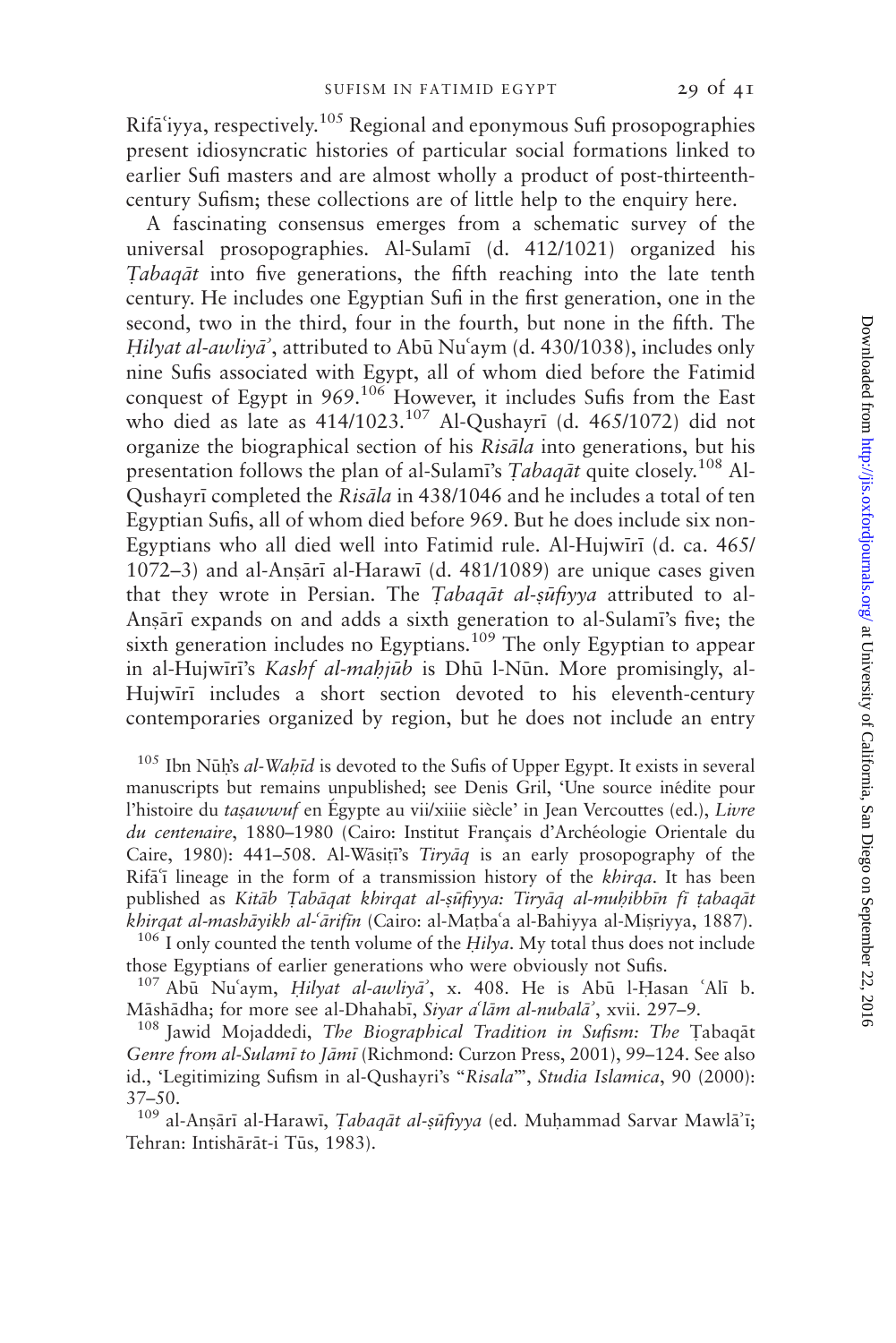for Egypt (or anywhere west of Egypt).<sup>110</sup> A clear and suspiciously uniform picture thus emerges from all these texts: a small but growing community of Sufis in Egypt who disappear precisely at the point of Fatimid rule, while those from other regions persist well beyond it.<sup>111</sup> One might explain this disappearance by these authors' lack of concern for, or knowledge about, Egypt. After all, they were writing from and for the East (indeed, most show little interest in the Maghrib and al-Andalus). Regional chauvinism is a plausible explanation and certainly played a role in the selection and arrangement of biographies. But it is not entirely satisfactory, for if that were the case, why include the pre-Fatimid Egyptians at all? Furthermore, post-Fatimid Sufi historiography from Egypt depicts this same basic image despite a marked Egypt-centric bias.

Ibn al-Mulaqqin (d. 804/1401), who wrote his Tabaqāt al-awliyā in Mamluk Egypt, includes ten Sufis who lived in Egypt before the Fatimids, four who lived in Egypt during Fatimid rule, and 47 who lived there afterwards.<sup>112</sup> The Husn al-muhādara of al-Suyūtī (d. 911/1505) is an interesting case. While he was affiliated with the Shadhili order, even writing a treatise in defense of al-Shādhilī, his prosopography is not a work of Sufism, but contains a subsection devoted to 'the pious, renunciants, and Sufis' who lived in Egypt from the conquest up to his own time.<sup>113</sup> In that section al-Suyūți includes 91 individuals: 19 predate the Fatimids, five lived during the Fatimid period, and 67 postdate the Fatimids. Many of these individuals were not Sufis, but the glaring dearth of Fatimid-era individuals is nevertheless telling.<sup>114</sup> Equally instructive is Shihab al-Dīn Ibn Fadl Allah al-'Umarī's monumental encyclopedia, Masālik al-absār, an entire volume of which is devoted to a biographical survey of Sufi history. As one might expect of a bureaucratic

<sup>110</sup> al-Hujwīrī, *The Kashf al-Mahjúb*, 172–5.<br><sup>111</sup> I could include several other early works, but the result is the same. The one exception to this uniformity is that al-Qushayr $\bar{a}$  (*al-Risala*, 128; Knysh did not translate this paragraph) includes a list of his contemporaries whom he had not met and did not include in the biographical section because of space. In that list he includes Abū Sa<sup>c</sup>id al-Mālīnī (d. 412/1022, #5).<br><sup>112</sup> Ibn al-Mulaqqin, *Tabaqāt al-awliyā* (ed. Nūr al-Dīn Shurayba; Cairo:

Maktabat al-Khānijī, 2006).<br><sup>113</sup> al-Suyūṭī, *Husn al-muḥāḍara*, i. 511–30. His treatise on al-Shādhilī is *Ta*'yīd

al-haqiqa al-'aliyya wa-tashyid al-tariqa al-shādhiliyya (ed. 'Abd Allāh al-Ghamārī al-Ḥasanī; Cairo: al-Maṭbaʿa al-Islāmiyya, 1934).<br><sup>114</sup> Jean-Claude Garcin has written a fascinating study of al-Suyūṭī's ideological

project in the Husn al-muhādara, 'Histoire, opposition politique et piétisme traditionaliste dans le Husn al-Muhādarat de Suyûti', Annales Islamologiques, 7 (1967): 33–90.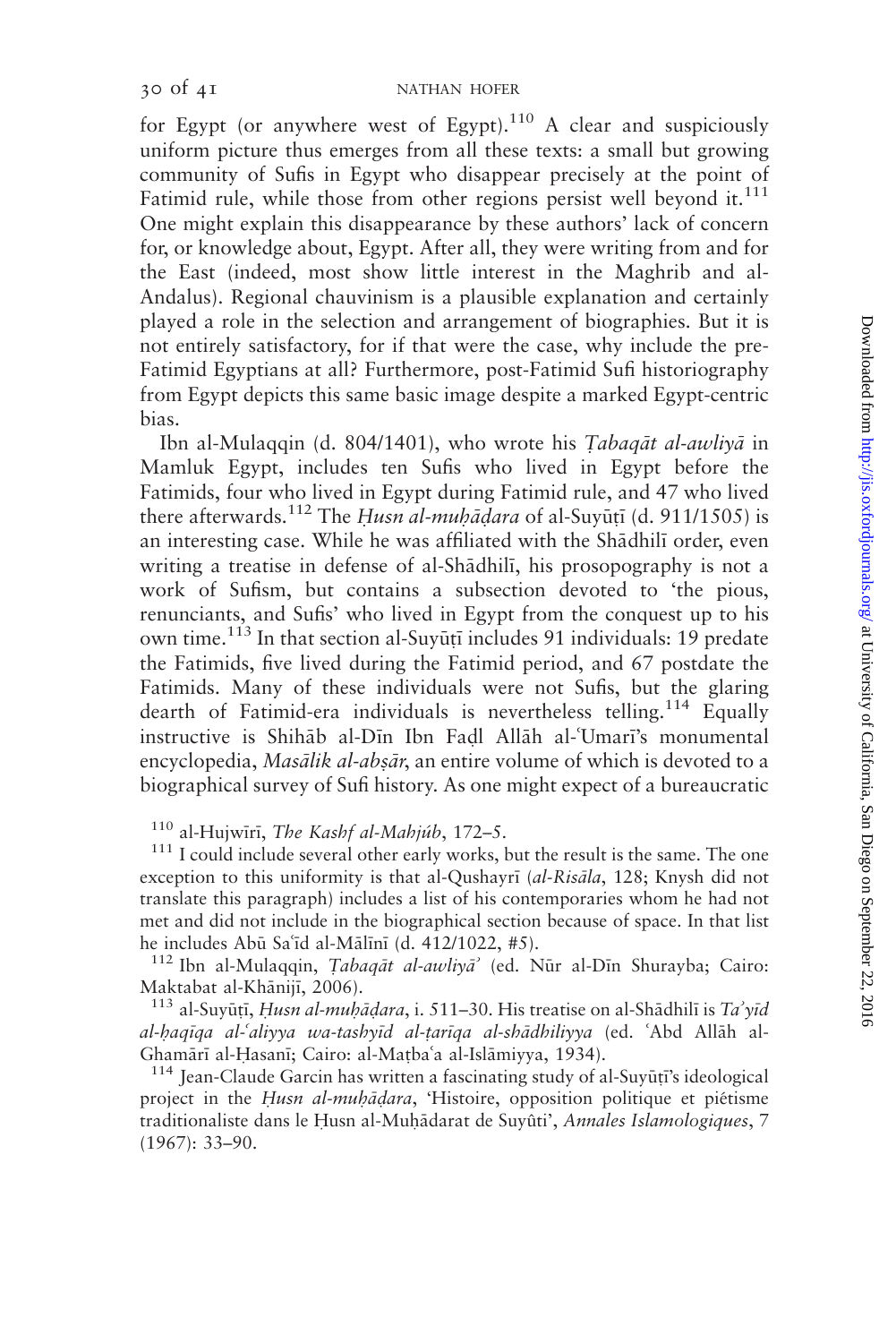treatment of Sufism, al-'Umari's survey looks quite odd in comparison with the others; he organizes it by region: the East, the West, and Egypt.<sup>115</sup> Al-'Umari's account includes 81 Sufis from the East, 20 from the West, and 10 from Egypt, beginning with Dhū l-Nūn and ending with Abū l-Hasan al-Shādhilī (d.  $656/1258$ ).<sup>116</sup> Of these ten, not a single individual appears from the Fatimid period; there are four Sufis prior to it and six after it.

With al-Sha'rani (d. 973/1565) and his al-Tabagat al-kubra we are back in familiar Sufi territory. For the sake of space, if we begin counting from Dhū l-Nūn, al-Sha'rānī's Tabaqāt includes 99 individuals who lived before the Fatimid period. Of these 99, eight lived in Egypt, the rest were primarily from Iraq or Khurāsān. If we move to the Fatimid era, al-Sha'rānī includes 30 individuals who lived during that time; 28 have no connection to Egypt. If we continue the survey to the end of the first volume (the second consists of Mamluk and early Ottoman figures), we find 21 more individuals who lived during the Ayyubid/early-Mamluk period, 18 of whom lived in Egypt. The second volume is overwhelmingly focused on Egypt. Schematically, then, it is quite clear how post-Fatimid prosopographers from Egypt understood the history of Sufism.<sup>117</sup> There were some Sufis in Egypt before the Fatimids, but the centre of gravity was in the East, where it remained until the end of Fatimid rule. At that point the centre of Sufi gravity shifts dramatically and decisively to Egypt. This is the same narrative that al-Munāwī (d. 1031/1621) suggests in his prosopography, al-Kawākib al-durriyya. Like al-Sha'rānī (who was his teacher), al-Munāwī presents a history of Sufism rooted in the East until the end of the Fatimid period. Of the 166 individuals appearing in his fourth, fifth, and sixth generations (corresponding to the fourth–sixth centuries ah), only 24 are from Egypt. But even this number is misleading because almost all of these are either from the pre-Fatimid period or were clearly not Sufis. Beginning with the seventh generation (the seventh century AH), al-Munāwi's focus swings noticeably toward Egypt. While al-Munāwī offers a much more comprehensive image of the history of Sufism than do the others, he is still, like his predecessors, extraordinarily biased when it comes to the Fatimid period.

 $115$  Ibn Fadl Allāh al-'Umarī, Masālik al-absār fī mamālik al-amsār (ed. Kāmil Salmān al-Jubūrī and Mahdī al-Najm; Beirut: Dār al-Kutub al-'Ilmiyya, 27 vols., 2010). The volume on Sufism is volume 8.

<sup>&</sup>lt;sup>116</sup> al-Umari, *Masālik al-absār*, viii. 240–71.<br><sup>117</sup> Again, there are many more we could enumerate, but the results are the same.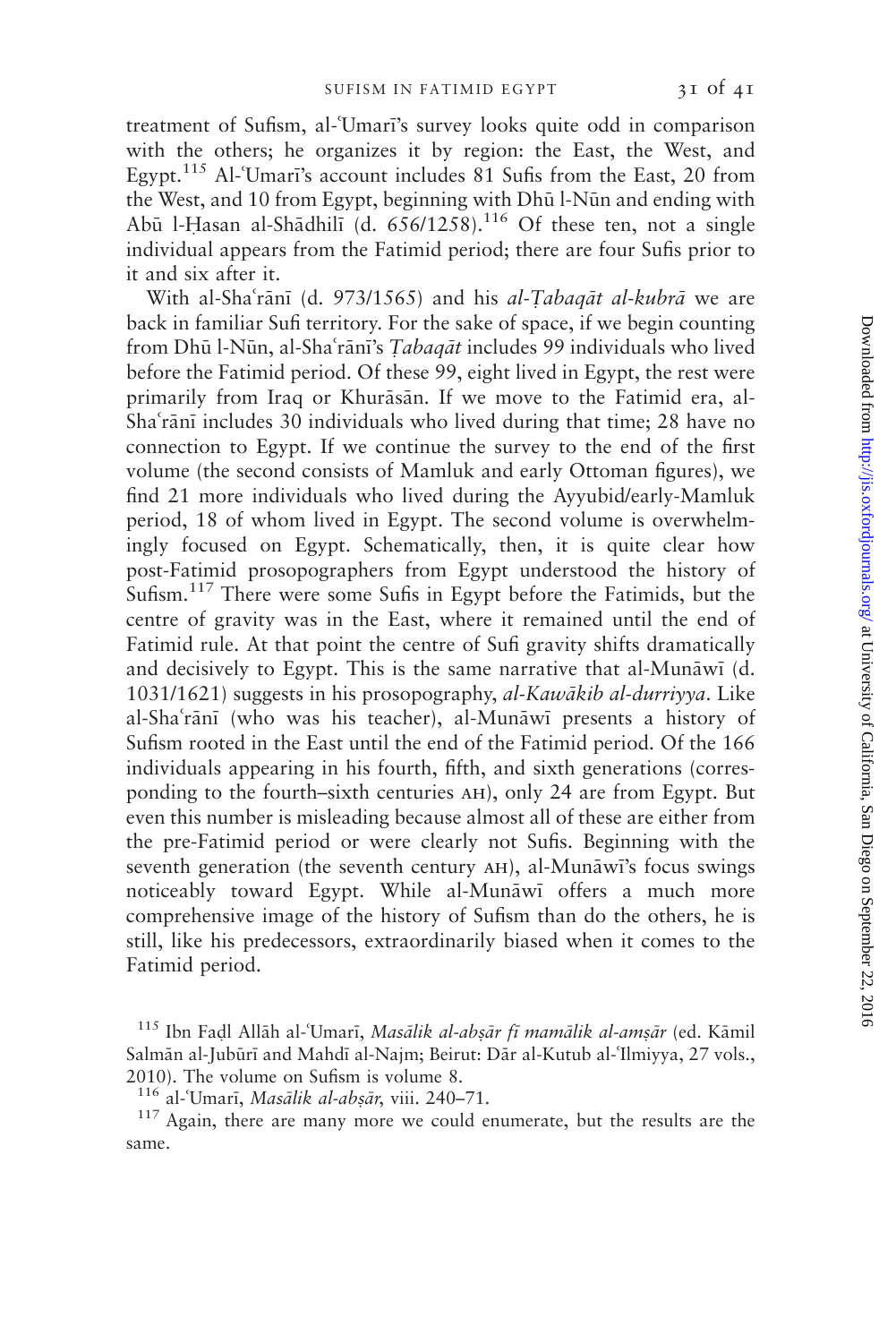Again, what happened to all the Fatimid Sufis? And why have modern historians continued to ignore them? The second question is the easier to answer. As experts in and readers of Sufi history and historiography, contemporary scholars have reproduced the framework, content, and lacunae of their source material. While this is regrettable, it is certainly understandable. As for the Sufi historiography itself, I believe the omission is due primarily to two factors. We can partially attribute the lack of interest in Egypt to the fact that Sufism began in Iraq and grew from there, particularly into the East. We should expect that early Sufi historiography would focus its energies in that direction. Early Sufi authors were writing from and for an Eastern audience; they wrote to their own constituency.<sup>118</sup> But that Eastern focus does not explain the missing Sufis. It is only and quite specifically during Fatimid rule that Sufi authors lost interest in Egypt. Note, for example, the Manāqib al-abrār of Ibn Khamis (d. 552/1157), wherein he explicitly criticizes the earlier tabagat for being incomplete.<sup>119</sup> He set out to correct this deficit by expanding the standard biographies with additional reports, traditions, and sayings. Furthermore, he concludes his Manāqib with a lengthy appendix of certificates (*masmu<sup>-</sup>at*) containing 'rare anecdotes concerning those pious individuals whose names I did not include in my book'.<sup>120</sup> None of these additions connect to Fatimid Egypt in any way. Despite Ibn Khamis's explicitly expansionist intervention he presents the exact same image of Sufi history.

We must remember that Sufi historiography—like all historiography is not a transparent reflection of the past but a carefully selected and curated image tailored to address present concerns.<sup>121</sup> Whether it takes the form of chronography, biography, or prosopography, Sufi historiography will reproduce the ideology of the particular social formation that produces it.122 Furthermore, as Michael Cooperson has argued, medieval 'Arabic biographers did not see their task as consisting primarily in the

- 
- 

<sup>118</sup> Karamustafa, *Sufism*, 67–71.<br><sup>119</sup> Ibn Khamīs, *Manāqib al-abrār*, i. 4–5.<br><sup>120</sup> Ibid, ii. 885–941, quotation on 885. <sup>121</sup> R. J. Collingwood's 'Epilegomena' to his *The Idea of History* (Oxford: Oxford University Press, rev. edn., 1994, 205–334) is still one of the clearest and most detailed expositions of this idea.

 $122$  I include my work here in that statement. I am not so naïve as to suppose I alone have cast the ideological scales from my eyes. Rather, I would stress that the questions, biases, and purposes of medieval Sufi historiography are quite different from mine. My image of the past will thus necessarily look different from theirs (as will future images from mine). The tripartite division of Islamic historiography is from Chase Robinson, Islamic Historiography (Cambridge: Cambridge University Press, 2003), 55–79.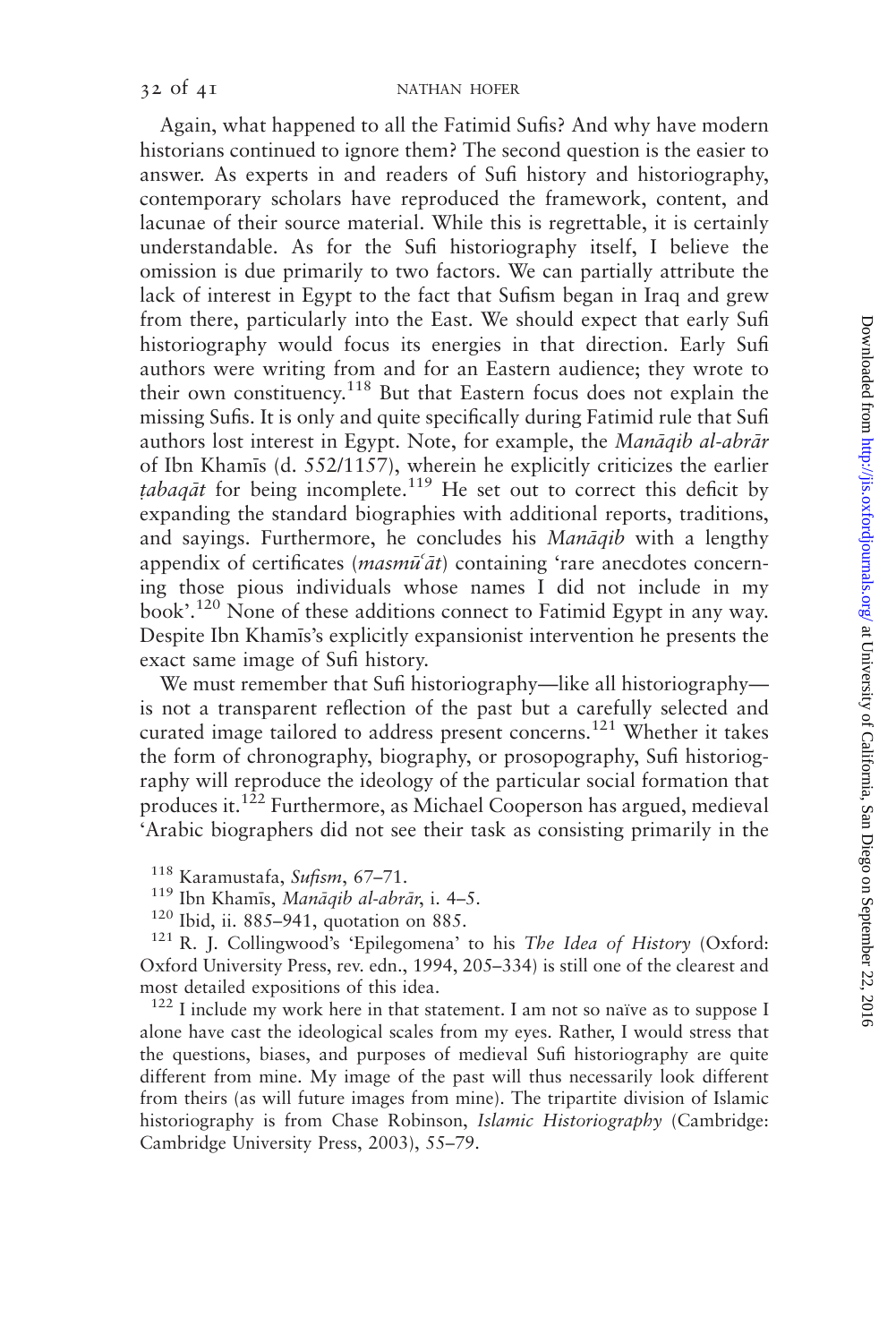commemoration of individual lives. Rather, they used life-stories to document and perpetuate traditions of authority based on knowledge borne and transmitted, or merely claimed, by groups  $(taw\vec{a}^{\prime}t)$ , sing.  $t\vec{a}$  *ifa*) of specialized practitioners<sup>5</sup>.<sup>123</sup> The most detailed statement on this issue as it impinges on the history of Sufism is Jawid Mojaddedi's work on early Sufi tabaqāt literature.<sup>124</sup> Mojaddedi argues forcefully and convincingly against treating these texts as simple repositories of historical fact and transcriptions of Sufis' statements. Rather, these tabaqāt are carefully and deliberately constructed ideological statements reflecting their authors' concerns, social milieux, and political contexts. As such, they require careful methodological attention to determine what, exactly, a particular compiler wants to convey through the presentation of collective biography.<sup>125</sup>

What, then, did our Sufi compilers wish to convey? The historiographical hole I have attempted to fill here is the result of the specific ideological projects and biases of these Sufi authors. Fatimid Egypt did not fit that project. That is, they were committed to promoting an account of Sufism explicitly grounded in the Qur'an and Sunna of the Prophet as interpreted through an Ash'ari (and mostly Sh $\tilde{a}$ fi) lens.<sup>126</sup> This ideological framework is readily apparent throughout these works. There is in fact evidence in the texts themselves that this ideology lies behind the choice to downplay or erase Fatimid-era Sufis. For example, al-Sulamī quotes 'Alī al-Sīrawānī (d. 396/1005,  $\#25$ ), a companion of Ibrāhīm al-Khawwās (d. 291/903–4), three times in his Tabaqāt but does not count him among the generations.<sup>127</sup> One particularly interesting

<sup>123</sup> Cooperson, *Classical Arabic Biography*, xii.<br><sup>124</sup> Jawid Mojaddedi, *The Biographical Tradition in Sufism*.<br><sup>125</sup> This obviously holds true for all Islamic prosopography, on which see M. J. L. Young, 'Arabic Biographical Writing' in Cambridge History of Arabic Literature: Religion, Learning and Science in the 'Abbasid Period (Cambridge: Cambridge University Press, [1983] 1990), 168–87, where he differentiates between 'biography in the strict sense' and prosopography. The former 'seeks to understand the individual and those features of character which make him or her unique; prosopography seeks to record a group of individuals having certain features in common, and these individuals are viewed in relationship to the prevailing characteristics of the group' (Young, 'Arabic Biographical Writing', 170). For an in-depth overview of the sheer variety and scope of Islamic prosopography, see Claude Gilliot, 'Prosopography in Islam: An Essay of Classification', Medieval Prosopography, 23 (2002): 19–49.<br><sup>126</sup> Karamustafa, *Sufism*, 96–108.<br><sup>127</sup> al-Sulamī, *Tabaqāt al-ṣūfiyya*, 51, 259, 343. According to Yāqūt, *Mu'jam* 

 $al-buld\bar{a}n$ , iii. 296–7, Sirawān is the name of several different villages in Iran. Likewise, al-Sulami relates a large number of anecdotes on the authority Abū l-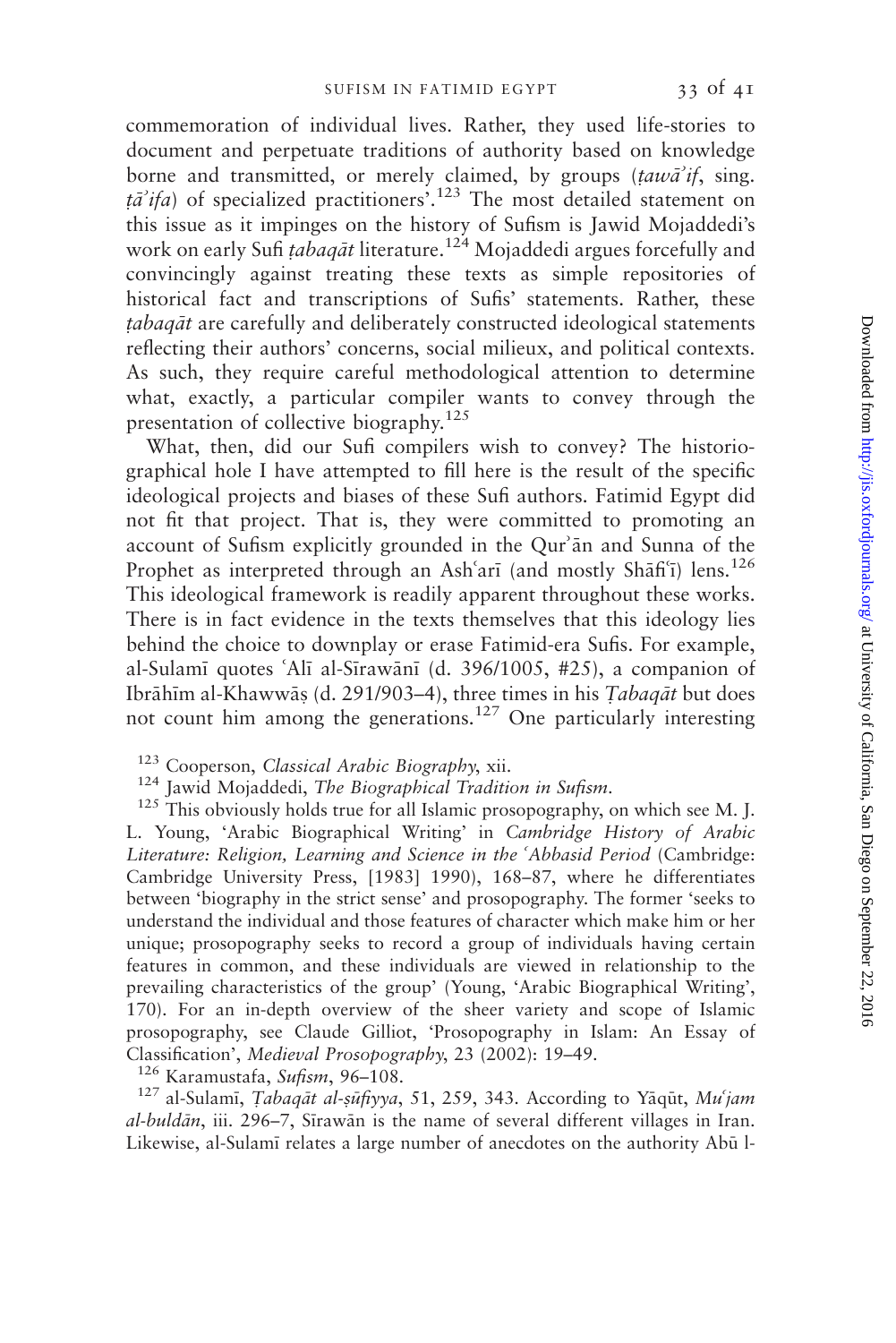case is al-Hujwiri's Kashf al-mahjūb. For al-Hujwiri, writing at the height of Fatimid power, there were simply no Sufis in Egypt at all except for Dhū l-Nūn. He does not even connect al-Rūdhabārī to Egypt!<sup>128</sup> In fact, for al-Hujwiri Egypt exists only as the mysterious milieu of Dhū l-Nūn and, in one very telling passage, the home of 'the present day Shi'ites of Egypt, who are the remnant of [the heretical] Magians'.<sup>129</sup> This remark quite clearly betrays what I suspect was a widespread attitude among early Sufi authors: Egypt, the home of Isma il Shi'ism, is currently out of play for Sufis. This attitude comes across clearly in treatments of another early Egyptian Sufi, Abū Bakr al-Zaqqāq, a contemporary of al-Rūdhabārī.<sup>130</sup> Al-Qushayrī relates an anecdote in the Risāla (reproduced by subsequent biographers) that is quite revealing: 'When al-Zaqq $a\bar{a}q$ died, the reason for the  $fuga\tau\vec{a}$  to go to Egypt was cut off.<sup>131</sup> This statement underscores the notion that while there had been Sufis in Egypt in the past, Fatimid Egypt had nothing to offer Sufis from the East. We find the same ideological commitments in Mamluk-era historiography. Note the obviously polemical statement Ibn al-Mulaqqin attributes to the fourth/tenth-century Sufi Abū Bakr b. Yazdāniyār: 'The Sufis of Khurāsān are all action and no speech. The Sufis of Baghdad are all speech and no action. The Sufis of Basra are all speech and action. And

6Abb:s al-Nasaw; (d. 398/1008, #26) but does not count him among the generations of Sufis. Al-Nasawī was a student of the Sufi Ibn Khafif of Shiraz (d. 371/982) as well as a companion of the aforementioned Ahmad b. 'Ata al-Rūdhabārī (d. 369/979-80), the nephew of our Abū 'Alī al-Rūdhabārī. Al-Nasawi and al-Mālīnī apparently knew each other in Egypt (al-Maqrīzī, al-Muqaffā, i. 595). Al-Subkī (Tabaqāt al-Shāfi'iyya, iii. 42–3) claims that al-

Nasawī wrote a text titled *Ta'rīkh al-ṣūfiyya*, which has since been lost.<br><sup>128</sup> al-Hujwīrī, *The Kashf al-mahjúb*, 157.<br><sup>129</sup> Ibid, 404.<br><sup>130</sup> There are two men with the name Abū Bakr al-Zaqqāq, the elder and the younger. The subject here is the elder, Ahmad b. Nasr. The two are much confused in the sources, but the following are devoted to Ahmad: Abū Nu'aym, Hilyat al-awliyā', x. 344; al-Qushayrī, al-Risāla, 81; Knysh, al-Qushayri's Epistle, 49; Ibn Khamīs, Manāqib al-abrār, i. 426–31; Ibn al-Mulaqqin, Tabaqāt al-awliyā<sup>'</sup>, 81–2; al-'Umarī, Masālik, viii. 245–8; al-Suyūtī, Husn al-muhādara, i. 512; al-Shaʿrānī, al-Țabaqāt al-kubrā: Lawāqiḥ al-anwār al-qudsiyya fī manāqib al-ulamā<sup>,</sup> wa-l-sūfiyya (ed. Ahmad 'Abd al-Rahīm al-Sāyih and Tawfiq 'Alī Wahba; Cairo: Maktabat al-Thaqāfa al-Dīniyya, 2 vols., 2005), i. 162; al-Nabhānī, Jāmi<sup>c</sup> karāmāt al-awliyā<sup>,</sup> (ed. Ibrāhīm ʿAtwa ʿAwaḍ; Gujarat, India: Markaz-e-Ahl-e-Sunnat Barakat-e-Raza, 2 vols., 2001 [repr. of Cairo edn., 1962]), i. 482–3.

 $131$  al-Qushayrī, *al-Risāla*, 81.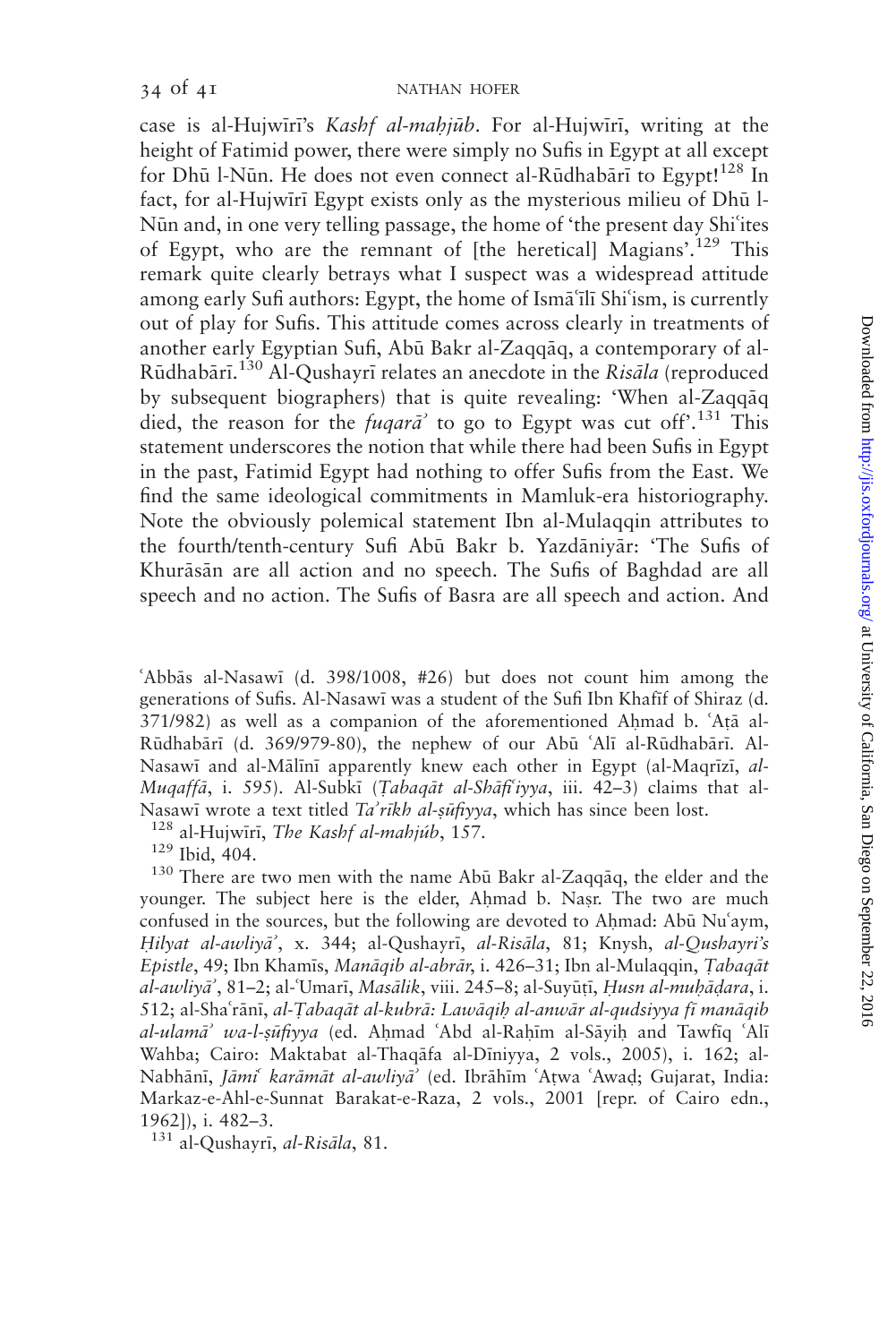the Sufis of Egypt have neither speech nor action'.132 I think it safe to say that for our Sufi authors, early or late, all ideologically opposed to the Isma'ili polity, Sufism in Fatimid Egypt was simply not an option.

Laury Silvers has characterized the work of the early Sufi authors as 'drawing the boundaries of what they understood to be normative Sufism ... The boundaries they drew are quite broad and inclusive, but still serve to expurgate practices and ideas they understood to be outside what is permitted by the Qur'an and Sunnah'.<sup>133</sup> I would add to Silvers' astute description that Sufi authors not only expurgated practices and ideas but also people, specifically, people living in Fatimid Egypt. To be clear, I am not claiming that this was some massive conspiracy on the part of these authors to wipe Egyptian Sufism off the map. Rather, I simply suggest that their constructions of Sufism as a historical tradition were informed and shaped by certain ideological frames, that led them to cordon off the Ismā'ilī state from their historical imagination. Unlike historians of the hadīth movement, like al-Baghdādī and Ibn 'Asākir, whose subjects were by definition engaged with the Prophetic Sunna regardless of locale, the early Sufi biographers had to craft their subjects' bona fides very carefully. Indeed, we can see how this ideologically inflected image determined to a great extent the contours of post-Fatimid Sufi tabaqat compilations, albeit less drastically. By that point Sufism had become a more or less accepted branch of knowledge. Even Ibn Taymiyya (d. 728/ 1328) did not reject Sufi thought and praxis tout court. Rather, he counted it among the legitimately licit pursuits, rejecting only what he saw as certain extravagances and innovations incompatible with the Sunna.<sup>134</sup> Thus, post-Fatimid Sufi prosopographies are concerned less with legitimizing Sufism itself and more with presenting and promoting a particular narrative of Sufi history. These narratives portray Egypt as the home and haven for Sufis after the death of the last Fatimid caliph and the triumph of state-sponsored Sunnism under Saladin. This narrative no longer required the complete expurgation of Fatimid-era Sufis but rather an account of Sufi history in which the total geographical and temporal scope of the movement moves inexorably toward Egypt. Thus we see a few references to Fatimid-era Sufis in these late prosopographies. But in all these cases we are dealing with images, not of an objective historical

 $132$  Ibn al-Mulaqqin, Tabaqāt al-awliyā', 292. On Ibn Yazdāniyār see also al-Sulamī, Tabagāt, 406-9; Abū Nu'aym, Hilya, x. 363-4; al-Qushayrī, al-Risāla,

112–13; Knysh, *al-Qushayri's Epistle*, 67; al-Shaʿrānī, *al-Ṭabaqāt*, i. 206–8.<br><sup>133</sup> Laury Silvers, 'The Teaching Relationship', 76.<br><sup>134</sup> Ibn Taymiyya, *al-Şūfiyya wa-l-fuqarā*' (ed. Muhammad Rashīd Riḍā; reprint with new introd. by Muhammad Jamīl Ghāzī; Jeddah: Dār al-Madanī, n.d. [Cairo, 1348/1928]).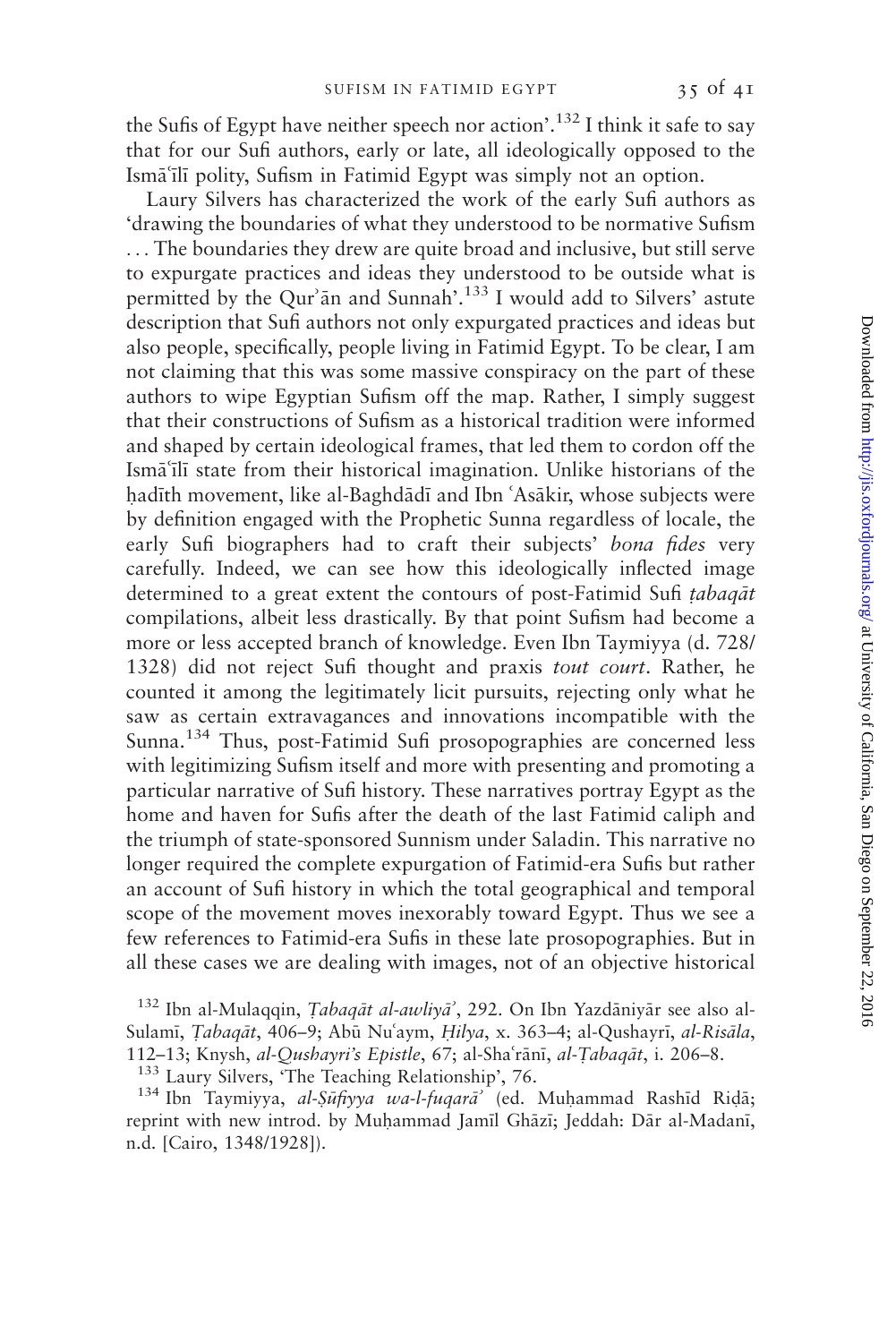reality, but of an idealized Sufi past that authorizes and gives meaning to various Sufi presents. And ultimately, despite their tenacity and longevity, they are still just that, carefully curated images. In these pages I hope to have offered not only a counter-image to those constructions, but a counterweight to the historiographical inertia that has facilitated the continuous reinscribing of that same ideological image, over and over again, into the present.

### APPENDIX A: SUFIS WHO LIVED IN FATIMID EGYPT

1. Muhammad b. al-Qāsim, Abū Bakr al-Misrī (d. 372/982).<sup>135</sup>

2. Muhammad b. 'Umar, Abū l-Faraj Ibn al-Khattāb al-Misrī (d. 412/ 1021).<sup>136</sup>

3. Muhammad b. Ibrāhīm, Abū Bakr al-Misrī al-Sigillī (d. after 412/ 1021).<sup>137</sup>

4. 'Atiq b. Ahmad, Abū Bakr (d. 412/1022).<sup>138</sup>

5. Ahmad b. Muhammad, Abū Sa'd al-Mālīnī (d. 412/1022).<sup>139</sup>

6. Abū Ahmad al-Harawī al-Tīnī (d. 419/1028).<sup>140</sup>

7. Abū l-Hasan al-'Abbāsī al-Hāshimī al-'Uqāb (d. 425/1034).<sup>141</sup>

8. Muhammad b. Shuja', Abū 'Abd Allāh (d. after 430/1038).<sup>142</sup>

9. The Wife of Muhammad b. Shuja (d. fifth/eleventh century).<sup>143</sup>

<sup>135</sup> al-Dhahabī, *Ta'rīkh al-Islām*, xxvi. 529; al-Maqrīzī, *al-Muqaffā*, vi. 530.<br><sup>136</sup> al-Dhahabī, *Ta'rīkh al-Islām*, xxviii. 310; al-Maqrīzī, *al-Muqaffā*, vi. 424.<br><sup>137</sup> al-Maqrīzī, *al-Muqaffā*, v. 60.<br><sup>138</sup> al-Hab

'Ālam al-Kutub, 1987), 124; al-Baghdādi, Ta'rīkh madīnat al-salām, vi. 24–5; al-Habbāl, Wafayāt al-Misriyyin, 56; Ibn 'Asākir, Ta'rīkh Dimashq, v. 192–5; al-Sarīfīnī, al-Muntakhab, 89; al-Dhahabī, Ta'rīkh al-Islām, xxviii. 292-4; id., Siyar  $a^{\dagger}$ lām al-nubalā', xvii. 301–3; al-Subkī, Tabagāt al-Shāfi'iyya, iv. 59–60; al-Maqrīzī, *al-Muqaffā*, i. 701; Cortese, 'Voices of the Silent Majority', 349–50.<br><sup>140</sup> al-Habbāl, Wafayāt al-Misriyyin, 64.<br><sup>141</sup> Ibid, 69. <sup>142</sup> al-Humaydī, *Jadhwat al-muqtabis fī ta'rīkh 'ulamā' al-Andalus* (ed.

Bashshār 'Awwād Ma'rūf and Muhammad Bashshār 'Awwād; Tunis: Dār al-Gharb al-Islāmī, 2008), 95; Ibn 'Amīra, Bughyat al-multamis fī ta'rīkh rijāl ahl al-Andalus (Cairo: Dār al-Kātib al-ʿArabī, 1967), 81–2; al-Maqrīzī, al-Muqaffā, v. 718.

<sup>143</sup> Same sources as previous note.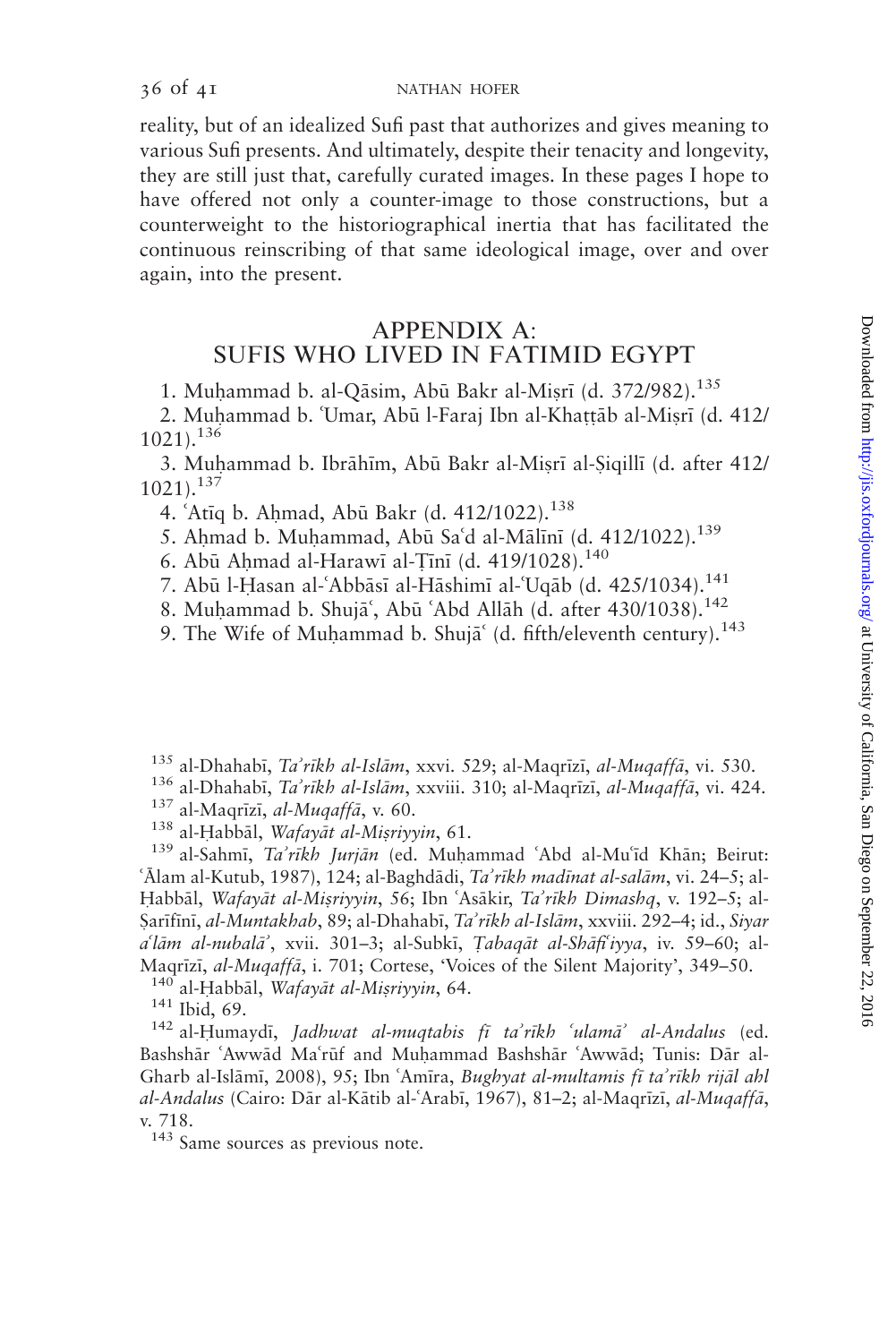10. 'Alī b. al-Ḥusayn, Abū l-Hasan al-'Ansī (d. 436/1045).<sup>144</sup>

11. 'Abd Allāh b. Maymūn, Abū Muhammad al-Misrī (d. 439/1047– 8).<sup>145</sup>

12. 'Alī b. 'Ubayd Allāh, Abū l-Hasan al-Hamadhānī (d. 445/1053).<sup>146</sup>

13. Sahl b. Muhammad, Abū l-Hasan al-Oāvanī (d. 447/1055).<sup>147</sup>

14. Muhammad b. al-Husayn, Abū l-Husayn al-Ghazzī (d. 448/  $1056$ ).<sup>148</sup>

15. Ibrāhīm b. Ismāʿīl, Abū Isḥāq al-Qurashī al-Hāshimī (d. 486/ 1093?).<sup>149</sup>

16. al-Husayn b. Abī l-Fadl, Abū 'Abd Allāh Ibn al-Jawharī (d. 528/  $1134$ ).<sup>150</sup>

17. Abū Bakr al-Juvaynī (517-?1123.<sup>151</sup>

18. Muhammad b. al-Fadl, Abū Sa'īd (530-1135/6).<sup>152</sup>

19. Sālim Abū l-Najā (d. ca. 563/1167-8).<sup>153</sup>

20. Uthmān b. Marzūq, Abū 'Amr al-Qurashī (d. 564/1168/9).<sup>154</sup>

<sup>144</sup> al-Habbāl, Wafayāt al- Mișriyyin, 77; Ibn 'Asākir, Ta'rīkh Dimashq, 41:310-311; al-Dhahabī, Ta'rīkh al-Islām, xxix. 432-3.

<sup>145</sup> al Habbāl, Wafayāt al- Misriyyin, 78; al-Dhahabī, Ta'rīkh al-Islām, xxix. 473.

<sup>146</sup> Ibn 'Asākir, Ta'rīkh Dimashq, xxxxiii. 84–6 Ibn Manzūr, Mukhtasar ta'rīkh Dimashq (ed. Rūhiyya al-Nahhās et al.; Damascus: Dār al-Fikr, 31 vols., 1984– 1996), xviii. 134; al-Dhahabī, Ta'rīkh al-Islām, xxx. 115; id., Siyar a'lām alnubalā', xvii. 652–3.<br>147 Ibn ʿAsākir, *Ta'rīkh Dimashq*, lxxiii. 25–7; Ibn Manzūr, *Mukhtasar ta'rīkh* 

Dimashq, x. 225; al-Dhahabī, Ta'rīkh al-Islām, xxx. 154–5; Ibn Taghrībirdī, al-Nujūm al-zāhira, v. 55.<br><sup>148</sup> Ibn ʿAsākir, *Taʾrīkh Dimashq*, lii. 345–7; Ibn Manzūr, *Mukhtaṣar taʾrīkh* 

Dimashq, xxx. 117; al-Dhahabī, Ta'rīkh al-Islām, xxx. 188–9; id., Siyar a'lām, xviii. 50–1; al-Suyūțī, *Husn al-muḥāḍara*, i. 515.<br><sup>149</sup> Ibn al-Zayyāt, *al-Kawākib al-sayyāra*, 306–7; al-Sakhāwī, *Tuhfat al-aḥbāb*,

388; al-Munāwī, *al-Kawākib al-durriyya*, ii. 172.<br><sup>150</sup> al-Dhahabī, *Ta'rīkh al-Islām*, xxxvi. 166; al-Maqrīzī, Itti<sup>c</sup>āz al-Hunafā<sup>'</sup>, iii.

131 and iii. 151–2; al-Maqrīzī, al-Khitat, ii. 581; al-Maqrīzī, al-Muqaffā, iii. 516.<br> $151$  al-Magrīzī, *al-Mugaffā*, vii. 107.

<sup>152</sup> Ibid, vi. 524.<br><sup>153</sup> Ibn ʿArabī, *Sufis of Andalusia: The Rūh al-quds and al-Durrat al-fākhira of* Ibn 'Arabī (transl. R. W. J. Austin; Berkeley, CA: University of California Press, 1971), 101; Safī l-Dīn, Risāla, 23, 29-31 (Arabic), and 221 (French); Ibn al-Mulaqqin, Tabaqāt al-awliyā', 379–80; al-Munāwī, al-Kawākib al-durriyya, iv. 318.

<sup>154</sup> Ibn Rajab, al-Dhayl, ii. 222-31; al-Sha'rānī, al-Țabaqāt al-kubrā, i. 267-9; al-Munāwī, al-Kawākib al-durriyya, ii. 266-8.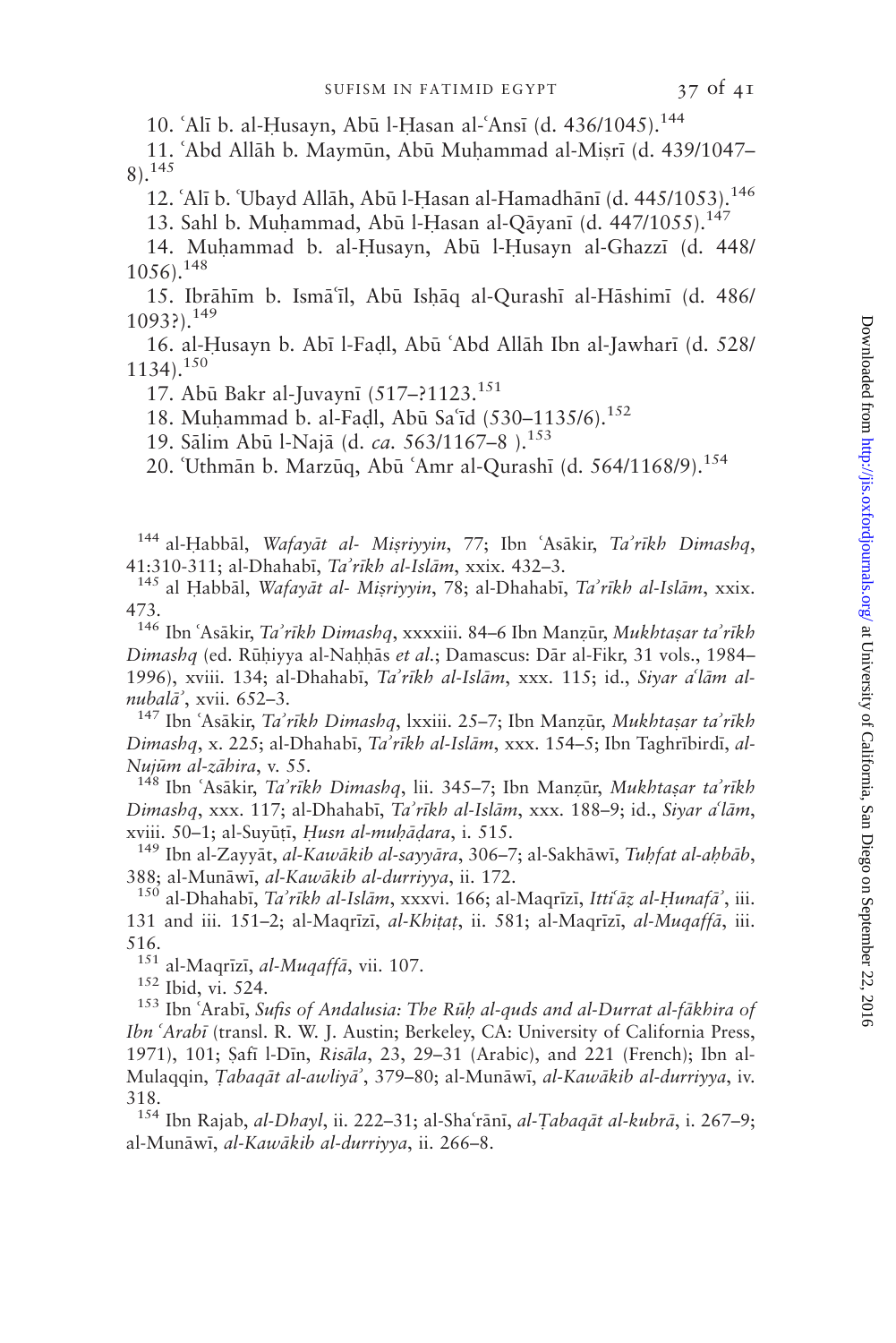21. Rūzbihān b. Abī Bakr al-Fārisī al-Misrī (d. 578/1183).<sup>155</sup>

22. Muhammad b. al-Muwaffaq, Najm al-Dīn al-Khabūshānī (d. 587/  $1191$ <sup>156</sup>

23. 'Abd al-Rahim b. Ahmad al-Qin $\bar{a}$ 'i (d. 592/1196).<sup>157</sup>

24. Sa'd b. 'Uthmān, Abū l-Khayr al-Zāhid (d. 592/1196).<sup>158</sup>

### APPENDIX B: SUFIS WHO VISITED FATIMID EGYPT

25. 'Alī b. Ja'far, al-Sīrawānī (d. 396/1005).<sup>159</sup>

26. Ahmad b. Muhammad, Abū l-'Abbās al-Nasawī (d. 398/1008).<sup>160</sup>

<sup>155</sup> Safī l-Dīn, Risāla, 233; Ibn al-Zayyāt, al-Kawākib al-sayyāra, 224-5; al-Maqrīzī, *al-Sulūk li-ma<sup>c</sup>rifat duwal al-mulūk* (ed. Muḥammad ʿAbd al-Qādir ʿAtā; Beirut: Dār al-Kutub al-ʿIlmiyya, 8 vols., 1997), i. 190.

<sup>156</sup> The medieval sources for al-Khabūshānī are vast. Rather than reproduce them all here I would direct the reader to Tadmuri's editorial notes in al-Dhahabi, Ta'rīkh al-Islām, xli. 278–9, as well as the lengthy discussions in Leiser, 'The Restoration of Sunnism in Egypt', 233–49, and Lev, 'Piety and Political Activism', 302–19.

<sup>157</sup> al-Mundhirī, *al-Takmila li-wafayāt al-naqala* (ed. Bashshār 'Awwād Ma'rūf; Beirut: Mu'assasat al-Risāla, 4 vols., 3rd edn., 1984), i. 249; Șafī l-Dīn, Risāla, 207; al-Shattanūfī, Bahjat al-asrār wa-maʿdin al-anwār fī baʿd manāqib al-quṭb al-rabbānī Muhyī l-Dīn Abī Muhammad 'Abd al-Qādir al-Jīlānī (ed. Ahmad Farīd al-Mazyadī; Beirut: Dār al-Kutub al-'Ilmiyya, 2002), 357–63; al-Dhahabī, Ta'rīkh al-Islām, xxxxii. 97; al-Udfuwī, al-Țāli, 297-303; al-Șafadī, al-Wāfī, xviii. 193–4; Ibn al-Mulaqqin, Tabaqāt al-awliyā<sup>2</sup>, 385–9; al-Fāsī, al-'Iqd althamin fi tārīkh al-Balad al-Amin (ed. Muhammad Hāmid al-Fiqī et al.; Beirut: Mu'assasat al-Risāla, 8 vols. [Cairo, 1956–69] 1986), v. 420–1; al-Suyūtī, Husn al-muhādara, i. 515–16; al-Shaʿrānī, al-Tabaqāt al-kubrā, i. 278–9; al-Munāwī, al-Kawākiba al-durriyya, ii. 263–5; al-Hajjājī, Shakhṣiyyāt ṣūfiyya fī ṣaʿīd Miṣr fī l-'asr al-Islāmī (Cairo: Sharikat al-Tawzī al-Muttaḥida, 1971), 15–58; al-Ḥajjājī, Sayyidī 'Abd al-Rahīm al-Qinā'ī; and Denis Gril, ''Abd al-Rahīm al-Qinā'ī' in Fleet, F. Krämer, D. Matringe, J. Nawas, and E. Rowson (eds.), *Encyclopaedia of* Islam, THREE (Leiden: Brill, 2007–).<br>158 Ibn al-Dubaythī, *Dhayl Ta'rīkh madīnat al-salām (ed. Bashshār 'Awwād*)

Ma'rūf; Beirut: Dār al-Gharb al-Islāmī, 5 vols., 2006), iii. 19–320; al-Mundhirī, al-Takmila, i. 248; al-Dhahabī, Ta'rīkh al-Islām, xxxxii 90-1; Ibn Rajab, al-Dhayl, ii. 417–21.<br>159 al-Habbāl, *Wafayāt al- Mişriyyin*, 46; al-Dhahabī, *Ta'rīkh al-Islām*, xxvii.

334–5.

<sup>160</sup> al-Baghdādī, Ta'rīkh madīnat al-salām, 6:140; al-Subkī, Tabaqāt al-Shāfi'iyya, iii. 42–3; al-Fāsī, al-'Iqd al-thamīn, iii. 137–8; al-Maqrīzī, al-Muqaffā, i. 644.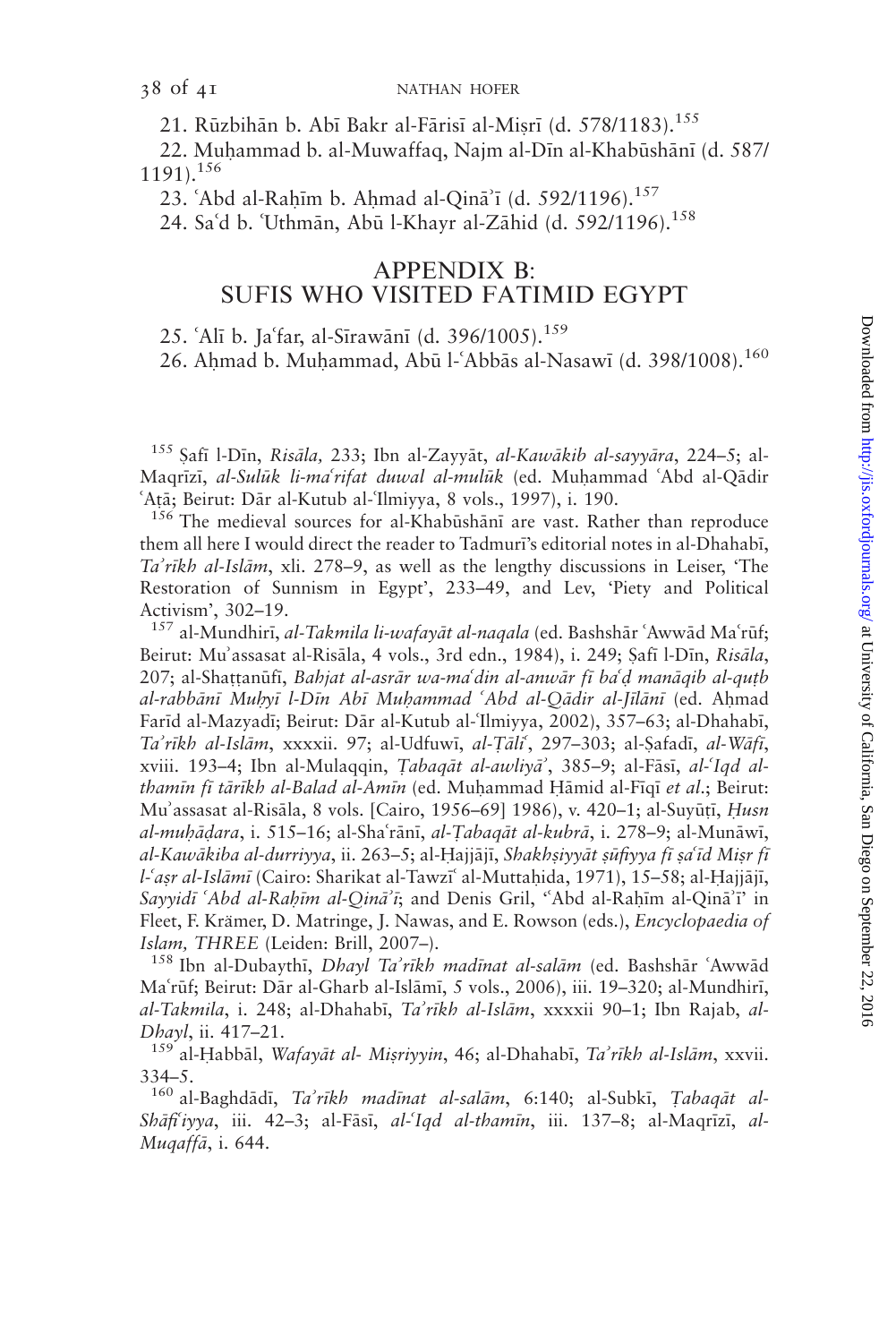28. Hamza b. Muhammad, Abū Țālib al-Țūsī (d. 447–8/1055–6).<sup>162</sup> 29. Muhammad b. al-Hasan, Abū l-Fath al-Asadābādhī (d. 467/

 $1074$ ).<sup>163</sup>

30. Ahmad b. Abī Nasr, Abū Bakr al-Kūfānī al-Harawī (d. 467/  $1074$ ).<sup>164</sup>

31. Sa'd b. 'Alī, Abū l-Qāsim al-Zanjānī (d. 471/1078).<sup>165</sup>

32. Bundār b. Muhammad, Abū l-Qāsim al-Fārisī (d. after 480/ 1087).<sup>166</sup>

33. Ahmad b. Muhammad, Abū Nașr al-Țuraythīthī (d. 487/1094).<sup>167</sup>

34. Yāsīn b. Sahl, Abū l-Rūḥ al-Qāyanī (d. 491/1098).<sup>168</sup>

35. Sahl b. Bishr, Abū l-Faraj al-Isfarāvīnī (d. 491/1098).<sup>169</sup>

36. Muhammad b. Tāhir, Abū l-Fadl al-Maqdisī Ibn al-Qaysarānī (d. 507/1113).<sup>170</sup>

37. Malika bt. Dāwūd b. Muhammad al-Şūfiyya (d. 507/1114).<sup>171</sup>

38. 'Alī b. al-Husayn, Abū l-Hasan al-Basrī (d. 526/1132).<sup>172</sup>

<sup>161</sup> Ibn 'Asākir, Ta'rīkh Dimashq, xxxxi. 334-5; Ibn Manzūr, Mukhtașar ta'rīkh Dimashq, xvii. 221; al-Dhahabī, Ta'rīkh al-Islām, xxviii. 165–6.<br><sup>162</sup> Ibn ʿAsākir, Ta'rīkh Dimashq, xv. 237–9; al-Şarīfīnī, al-Muntakhab, 221;

Ibn Manzūr, Mukhtasar ta'rīkh Dimashq, vii. 269; al-Dhahabī, Ta'rīkh al-Islām, xxx. 149 and 176 (double entry).

<sup>163</sup> Ibn 'Asākir, Ta'rīkh Dimashq, lii. 328–30; al-Dhahabī, Ta'rīkh al-Islām,

xxxi. 241; al-Maqrīzī, *al-Muqaffā*, v. 567.<br><sup>164</sup> al-Dhahabī, *Ta'rīkh al-Islām*, xxxi. 219.<br><sup>165</sup> Ibn al-Jawzī, *al-Muntazam*, xvi. 201; al-Dhahabī, *Siyar a<sup>r alām al-nubalā*',</sup> xviii. 385-9; id., Tadhkirat al-huffāz (Beirut: Dār al-Kutub al-Ilmiyya, 4 vols.,

1998), iii. 1174–1178; al-Fāsī, *al-ʿIqd al-thamīn*, i. 535–6.<br><sup>166</sup> Ibn ʿĀsākir, *Ta'rīkh Dimashq*, x. 408.<br><sup>167</sup> Ibid, v. 363–4; Ibn Manzūr, *Mukhtaṣar ta'rīkh Dimashq*, iii. 263; al-

Dhahabī, *Ta'rīkh al-Islām*, xxxiii. 200; al-Maqrīzī, *al-Muqaffā*, i. 646.<br><sup>168</sup> Ibn ʿAsākir, *Ta'rīkh Dimashq*, lxiv. 36–7.<br><sup>169</sup> Ibid, lxxiii. 5–6; al-Dhahabī, *Ta'rīkh al-Islām*, xxxiv. 93–4; al-Dhahabī, Siyar a'lām al-nubalā', xix. 162–3; Ibn Manzūr, Mukhtasar ta'rīkh Dimashq, x. 220.

 $170$  al-Maqdisī Ibn al-Qaysarānī is of course the well known author of Safwat al-tasawwuf (ed. Ghāda al-Muqaddim 'Adra [Beirut: Dār al-Muntakhab al-'Arabī li-l-Dirāsāt wa-l-Nashr wa-l-Tawzī', 1995)], a traditionalist defence of Sufism. The sources on al-Maqdisi's life are quite extensive; see those compiled by Tadmurī in al-Dhahabī, *Ta'rīkh al-Islām*, xxxv. 168–9.<br><sup>171</sup> Ibn ʿAsākir, *Ta'rīkh madīnat Dimashq*, lxx. 127–8.<br><sup>172</sup> Ibid, xxxxi. 424–5; Ibn Manzūr, *Mukhtaṣar ta'rīkh Dimashq*, xvii. 258–9;

al-Dhahabī, Ta'rīkh al-Islām, xxxvi. 147–8 and xxxvi. 194 (both entries refer to the same person).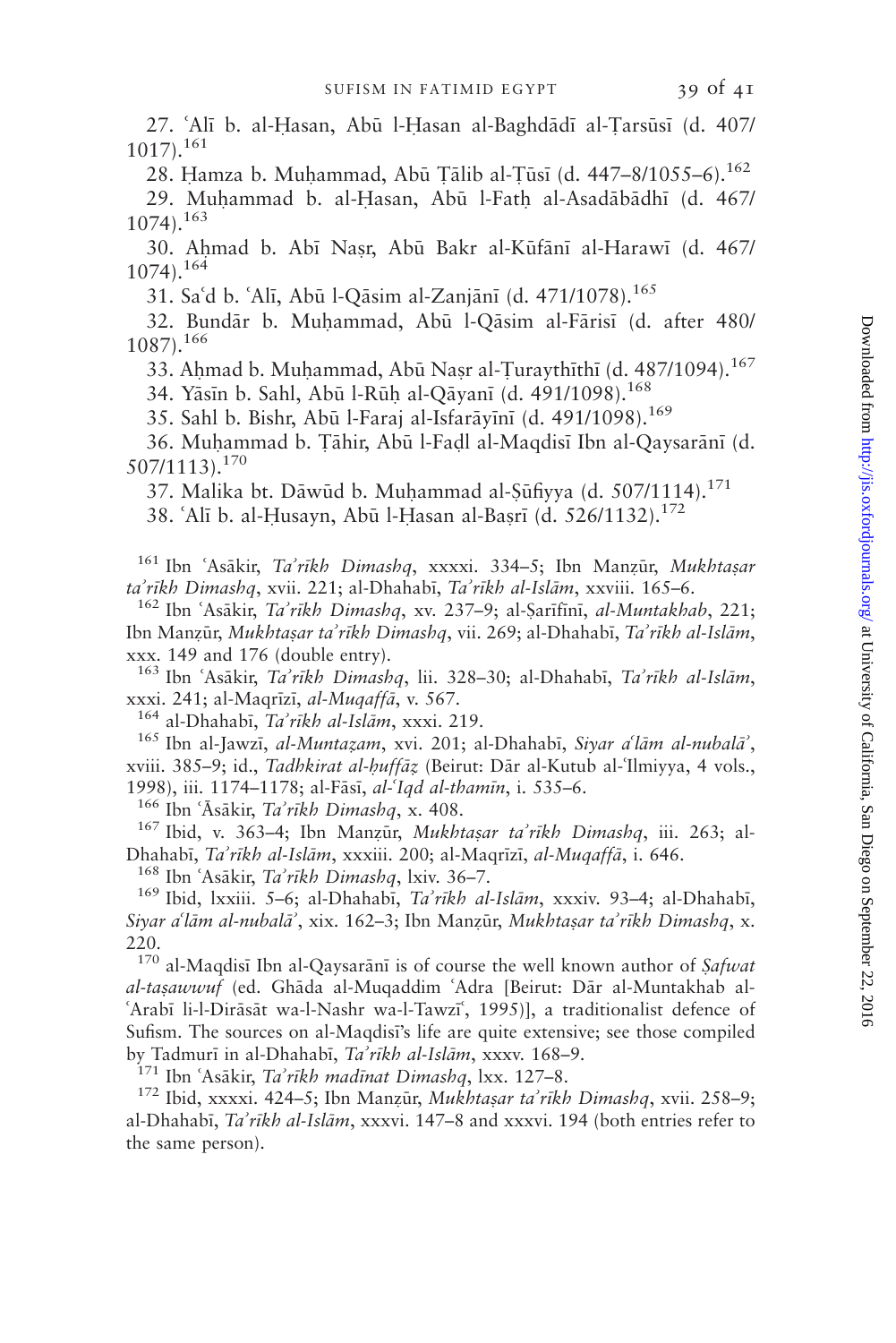39. Muhammad b. Ahmad, Abū 'Abd Allāh al-Qurashī (d. 599/  $1203$ ).<sup>173</sup>

#### APPENDIX C: MUHAMMAD IBN SHUJĀ' AND HIS WIFE

Muhammad al-Humaydī (d. 488/1095) met Muhammad b. Shujā in 430/1038–9 when the latter was in the Maghrib. Al-Humaydī relates the following story in the voice of Ibn Shujā': $^{174}$ 

I was in Egypt during the days of my wandering when my *nafs* yearned for a woman. I mentioned this to one of my brothers who said to me, 'There is a Sufi woman here who has a beautiful daughter just like her and who has reached maturity'. So I betrothed her and married her. But when I went to her [to consummate the marriage], I found her facing the *qibla*, praying. I was embarrassed that a young woman of her age would be praying while I was not. So I turned to the qibla and prayed as intensely as I could until my eyes got the better of me. She ended up sleeping in her prayer spot and I slept in mine. The exact same thing happened the next day. This continued for some time until I said to her: 'Hey you! Does our union have any purpose?' She said to me, 'I am in the service of my Lord and Master. Any man with a legitimate claim ( $haqq$ ) [against that service], I will not prevent him [from exercising it]'. I was embarrassed by her words so I continued about my business for another month.

However, soon I felt compelled to travel so I said to her, 'Hey you!' 'Here I am! (labbayka)', she said. I told her I wanted to travel and she said, 'Have a safe trip!' I got up to leave, but when I reached the door she stood up and said, 'Sir, there is a vow  $(4hd)$  between us in this world that has not yet been fulfilled, perhaps in heaven, God willing'. 'Perhaps', I said to her. Then she said, 'I entrust you to God for safekeeping [until then]'. So I bid her farewell and left. Years later I returned to Egypt and asked about her. Someone told me that 'she is even more virtuous in her devotion and dedication than when you left her'.

<sup>173</sup> al-Mundhirī, *al-Takmila*, 1:468; Ibn Khallikān, *Wafayāt al-a<sup>s</sup>yān*, iv. 305–6; al-Dhahabī, Ta'rīkh al-Islām, xxxxii. 409–10; al-Maqrīzī, al-Muqaffā, v. 119– 35; al-Maqarrī, Nafh al-țīb min ghușn al-Andalus al-rațīb (ed. Ihsān 'Abbās; Beirut: Dār Sādir, 8 vols., 1968), ii. 54–7; Safī l-Dīn, Risāla, 232–3; Ibn al-Qastallānī, Irtifā<sup>c</sup> al-rutba bi-l-libās wa-l-suhba, in Rasā'il min al-turāth al-sūfī fī labs al-khirqa (ed. Ihsān Dhannūn al-Thāmirī and Muhammad 'Abd Allāh Qadhāt; 'Ammān: Dār al-Rāzī, 2002), 88; al-Shaṭṭanūfī, Bahjat al-asrār, 385–98; al-Munāwī, *al-Kawākib al-durriyya*, ii. 283–7.<br><sup>174</sup> al-Humaydī, *Jadhwat al-muqtabis*, 95.